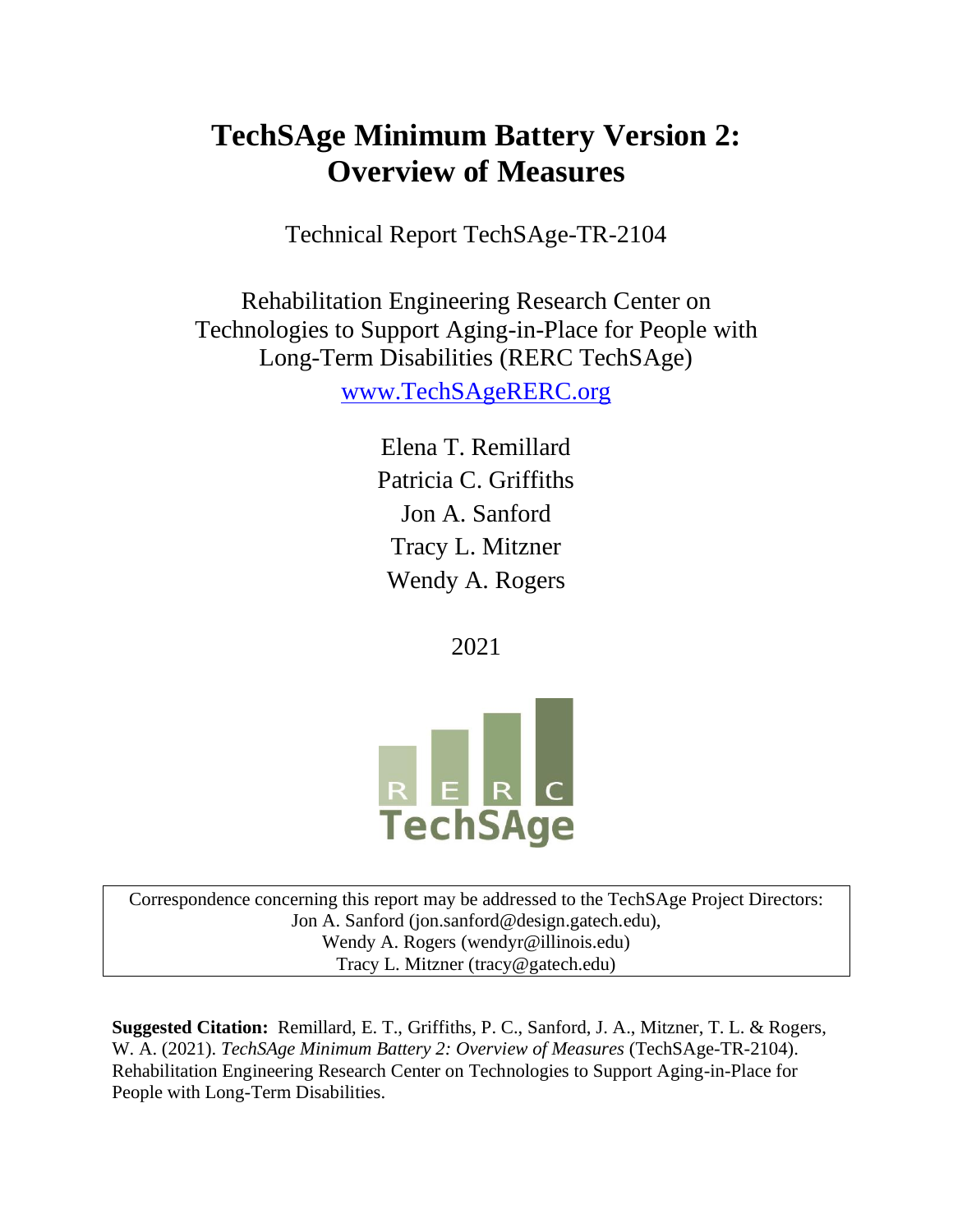#### **Acknowledgments**

The contents of this report were developed under a grant from the National Institute on Disability, Independent Living, and Rehabilitation Research (NIDILRR grant number 90REGE0006-01-00) under the auspices of the Rehabilitation and Engineering Research Center on Technologies to Support Aging-in-Place for People with Long-Term Disabilities (TechSAge; www.TechSAgeRERC.org). NIDILRR is a Center within the Administration for Community Living (ACL), Department of Health and Human Services (HHS). The contents of this report do not necessarily represent the policy of NIDILRR, ACL, or HHS, and you should not assume endorsement by the Federal Government.

The authors would like to thank Jenny Singleton, Laura Rice, and John Rempel for providing subject matter expertise on questionnaire content, as well as Lisa Le for her contributions to the technical report development.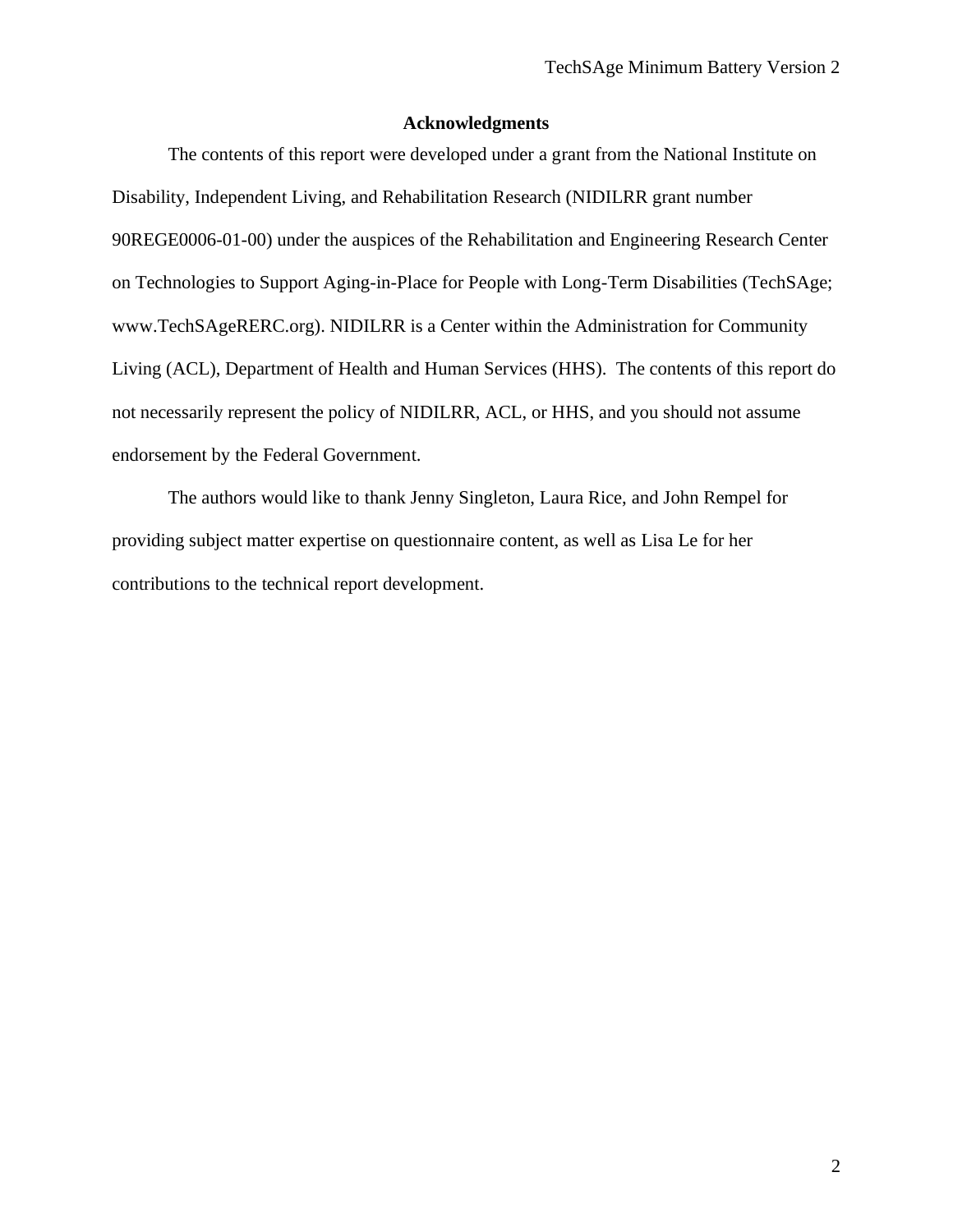## **TABLE OF CONTENTS**

| <b>INTRODUCTION</b><br>1.                                    | 6  |
|--------------------------------------------------------------|----|
| <b>PURPOSE</b><br>2.                                         | 8  |
| <b>DEVELOPMENT</b><br>3.                                     | 9  |
| <b>ADMINISTRATION</b><br>4.                                  | 11 |
| <b>4.1. Paper Version</b>                                    | 11 |
| <b>4.2. Online Version</b>                                   | 12 |
| <b>MEASURES</b><br>5.                                        | 12 |
| 5.1. Demographic Information                                 | 18 |
| <b>5.2. Housing and Transportation</b>                       | 18 |
| <b>5.3. Occupational Status</b>                              | 19 |
| 5.4. Health Information                                      | 19 |
| <b>5.5. Falls</b>                                            | 20 |
| 5.6. Depression                                              | 21 |
| <b>5.7. Health Conditions</b>                                | 21 |
| <b>5.8. Technology Experience</b>                            | 22 |
| 5.9. Daily Activities                                        | 22 |
| 5.10. Vision/Hearing/Motor Capabilities                      | 23 |
| <b>5.11. Vision</b>                                          | 23 |
| 5.12. Hearing                                                | 25 |
| 5.13. Mobility                                               | 27 |
| <b>CONCLUSION</b><br>6.                                      | 28 |
| <b>References</b>                                            | 29 |
| <b>Appendix: TechSAge Minimum Battery Version 2 (TS-MB2)</b> | 34 |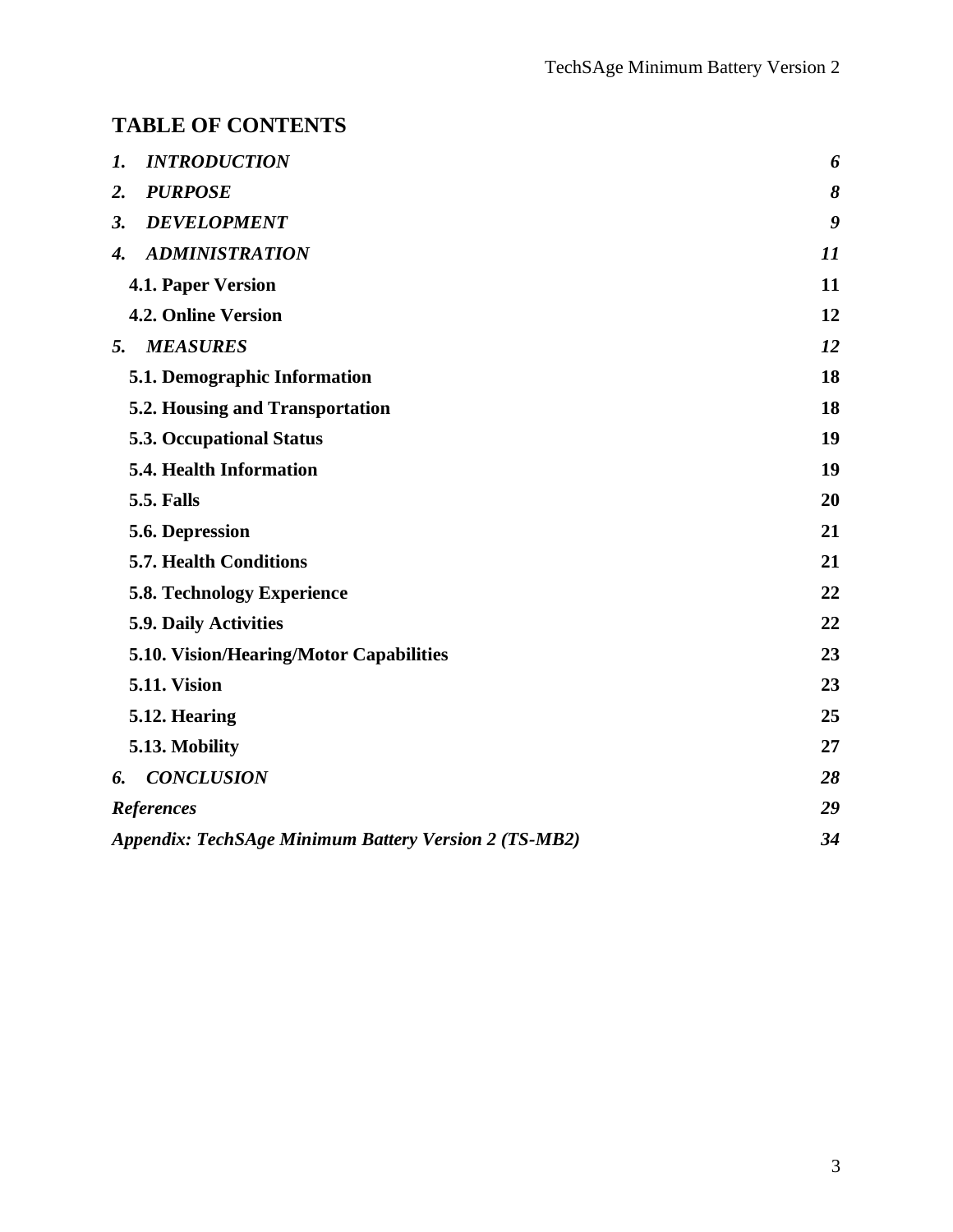#### **Executive Summary**

People with long-term disabilities are living longer lives, contributing to growing numbers of older adults with disabilities acquired in early to mid-life (Institute of Medicine, 2007). For these individuals who are "aging with disability", the combination of age-related declines (e.g., vision and hearing) and health conditions (e.g., arthritis, mild cognitive impairment), in addition to pre-existing long-term disability, can create barriers to everyday activity performance and independence (Mitzner, Sanford, & Rogers, 2018). Technology holds great potential to support health, independence, and quality of life among individuals with longterm disabilities as they age. Successful technology design for these individuals must be based on a detailed understanding of user characteristics (Scherer, 2005). However, there are substantial gaps in knowledge about the characteristics and support needs of this population (Freedman, 2014).

Researchers in the Rehabilitation Engineering Research Center on Technologies to Support Successful Aging with Disability (RERC TechSAge; www.TechSAgeRERC.org) are dedicated to understanding the needs of, and developing supportive technologies for, people aging with long-term disabilities. Developed as a part of TechSAge R&D, the Minimum Battery is a self-report questionnaire designed to collect a range of background information about research participants across studies. The assessment captures key descriptive information about individuals aging with long-term sensory and mobility disabilities. The details of the first version are provided in Gonzalez, Mitzner, Sanford, and Rogers (2016). We demonstrated the utility of the minimum battery for providing insights into sample characteristics with our indepth analysis of the first version in (Remillard, Griffiths, Mitzner, Sanford, Jones, & Rogers, 2020). Our findings highlighted the heterogeneity among people aging with disability and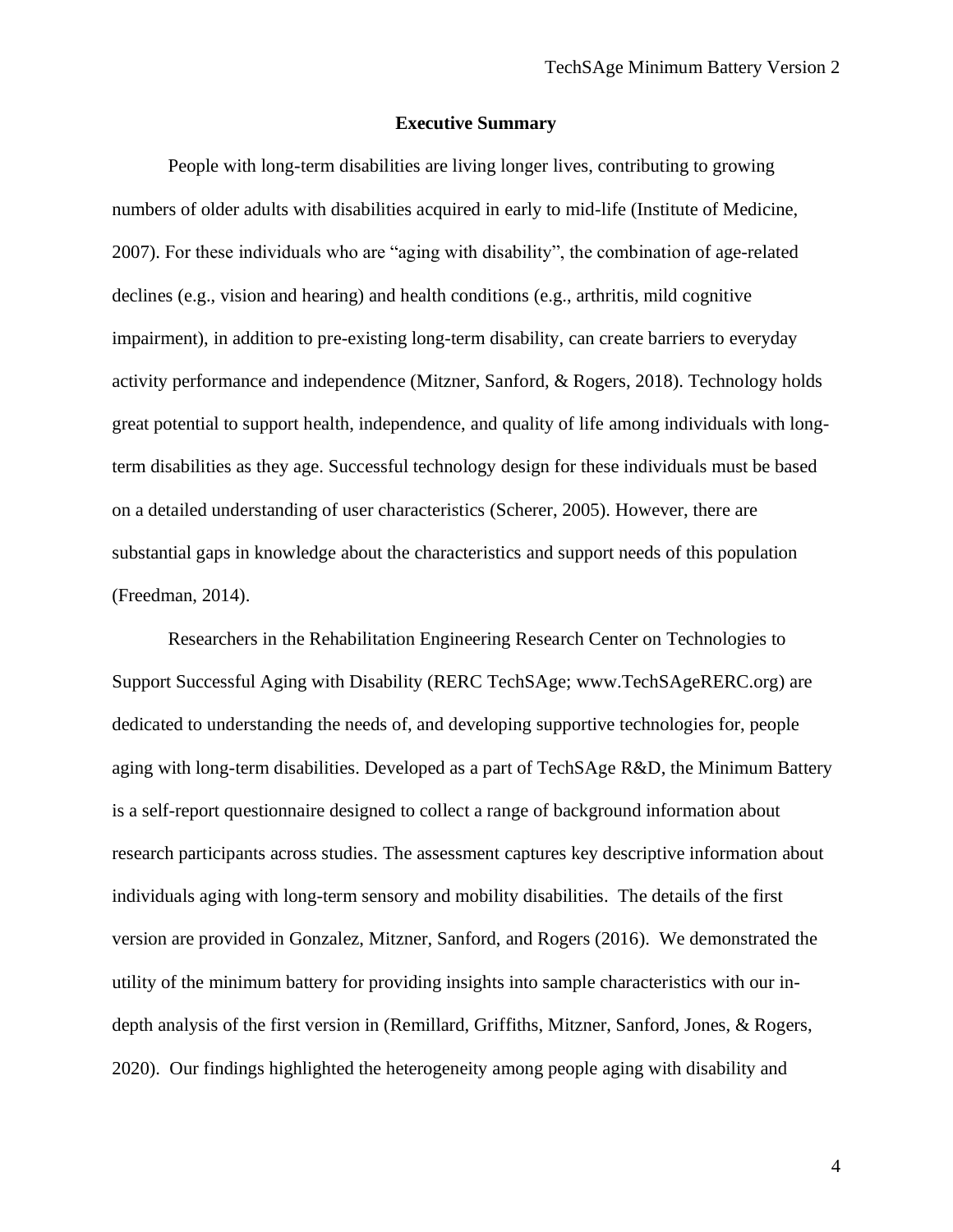demonstrated the importance of capturing multi-dimensional factors inclusive of an individual's capacity, context, and personal factors, which the Minimum Battery provides in an integrated assessment. Potential healthcare applications of the tool are discussed with implications for bridging aging and disability services.

This report provides the details of the second version, the TechSAge Minimum Battery Version 2 (TS-MB2), which is a 112-item questionnaire that assesses health-related factors including: socio-demographics and technology experience; health status; falls; depression; performance of basic and instrumental activities of daily living (ADLs/IADLs); vision, hearing, and mobility abilities and use of supportive aids (i.e., technological or medical devices, and services). Our goal was to streamline the questions to reduce participant burden, but also retain the breadth of assessment. This technical report provides the TS-MB2 purpose, development, administration, and measures.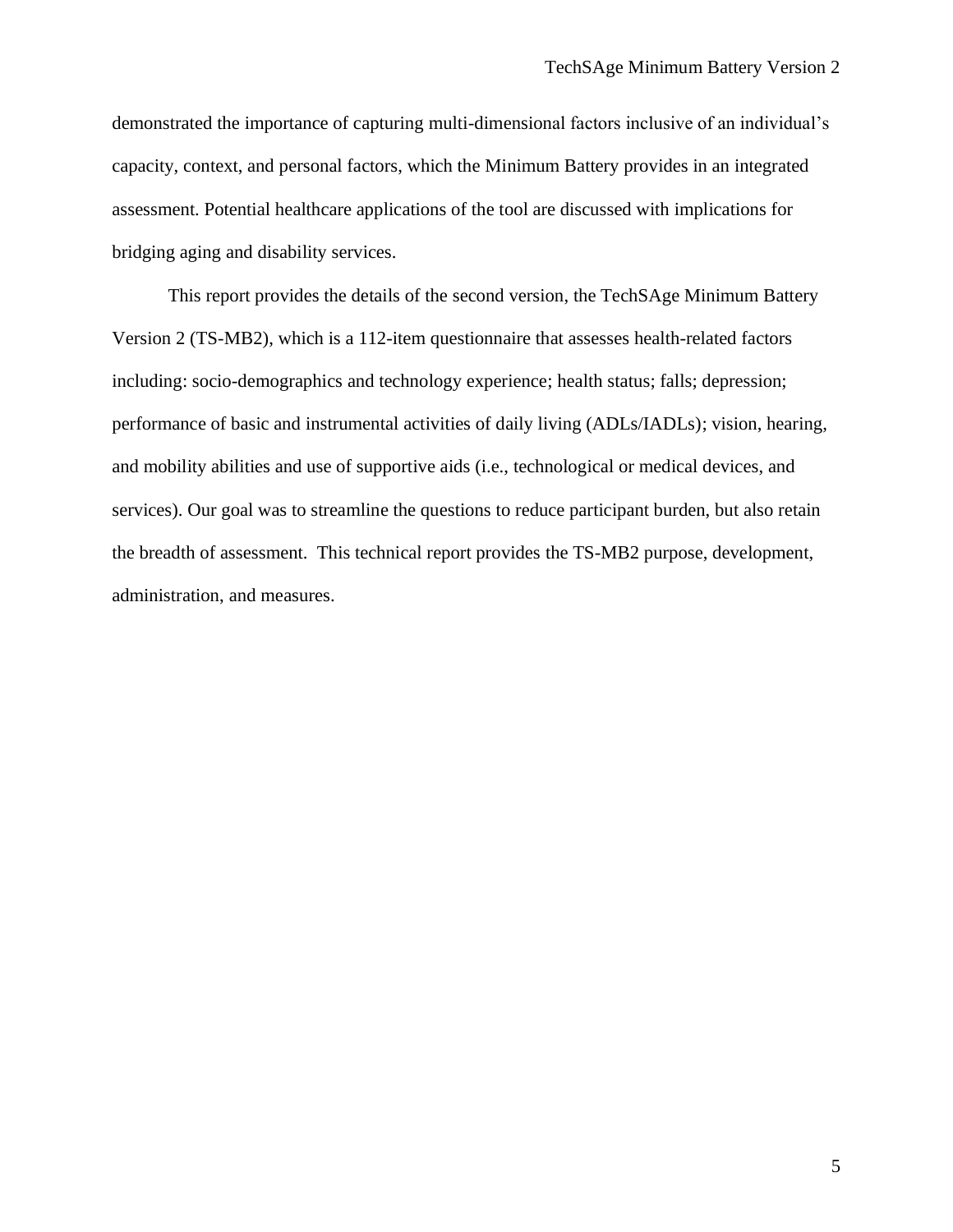#### **1. INTRODUCTION**

Increased longevity for people with long-term disabilities represents a relatively new phenomenon that can be attributed to advances in medicine and rehabilitation (Institute of Medicine, 2007). An estimated 12-15 million Americans have a disability acquired prior to the age of 40 (LePlante, 2014). People aging with disabilities are likely to experience secondary conditions related to their underlying impairment (e.g., pain, fatigue, depression; Campbell, Sheets, & Strong, 1999; Field & Jette, 2007; Kinne, Patrick, & Doyle, 2004; Molton Terrill, Smith, et al., 2014), as well as normative, age-related health conditions (e.g., hypertension, diabetes) and declines (e.g., in vision, hearing; Czaja, Boot, Charness, Rogers, 2019). Adding to these challenges, people aging with disabilities may experience health conditions and declines at earlier ages, a phenomenon known as "accelerated aging" (Groah, Charlifue, Tate, et al., 2012; Smith, Molton, & Jensen, 2016). Collectively, these factors can create barriers to everyday activity performance and independence for people aging with disability (Mitzner, Sanford, & Rogers, 2018).

Despite the prevalence of people aging with disability, there are substantial gaps in knowledge about the characteristics of this population (Freedman, 2014). There have been historic silos in aging and disability research, wherein older adults and people with disabilities have been studied as separate populations in distinct fields of gerontology/geriatrics and rehabilitation (Putnam, 2014). This divide has resulted in inconsistencies in measures and definitions of disability, and consequently limited our understanding of people aging with disability (Putnam, Molton, Truitt, Smith, & Jensen, 2016; Remillard, Griffiths, Mitzner, Sanford, Jones, & Rogers, 2020; Verbrugge, 2016). Older adults with long-term disabilities experience the combined effects of aging and having a disability for a prolonged period of time.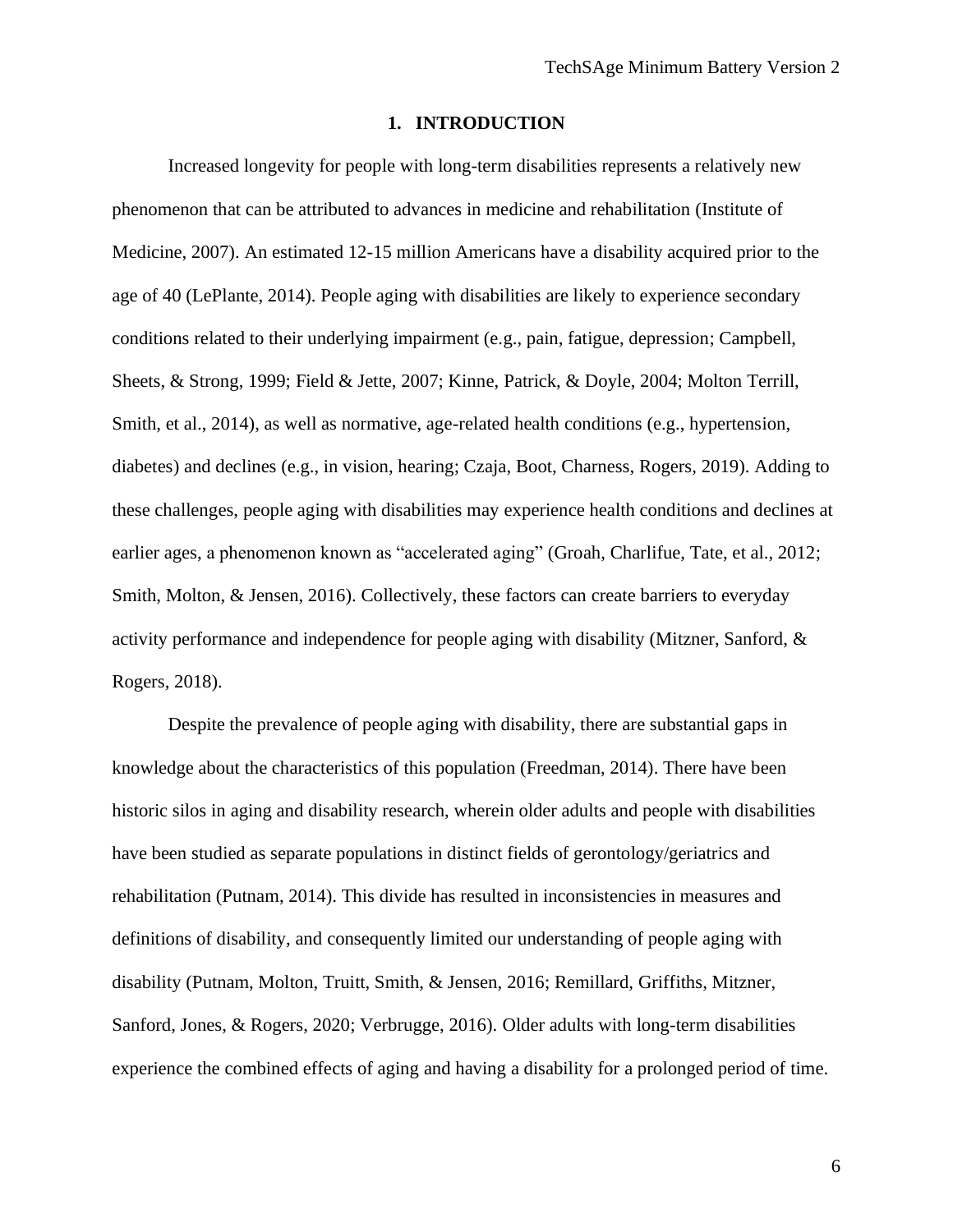As such, there is a need for convergence in aging and disability measures to better understand the characteristics and support needs of people aging with disability, which can ultimately inform services and supports for these individuals (Putnam, 2014).

Technology holds great potential to support people aging with disability in maintaining activity performance, participation, health, and quality of life (Agree, 2014). However, successful technology design for this population must be based on a detailed understanding of user characteristics (Scherer, 2005). The Rehabilitation Engineering Research Center on Technologies to Support Aging-in-Place for People with Long-Term Disabilities (TechSAge; www.TechSAgeRERC.org) is a collaborative center based at the Georgia Institute of Technology and the University of Illinois Urbana-Champaign. Founded in 2013, TechSAge features multidisciplinary research, development, and training projects that are dedicated to understanding the needs of, and developing supportive technologies for, people aging with longterm disabilities. TechSAge is supported by a grant from the National Institute on Disability, Independent Living, and Rehabilitation Research (Department of Health & Human Services, Administration for Community Living; Grant # #90REGE0006-01-00).

One of the primary goals of TechSAge is to expand knowledge about the characteristics and support needs of people aging with long-term disabilities. To help achieve this aim, TechSAge researchers developed the TechSAge Minimum Battery, the first self-report questionnaire designed to provide a holistic understanding of health, functional capacity, and support needs for people aging with disabilities (Remillard, Griffiths, Mitzner, Sanford, Jones & Rogers, 2020). The assessment is a compilation of measures from aging and disability fields, and was specifically designed to streamline collection of key descriptive information about individuals aging with long-term sensory and mobility disabilities, who represent the TechSAge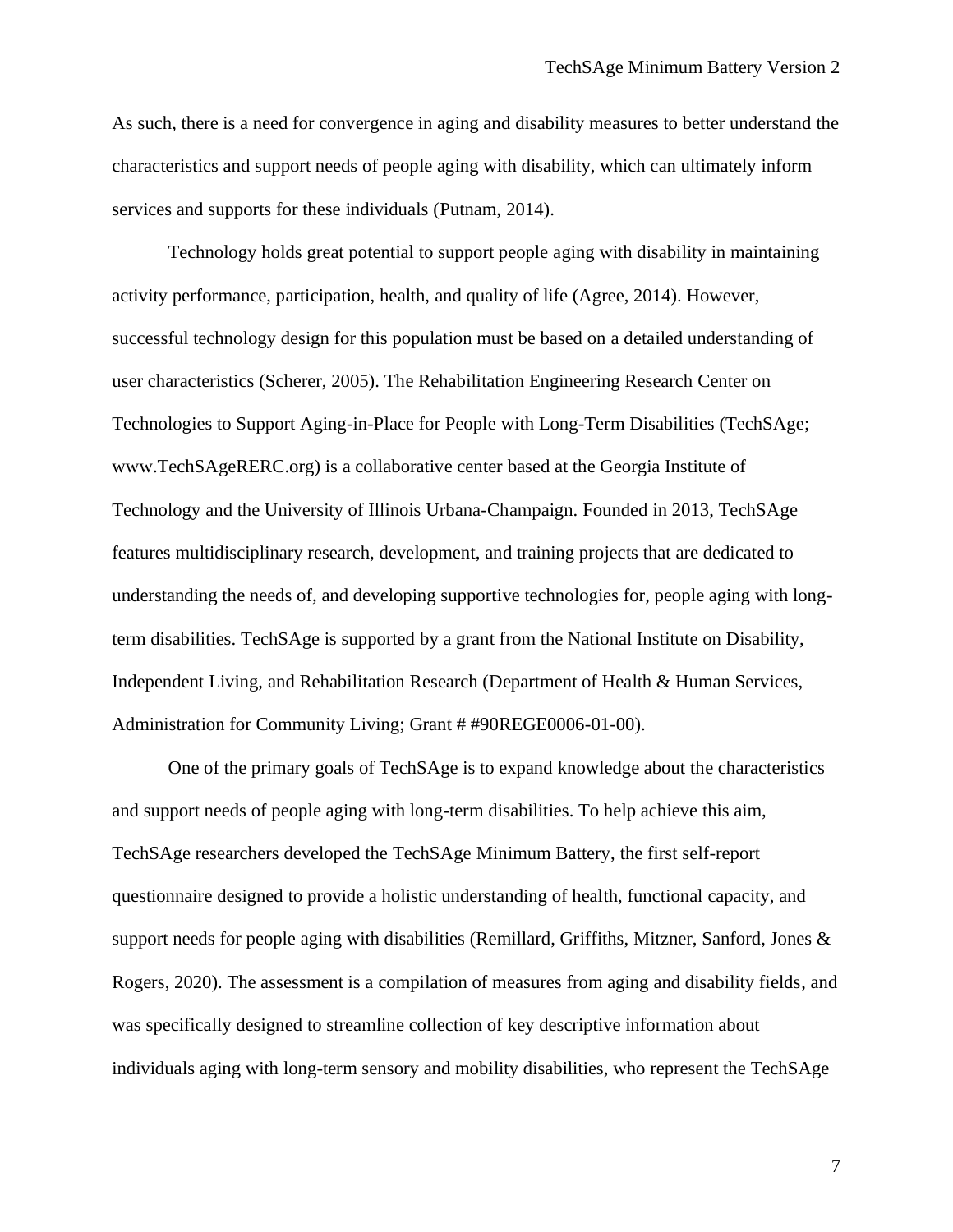target populations. The first version of the Minimum Battery, developed in 2016, included 168 items and is described in detail in a technical report (Gonzalez, Mitzner, Sanford & Rogers, 2016).

Across various studies within the RERC, 176 TechSAge participants completed the initial assessment, which yielded a rich dataset. Findings from the Minimum Battery dataset demonstrated remarkable heterogeneity among people aging with disability regarding co-morbid conditions, personal factors, functional capacity, and use of supportive aids (Remillard, Griffiths, Mitzner, Sanford, Jones, & Rogers, 2020). This research underscored the need for descriptive assessment tools that integrate multidimensional measures from both aging and disability literatures to expand our knowledge of this understudied population. However, our data collection and analyses identified several ways to streamline, reorganize and add new data to improve the questionnaire.

Now in its second version, the TechSAge Minimum Battery 2 (TS-MB2) has been refined to a 112-item questionnaire that assesses health-related factors including: sociodemographics and technology experience; health status; falls; depression; ADL/IADL performance; vision, hearing, and mobility abilities and use of supportive aids (i.e., technological or medical devices, and services). This technical report provides an overview of the TS-MB2 with regard to purpose, development, administration, and measures.

#### **2. PURPOSE**

In designing technologies and environments to support people aging with disability, it is critical to consider the characteristics of the individual. Individuals aging with long-term, and even life-long, vision, hearing, and mobility disabilities are likely to have distinct experiences and challenges as they age. Personal factors, such as health conditions, income, and familiarity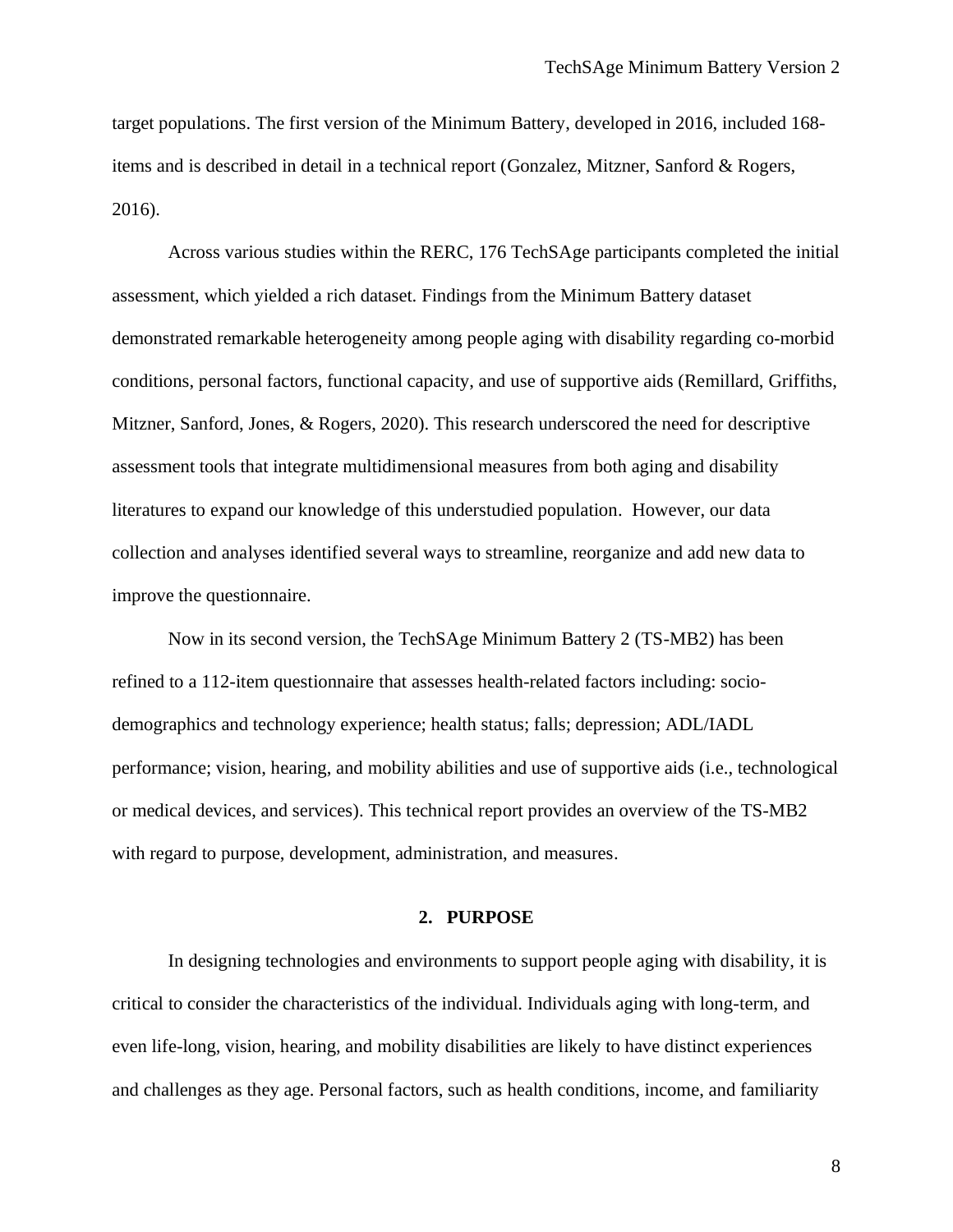with technology, are just a few of the factors that can impact one's ability to successfully carry out daily living activities. In an effort to gather a range of relevant descriptive information about participants, TechSAge investigators developed a core set of background measures called the Minimum Battery.

The Minimum Battery was designed with the intention of streamlining data collection of core measures across TechSAge studies. An important goal for the creation of this standard assessment was the development of a large-scale dataset for cross-study analysis. To achieve this, the Minimum Battery database was established as an archived repository with approval from the Institutional Review Board at the University of Illinois Urbana Champaign (IRB of record) and the Georgia Institute of Technology. All Minimum Battery data are de-identified and housed in a central repository, through which Principal Investigators submit and request data collected in their studies.

#### **3. DEVELOPMENT**

The Minimum Battery was designed as a research tool, rather than a clinical tool. As such, aging and disability measures of the Minimum Battery were strategically chosen to map onto the various constructs of the International Classification of Functioning, Disability and Health (ICF; WHO 2001), in terms of health conditions, impairments in body functions, activity limitations in ADLs and IADLs, participation restrictions (e.g., employment status) environmental factors (e.g., housing conditions, transportation and use of supportive aids), and personal factors (e.g., demographics, health status and secondary conditions and technology experience).

There are a number of differences between the original Minimum Battery and the TS-MB2. First, 'do not wish to answer' was added as a response option for all questions throughout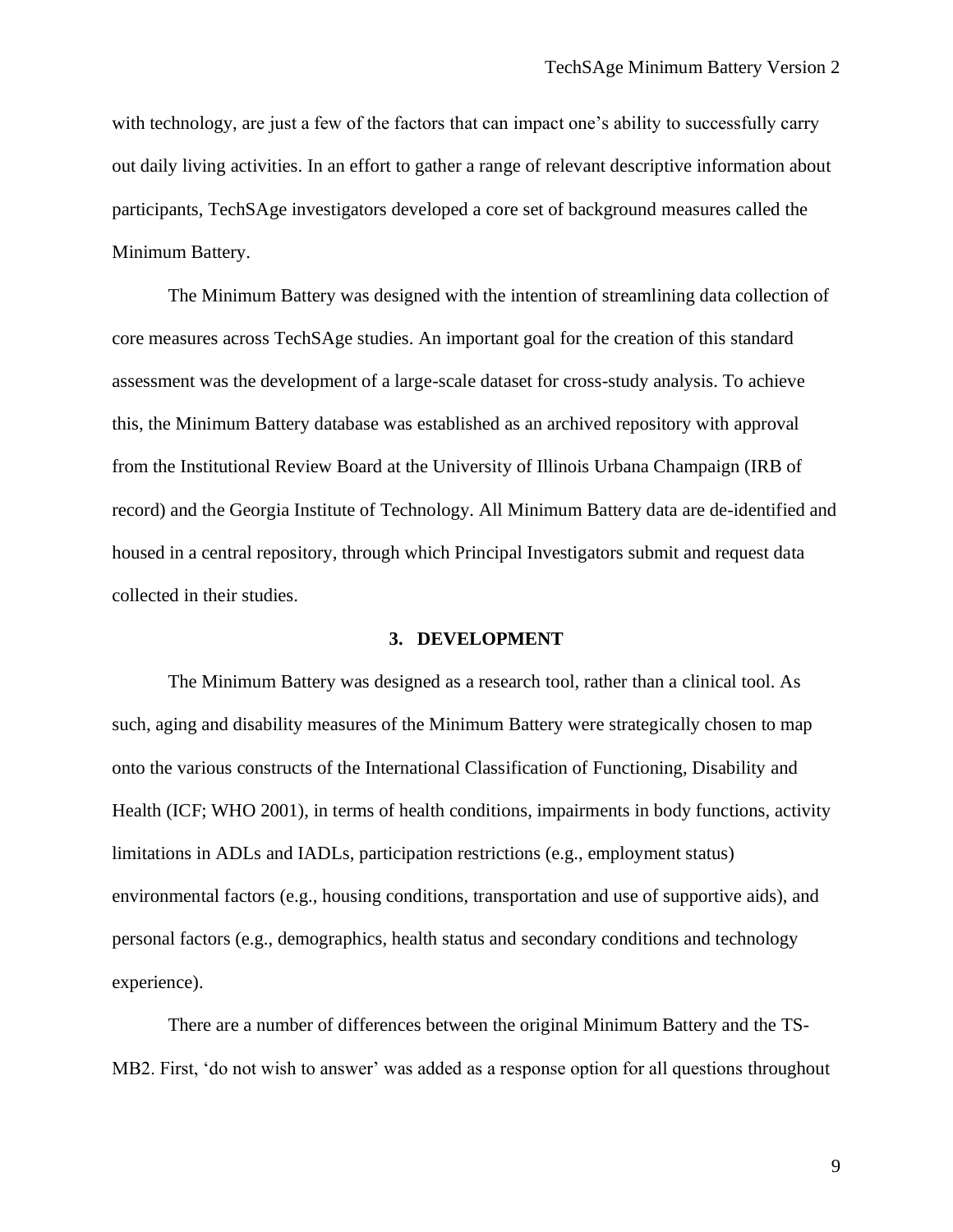the TS-MB2 survey. With this option included, the online survey now treats all questions as 'required', to help facilitate complete responses. The TS-MB2 includes new questions on selfrated memory, falls, depression, and daily activities. The order of sections was adjusted to be more logical (e.g., all vision questions grouped together). Certain questions were modified in terms of format from the original assessment to capture more detailed information. For example, instead of asking about primary mode of transportation, the TS-MB2 assesses what modes of transportation the respondent used in the last month, a check-all-that-apply question.

In designing the TS-MB2, efforts were made to streamline the assessment by reducing the number of items and length. Certain sections of the original Minimum Battery assessment were excluded from the TS-MB2 if they were not deemed essential to the central goals of the assessment (e.g., memory issues checklist, seriousness of forgetting). In addition, several questionnaire sections were condensed to include only those most relevant to the research goals. For example, the Technology Experience section was reduced from 36-items across 6 categories of technology to 10 items that represent key devices and applications of interest. Items assessing difficulty with vision, hearing, and mobility in different situations were similarly streamlined to include only those tasks that represent distinct aspects of capacity. For example, for mobility, there is now a single item assessing one's capacity to use stairs, as opposed to three stair-related task items in the original assessment. Moreover, to further streamline the assessment, the followup question about whether the respondent uses a device to perform the vision, hearing, or mobility task is not included in the TS-MB2.

The TS-MB2 has undergone extensive pilot testing for clarity and ease of administration, and to ensure that the transition to the new data collection tool (Research Electronic Data Capture – REDCap) was error-free. Both the paper and online versions of the assessment were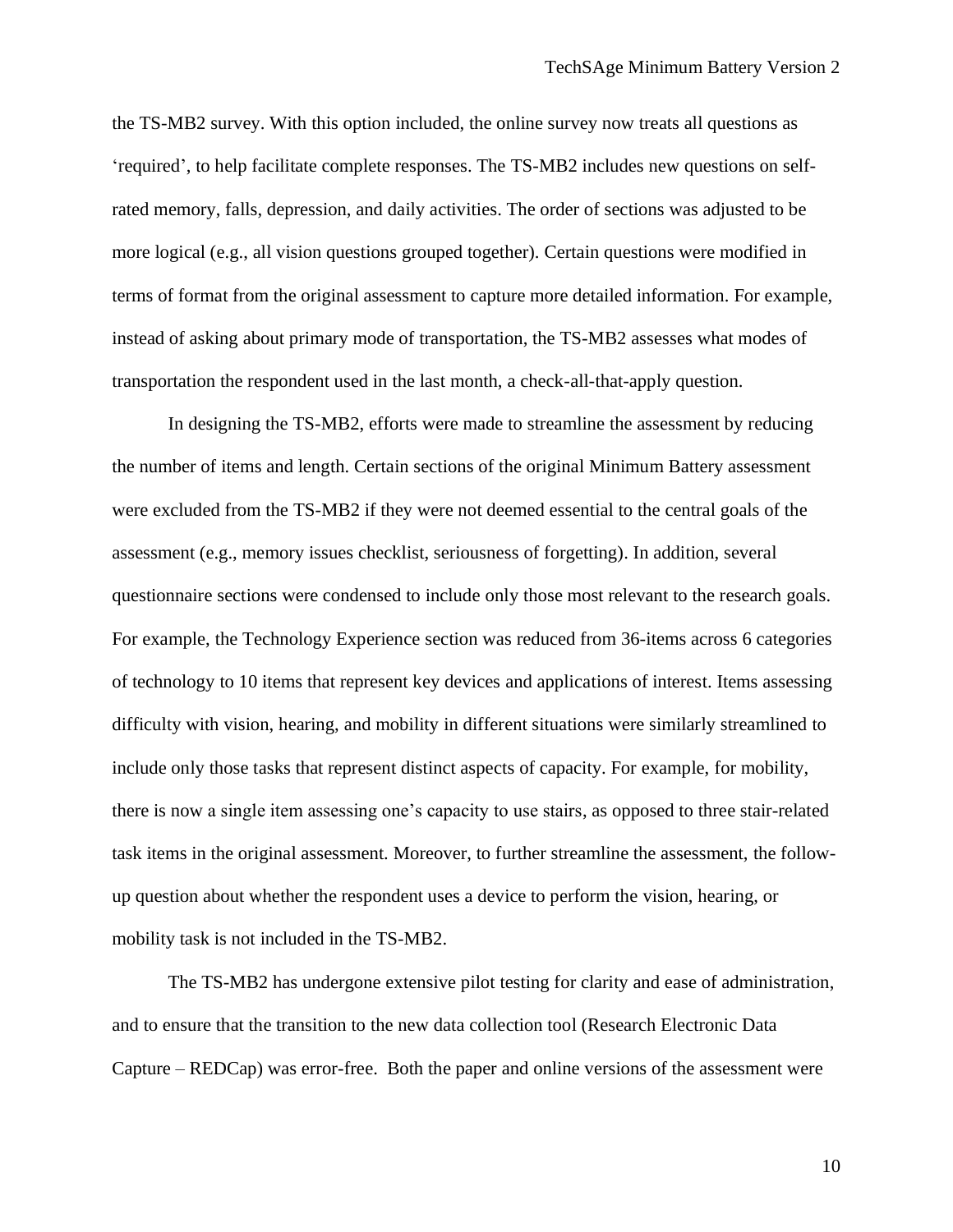evaluated by materials testers, including student research assistants, staff, and individuals from each target population (older adults with vision, hearing, and mobility disabilities). Through this process, the assessment was refined in terms of formatting and question clarity. We next provide details about the administration options for the TS-MB2.

#### **4. ADMINISTRATION**

The TechSAge Minimum Battery 2 (TS-MB2) is a self-report (112-item) questionnaire that takes approximately 30-40 minutes to complete. TechSAge investigators are encouraged to collect TS-MB2 data to facilitate the collection of consistent, descriptive data across TechSAge research projects. The Minimum Battery has a standalone IRB protocol, consent form, and compensation process. TS-MB2 data are housed in the REDCap database at the University of Illinois Urbana-Champaign that functions as an archived repository. All investigators are provided with an administration "how to" guide with detailed instructions for collecting, storing, and requesting Minimum Battery data.

An abbreviated form of the TS-MB2, called the TechSAge Background Questionnaire (TS-BQ), includes only 42 items and is also available as an assessment tool for TechSAge studies (Remillard, Griffiths, Sanford, Mitzner, & Rogers, 2020). To help facilitate complete responses and prevent skipped questions, all questions are required with the option of selecting "Do not wish to answer". The TS-MB2 and TS-BQ are both available in two versions: paper or online.

#### **4.1. Paper Version**

The complete paper version of the assessment is provided in the Appendix. The questionnaire is in large print (14 point) font to facilitate readability. Participants who opt to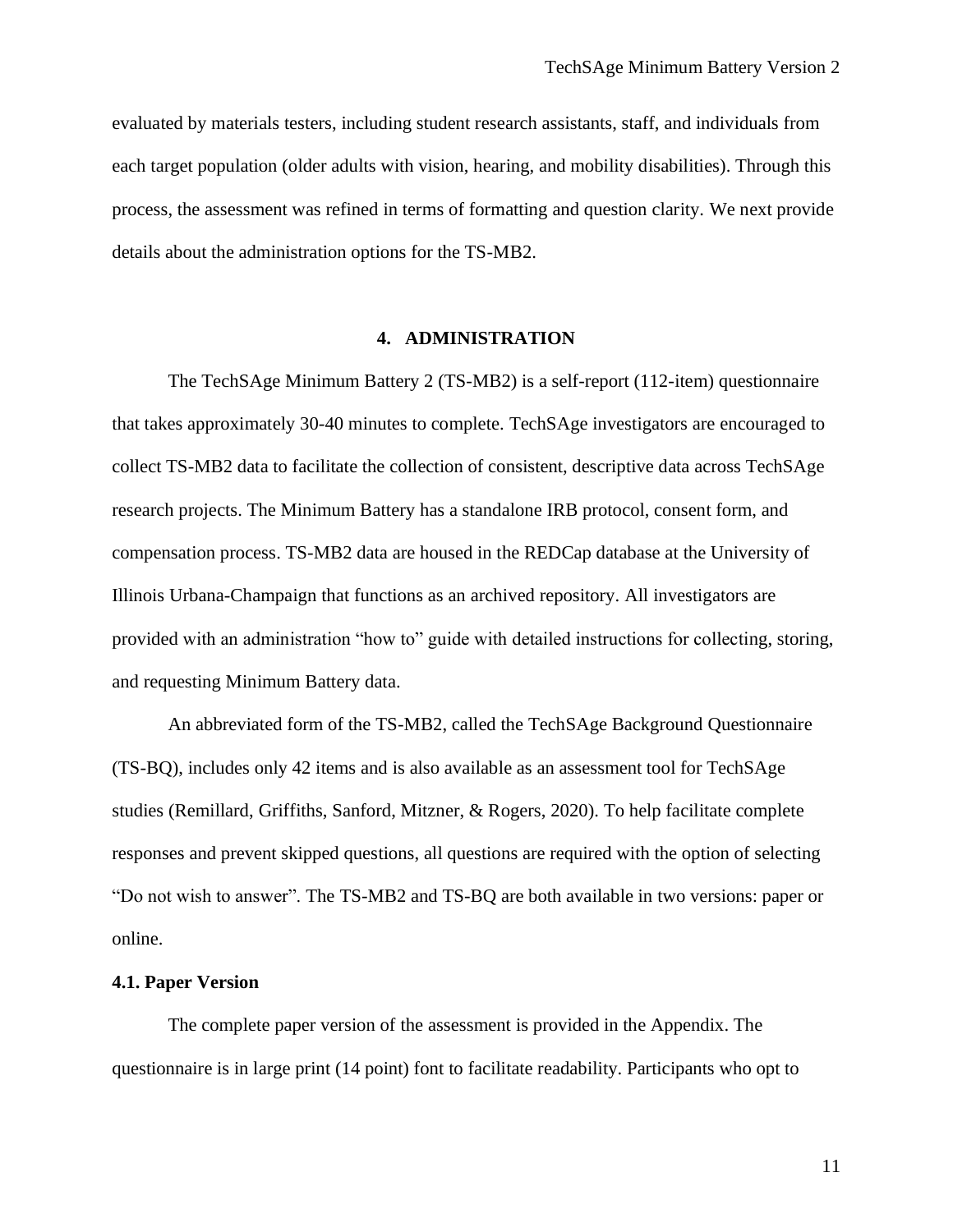complete the paper version of the TS-MB2 by mail should be sent the double-sided questionnaire packet with a self-addressed, pre-paid return envelope.

#### **4.2. Online Version**

#### An online version of the TS-MB2 was developed REDCap

[\(https://is.gd/Minimum\\_Battery2\)](https://is.gd/Minimum_Battery2) to provide an alternative option for participants to complete the assessment and to facilitate data entry. The online survey can be completed on a computer or tablet. Additionally, research staff can input data collected from paper copies of the Minimum Battery directly into the online REDCap survey. If participants are unable or prefer not to complete the questionnaire themselves, it can also be administered to them by a researcher in person or over the phone. Figure 1 displays a screenshot of TS-MB2 questions from the online REDCap survey.



|   | 5 What is your highest level of education? (Choose one).<br>* must provide value | No formal education<br>Less than high school graduate<br>High school graduate/GED<br>Vocational training<br>Some or in-progress college/Associate's<br>degree<br>Bachelor's degree (BA, BS)<br>Master's degree (or other post-graduate |
|---|----------------------------------------------------------------------------------|----------------------------------------------------------------------------------------------------------------------------------------------------------------------------------------------------------------------------------------|
|   |                                                                                  | training)<br>Doctoral degree (PhD, MD, EdD, DDS, JD,<br>etc.)<br>Do not wish to answer<br>reset                                                                                                                                        |
| 6 | What is your current marital status? (Choose one).<br>* must provide value       | Single<br>Married<br>Separated<br>Divorced<br>Widowed<br>Other<br>Do not wish to answer<br>reset                                                                                                                                       |

#### **5. MEASURES**

The TechSAge Minimum Battery 2 incorporates a number of health-related measures that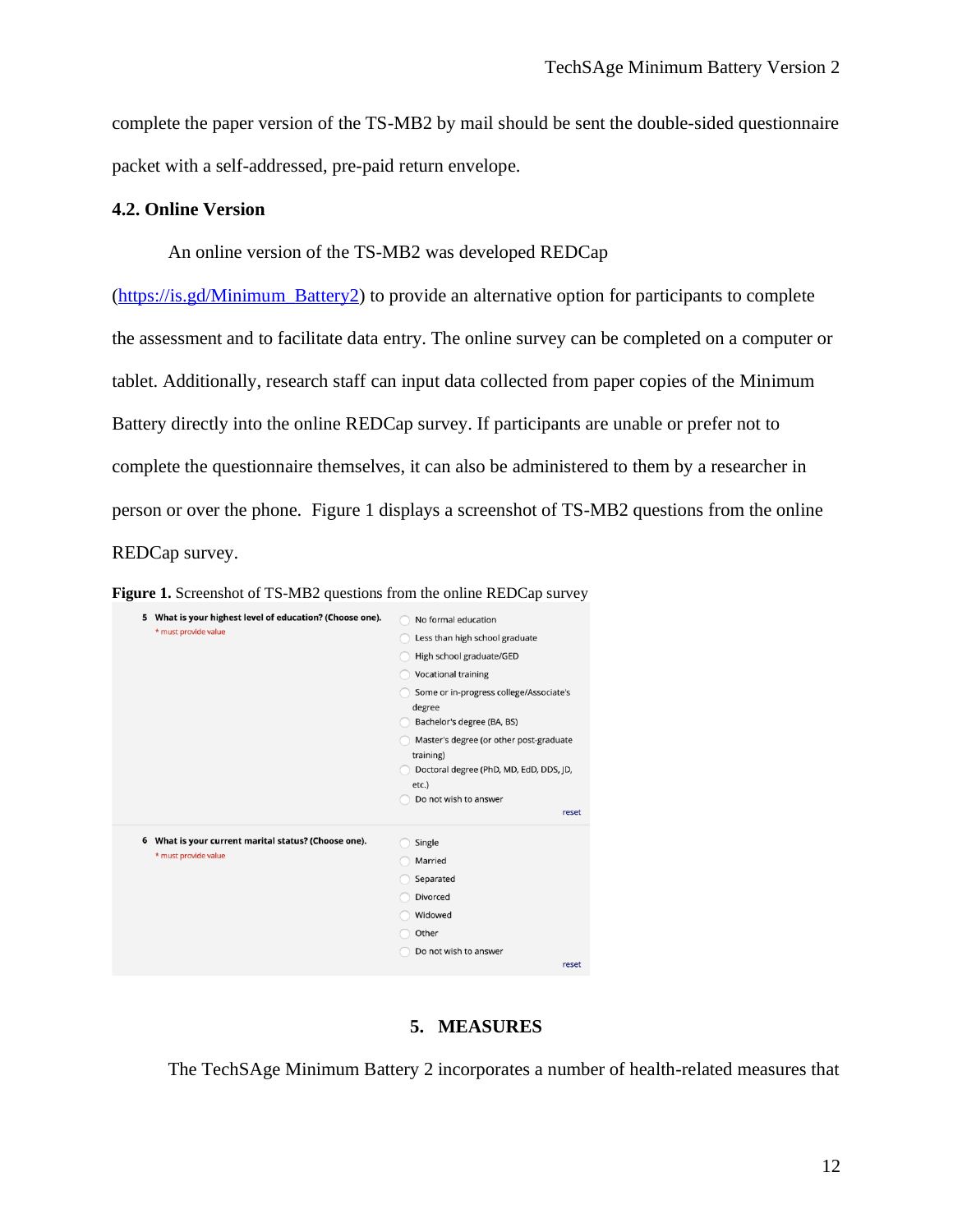fall within the ICF framework (Figure 2). Specific measures were selected to describe a range of characteristics about the TechSAge target populations, including: socio-demographics; health; memory; falls; depression; technology experience; daily activities; as well as functional limitations, and use of aids for vision, hearing, and mobility. To the extent possible, existing assessments were used and/or modified to form the TS-MB2. Table 1 provides an overview of each section of the TS-MB2, with regard to source materials, modifications, and original questions. For each assessment, the content (section and question numbers), the source citation, and the version used (i.e., full, select questions) are provided. Detailed information about how source materials were modified are described in the following sections.



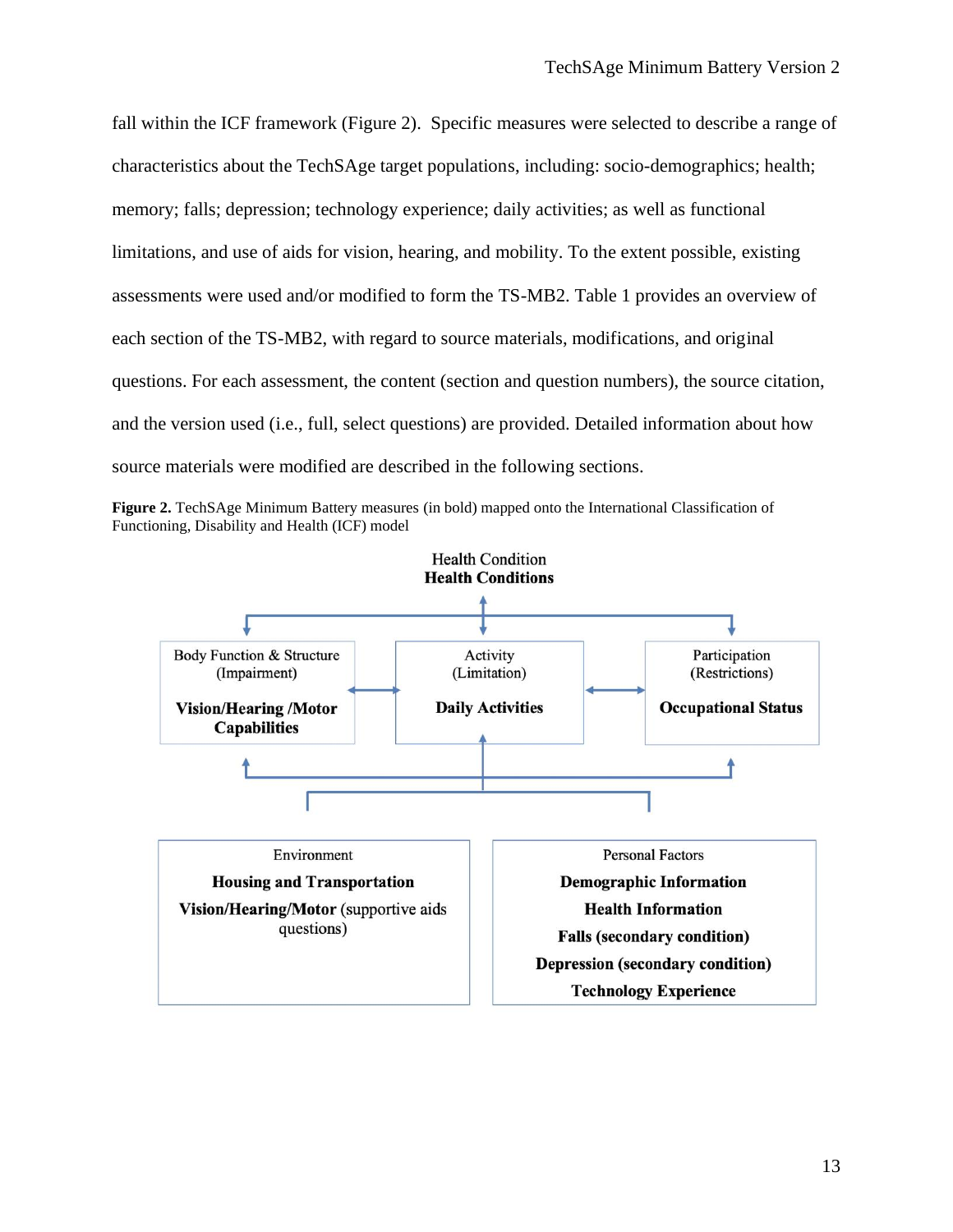| TS-MB2<br><b>Section</b>                    | Question<br>#    | <b>Measure</b>                                       | <b>Source Citation</b>                                                                                                                                                                                                                                                                                                        |                                  |  |  |
|---------------------------------------------|------------------|------------------------------------------------------|-------------------------------------------------------------------------------------------------------------------------------------------------------------------------------------------------------------------------------------------------------------------------------------------------------------------------------|----------------------------------|--|--|
| Demographic<br><b>Information</b>           | $\boldsymbol{2}$ | sex                                                  | U.S. Census Bureau. (2018). Questions Planned for the 2020 Census and American Community Survey.<br>https://www2.census.gov/library/publications/decennial/2020/operations/planned-questions-2020-acs.pdf                                                                                                                     | select<br>question;<br>modified  |  |  |
|                                             | $3 - 8$          | age; language;<br>education; marital<br>status; race | Czaja, S. J., Charness, N., Dijkstra, K., Fisk, A. D., Rogers, W. A., & Sharit, J. (2006). Center for<br>Research and Education on Aging and Technology Enhancement (CREATE) Demographic and<br>Background Questionnaire (CREATE-2006-02). University of Miami; Florida State University; Georgia<br>Institute of Technology. | select<br>questions;<br>modified |  |  |
| <b>Housing and</b><br><b>Transportation</b> | 11               | income                                               | Czaja, et al., (2006)                                                                                                                                                                                                                                                                                                         |                                  |  |  |
|                                             | 12               | transportation mode                                  | U.S. Department of Transportation, Bureau of Transportation Statistics (2003c). Transportation<br>availability and use study for persons with disabilities, 2002. Washington, DC.                                                                                                                                             | select<br>question;<br>modified  |  |  |
| Occupational<br><b>Status</b>               | 13               | occupational status                                  | Czaja, et al., (2006)                                                                                                                                                                                                                                                                                                         | select<br>question;<br>modified  |  |  |
| Health<br><b>Information</b>                | $15-17$          | self-rated health                                    | Czaja, et al., (2006)                                                                                                                                                                                                                                                                                                         | select<br>questions;<br>exact    |  |  |
|                                             | 22               | quality of life                                      | Siebens, H.C., Tsukerman, D., Adkins, R.H., Kahan J., Kemp, B. (2015). Correlates of a single-item<br>quality-of-life measure in people aging with disabilities. Am J Phys Med Rehabil, 94:1065-1074. doi:<br>10.1097/PHM.0000000000000298                                                                                    | exact<br>question                |  |  |
| <b>Falls</b>                                | 23-25            | fall experience                                      | Rice, L.A., Isaacs, Z., Ousley, C., Sosnoff, J.J. (2018). Investigation of the feasibility of an Intervention to<br>Manage Fall Risk in Wheeled Mobility Device Users with Multiple Sclerosis. Int J MS Care, 20(3), 121-<br>128.                                                                                             | sources<br>consulted             |  |  |
|                                             |                  |                                                      | Rice, L.A., Sung, J.H., Keane, K., Peterson, E.W., Sosnoff, J.J. (2020). A brief fall prevention<br>intervention for manual wheelchair users with spinal cord injuries: A pilot study. Journal of Spinal Cord<br>Medicine, 607-615.                                                                                           |                                  |  |  |
|                                             |                  |                                                      | Al-Faisal W, Beattie L, Fu H, et al. WHO Global Report on Falls Prevention in Older Age. Geneva,<br>Switzerland: World Health Organization; 2007.                                                                                                                                                                             |                                  |  |  |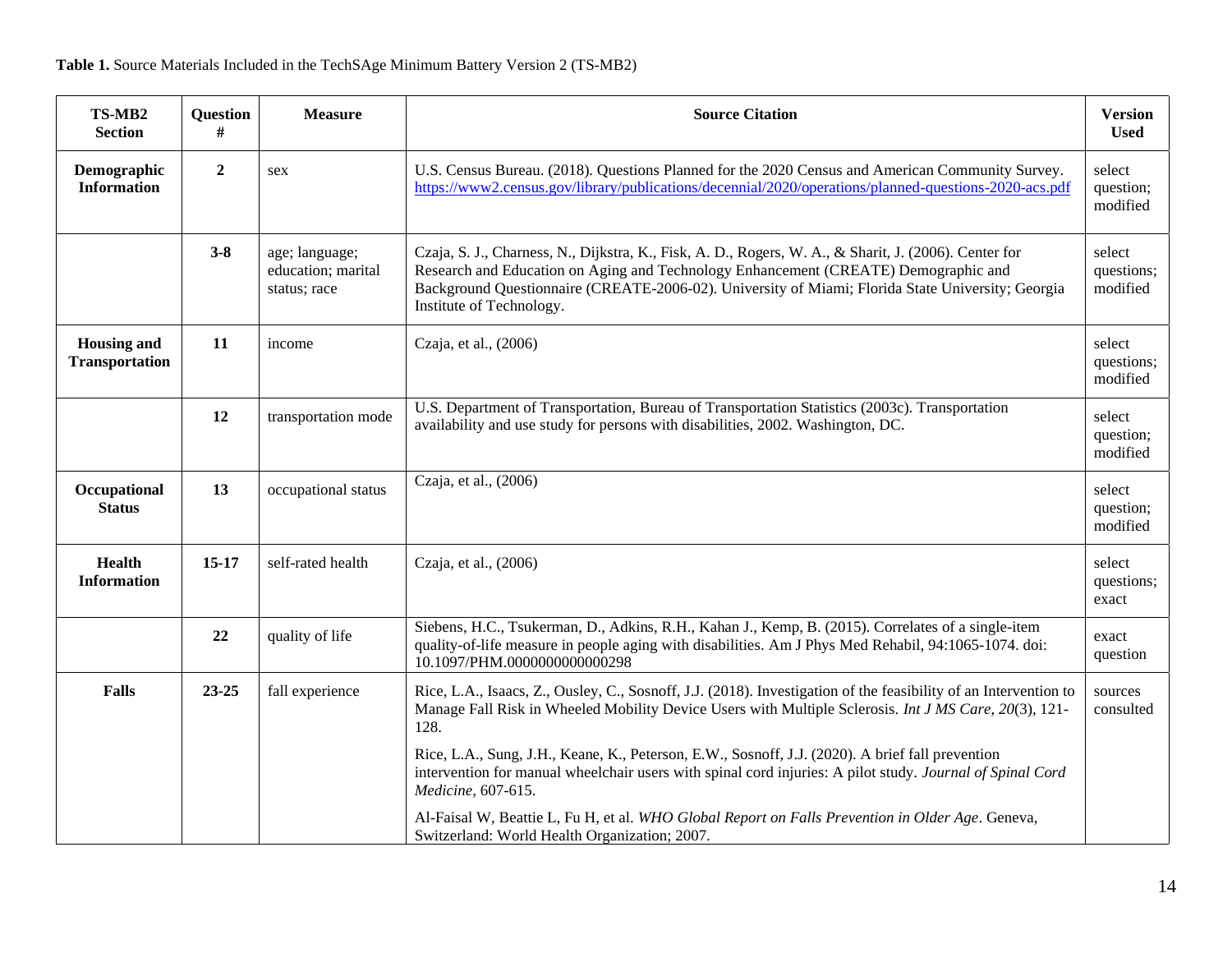## TechSAge Minimum Battery Version 2

| TS-MB2<br><b>Section</b>               | <b>Question</b><br># | <b>Measure</b>                                                                         | <b>Source Citation</b>                                                                                                                                                                                                                                                                   |                                  |  |  |
|----------------------------------------|----------------------|----------------------------------------------------------------------------------------|------------------------------------------------------------------------------------------------------------------------------------------------------------------------------------------------------------------------------------------------------------------------------------------|----------------------------------|--|--|
|                                        |                      |                                                                                        | Finlayson M., Peterson, E.W., Cho, C. (2009). Pilot study of a fall risk management program for middle<br>aged and older adults with MS. NeuroRehabilitation, 25(2): 107-15.                                                                                                             |                                  |  |  |
|                                        |                      |                                                                                        | Walker, J.E., Howland, J. (1991). Falls and fear of falling among elderly persons living in the community:<br>occupational therapy interventions. The American journal of occupational therapy: official publication of<br>the American Occupational Therapy Association, 45(2): 119-22. |                                  |  |  |
| <b>Depression</b>                      | $26-29$              | depression                                                                             | Schalet, B.D., Pilkonis, P.A., Yu, L., et al. (2016). Clinical validity of PROMIS Depression, Anxiety, and<br>Anger across diverse clinical samples. J Clin Epidemiol, 73, 119-127.<br>https://doi.org/10.1016/j.jclinepi.2015.08.036                                                    |                                  |  |  |
| <b>Health</b><br>conditions            | 30                   | health conditions                                                                      | Centers for Medicare and Medicaid Services (2012). Chronic Conditions among Medicare Beneficiaries<br>Chartbook, 2012 Edition. Baltimore, MD.                                                                                                                                            | sources<br>consulted             |  |  |
|                                        |                      |                                                                                        | Fisher, G. G., Faul, J. D., Weir, D. R., & Wallace, R. B. (2005). Documentation of chronic disease<br>measures in the Health and Retirement Study (HRS/AHEAD). Ann Arbor: University of Michigan.                                                                                        |                                  |  |  |
|                                        |                      |                                                                                        | Andreski, P., McGonagle, K., & Schoeni, R. F. (2009). An analysis of the quality of the health data in the<br>Panel Study of Income Dynamics. PSID Technical Series Paper #09-02. Ann Arbor, MI: Survey Research<br>Center, Institute for Social Research, University of Michigan.       |                                  |  |  |
|                                        |                      |                                                                                        | Kasper, J. D. & Freedman, V. A. (2020) National Health and Aging Trends Study User Guide: Rounds 1-<br>9 Beta Release. Baltimore: Johns Hopkins University School of Public Health. Available at<br>www.NHATS.org.                                                                       |                                  |  |  |
| <b>Technology</b><br><b>Experience</b> | 31                   | technology<br>experience (use of<br>devices and<br>applications)                       | Barg-Walkow, L. H., Mitzner, T. L, & Rogers, W. A. (2014). Technology Experience Profile (TEP):<br>Assessment and Scoring Guide (HFA-TR-1402). Atlanta, GA: Georgia Institute of Technology, School of<br>Psychology, Human Factors and Aging Laboratory                                 | select<br>questions;<br>modified |  |  |
| <b>Daily Activities</b>                | 32-46                | daily living<br>activities (difficulty                                                 | Lawton, M.P., & Brody, E.M. (1969). Assessment of older people: Self-maintaining and instrumental<br>activities of daily living. The Gerontologist, 9(3), 179-186.                                                                                                                       | all activity<br>items;           |  |  |
|                                        |                      | and assistance from<br>others)                                                         | Katz, S. (1983). Assessing self-maintenance: Activities of daily living, mobility and instrumental<br>activities of daily living. JAGS, 31(12), 721-726.                                                                                                                                 | modified                         |  |  |
|                                        | 47-49                | cognitive disability;<br>independent living<br>disability;<br>employment<br>disability | Brault, M. W., & U.S. Census Bureau. (2009). Review of Changes to the Measurement of Disability in<br>the 2008 American Community Survey. Retrieved from: https://www.census.gov/library/working-<br>papers/2009/demo/brault-01.html                                                     | select<br>questions;<br>modified |  |  |
| <b>Vision</b>                          | 50                   | vision disability                                                                      | Brault & U.S. Census Bureau, (2009)                                                                                                                                                                                                                                                      | select<br>question;<br>modified  |  |  |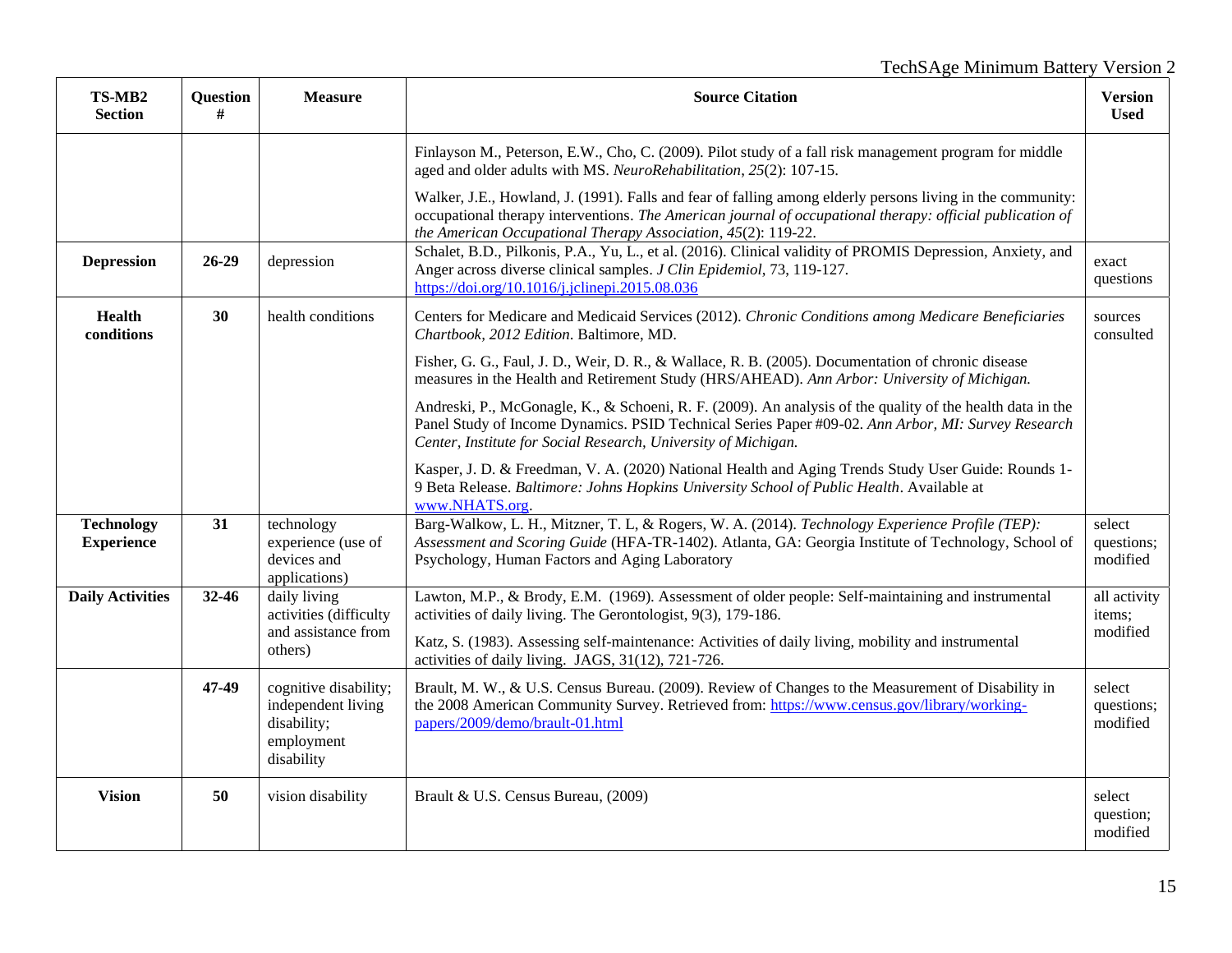## TechSAge Minimum Battery Version 2

| TS-MB2<br><b>Section</b> | Question<br># | <b>Measure</b>       | <b>Source Citation</b>                                                                                                                                                                                                                                                                                                                                                                              |                      |
|--------------------------|---------------|----------------------|-----------------------------------------------------------------------------------------------------------------------------------------------------------------------------------------------------------------------------------------------------------------------------------------------------------------------------------------------------------------------------------------------------|----------------------|
|                          | 52            | visual support aids  | Hendershot G. E., Larson, S. L., Lakin, K. C. (2003). An overview of the National Health Interview<br>Survey on Disability. In B. M. Altman, S. N. Barnartt, G. E. Hendershot, S. L. Larson (Eds.), Research<br>in social science and disability, volume 3: Using survey data to study disability: Results from the<br>National Health Interview Survey on Disability (pp. 9-40). Oxford: Elsevier. | sources<br>consulted |
|                          |               |                      | Choi, Y. M., Sabata, D., Todd, R. & Sprigle, S. (2008). Building a consumer network to engage users<br>with disabilities. In P. Langdon, J. Clarkson, & P. Robinson (Eds.), <i>Designing Inclusive Futures</i> (pp. 55-<br>62). London: Springer.                                                                                                                                                   |                      |
|                          |               |                      | Tubert, D. & Gudgel, D. (2020). Low Vision Assistive Devices. Retrieved from<br>https://www.aao.org/eye-health/diseases/low-vision-assistive-devices                                                                                                                                                                                                                                                |                      |
|                          |               |                      | American Federation for the Blind. (n.d.). Technology Resources for People with Vision Loss.<br>https://www.afb.org/blindness-and-low-vision/using-technology                                                                                                                                                                                                                                       |                      |
|                          | 53-57         | vision difficulty    | Horowitz, A., Teresi, J. E., & Cassels, L.A. (1991). Development of a vision screening questionnaire<br>for older people. Journal of Gerontological Social Work, 17, 37-56.                                                                                                                                                                                                                         |                      |
| <b>Hearing</b>           | 58            | hearing disability   | Brault & U.S. Census Bureau, (2009)                                                                                                                                                                                                                                                                                                                                                                 |                      |
|                          | 62            | hearing support aids | Hendershot, et al., (2003)                                                                                                                                                                                                                                                                                                                                                                          | sources<br>consulted |
|                          |               |                      | Choi et al., (2008)                                                                                                                                                                                                                                                                                                                                                                                 |                      |
|                          |               |                      | National Association of the Deaf (n.d.). Technology. Retrieved from<br>https://www.nad.org/resources/technology/                                                                                                                                                                                                                                                                                    |                      |
|                          |               |                      | National Deaf Center (n.d.). Telecommunications: VRS, VRI, and TRS. Retrieved from:                                                                                                                                                                                                                                                                                                                 |                      |
|                          |               |                      | https://www.nationaldeafcenter.org/sites/default/files/Telecommunications_VRS, VRI, and TRS.pdf                                                                                                                                                                                                                                                                                                     |                      |
|                          |               |                      | National Institute on Deafness and Other Communication Disorders (n.d.). Assistive Devices for People<br>with Hearing, Voice, Speech, or Language Disorders. Retrieved from<br>https://www.nidcd.nih.gov/health/assistive-devices-people-hearing-voice-speech-or-language-disorders                                                                                                                 |                      |
|                          | 63-66         | hearing difficulty   | Noble, W., Jensen, N. S., Naylor, G., Bhullar, N., & Akeroyd, M. A. (2013). A short form of the Speech,<br>Spatial and Qualities of Hearing scale suitable for clinical use: The SSQ12. International Journal of<br>Audiology, 52(6), 409-12.                                                                                                                                                       |                      |
| <b>Mobility</b>          | 67            | mobility disability  | Brault & U.S. Census Bureau, (2009)                                                                                                                                                                                                                                                                                                                                                                 |                      |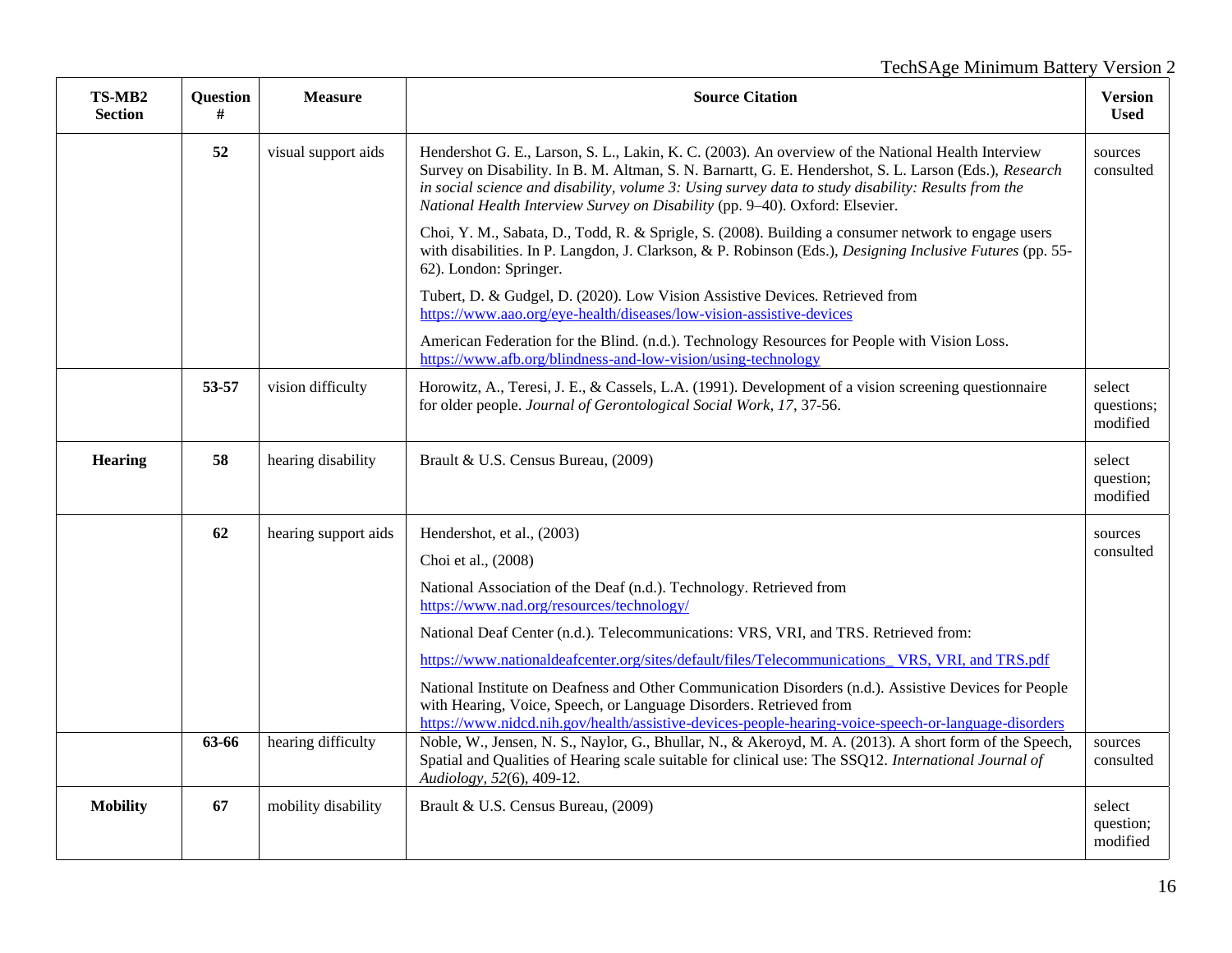### TechSAge Minimum Battery Version 2

| <b>TS-MB2</b><br><b>Section</b> | Ouestion | <b>Measure</b>           | <b>Source Citation</b>                                                                                                                                                                                                                                                                  | Version<br><b>Used</b>           |
|---------------------------------|----------|--------------------------|-----------------------------------------------------------------------------------------------------------------------------------------------------------------------------------------------------------------------------------------------------------------------------------------|----------------------------------|
|                                 | 69       | mobility support<br>aids | Hendershot et al., (2003)<br>Choi et al., (2008)                                                                                                                                                                                                                                        | sources<br>consulted             |
|                                 | 70-78    | mobility difficulty      | Haley, S. M., Jette, A. M., Coster, W. J., Kooyoomjian, J. T., Levensen, S., Heeren, T., & Ashba, J.<br>(2002). Late-Life Function and Disability Instrument: II. Development and evaluation of the function<br>component. Journal of Gerontology: Medical Sciences, 57A(4): M217–M222. | select<br>questions;<br>modified |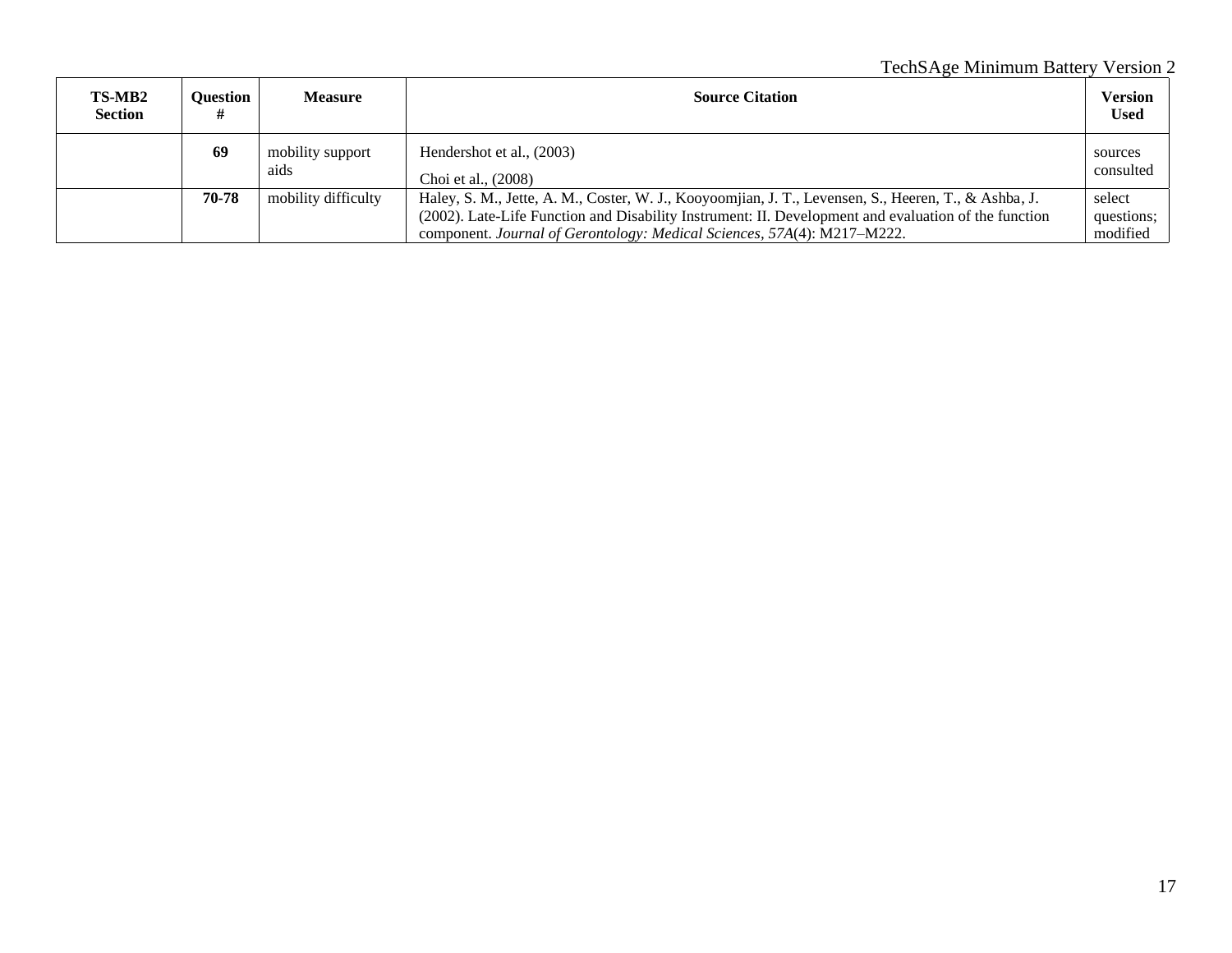#### **5.1. Demographic Information**

The Demographic Information section includes 8 questions about population characteristics, assessing sex, age, language, education, marital status, and race. The first question assesses who is completing the survey on behalf of the participant (#1). This original question was added by the developers of the TS-MB2, recognizing that participants with sensory and mobility disabilities may require assistance to complete the questionnaire. The question assessing sex was modified from the 2020 U.S. Census questionnaire (U.S. Census Bureau, 2018). In addition to the options 'male' and 'female', participants have the option to select 'other'. The remaining questions include modified items from the demographics portion of the Center for Research and Education on Aging and Technology Enhancement (CREATE) Demographics and Background Questionnaire (Czaja et al., 2006). Questions were modified in terms of format and response options, but the central aims of questions are consistent. For example, the CREATE question, "Is English your primary language? If no, what is?", was modified to ask, "What is your preferred language for communicating?". The modified question is now multiple-choice with the following response options: English, Spanish, American Sign Language and Other (#4). A follow-up question was added to assess additional languages in which the respondent is fluent.

#### **5.2. Housing and Transportation**

The first 2 questions in this section are original items (#9-10). Question 9 assesses with whom the respondent lives (if anyone); check-all-that-apply response options include "live alone" as well different types of relationships (e.g., spouse or partner, other family, roommate or friend). In Question 10, respondents are asked whether their housing or community is specifically designed for seniors (ages 55+). If "Yes", they are asked to specify the option that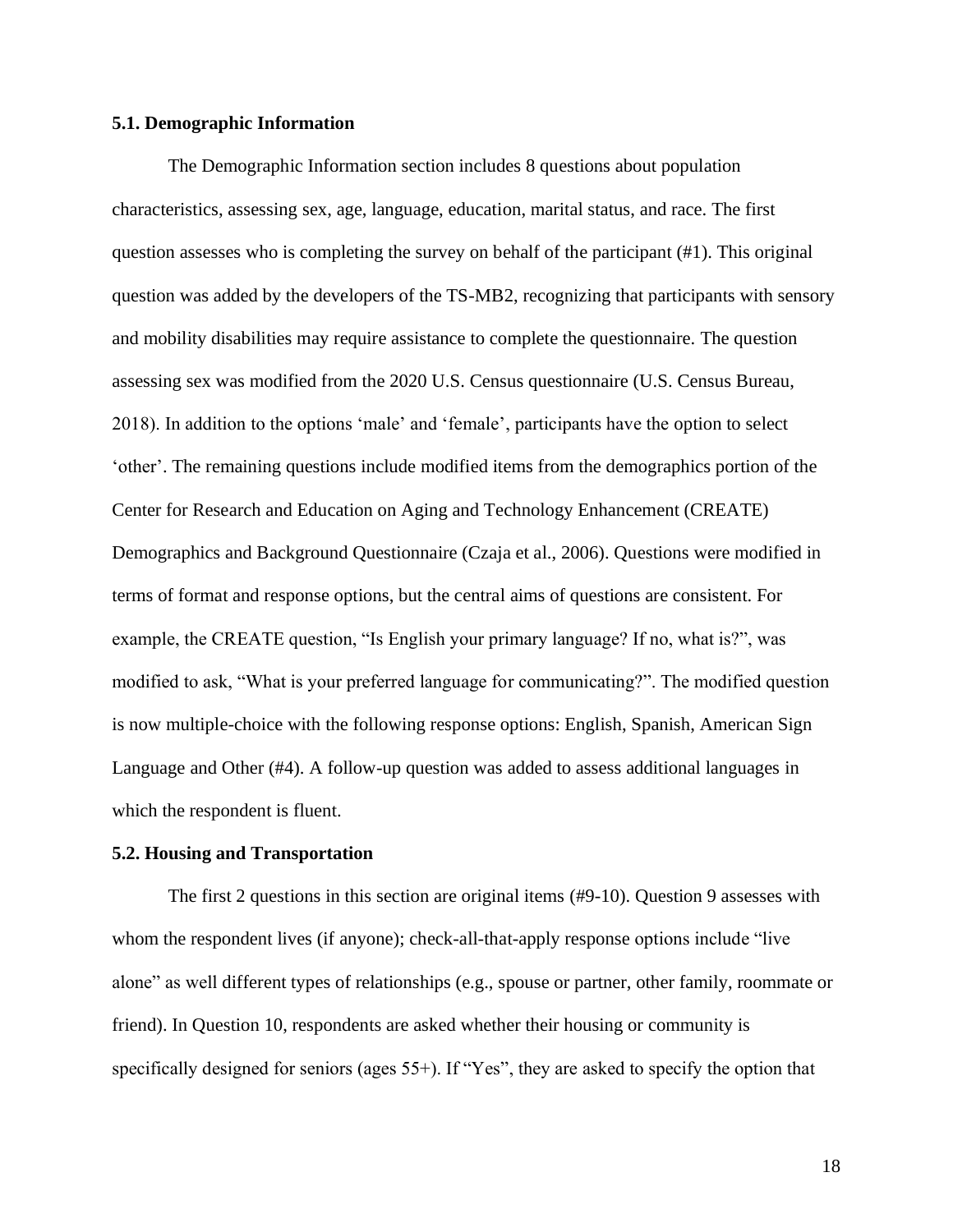best describes their housing from a list that includes types of senior housing communities (e.g., independent living, assisted living). Respondents are also asked to specify their annual household income using a question from the CREATE Demographics and Background Questionnaire (#11; Czaja et al., 2006). A question from the Bureau of Transportation Statistics Transportation Availability and Use Survey (2002) was included to assess transportation modes utilized in the past month (#12; U.S. Department of Transportation, Bureau of Transportation Statistics, 2003c). The response options for this check-all-that-apply question were modified to include 'Ride Share (e.g., Uber, Lyft)' and to exclude 'School Bus'.

#### **5.3. Occupational Status**

Question 13 is a modified question from the CREATE Demographics and Background Questionnaire, which assesses whether the respondent is currently employed or working for pay (Czaja et al., 2006). If the respondent selects that they are employed full or part time, they are asked to specify their occupation (fill-in-the-blank). If the response is 'No' (not employed), respondents are asked to check-all-that-apply regarding their current status (e.g., retired, student, homemaker, unemployed). Question 14 is an original question wherein respondents are asked to specify if they currently receive certain types of disability benefits, including Social Security Disability Income and Veterans Affairs (VA) Disability Benefits.

#### **5.4. Health Information**

The Health Information section includes questions about perceived health, memory, medication usage, and quality of life. The first few questions are select self-rated health questions from the CREATE Demographics and Background Questionnaire, which are included verbatim (#15-17; Czaja et al., 2006). For each question, the respondent rates different aspects of their own health, including: health in general; health in comparison to others your own age; how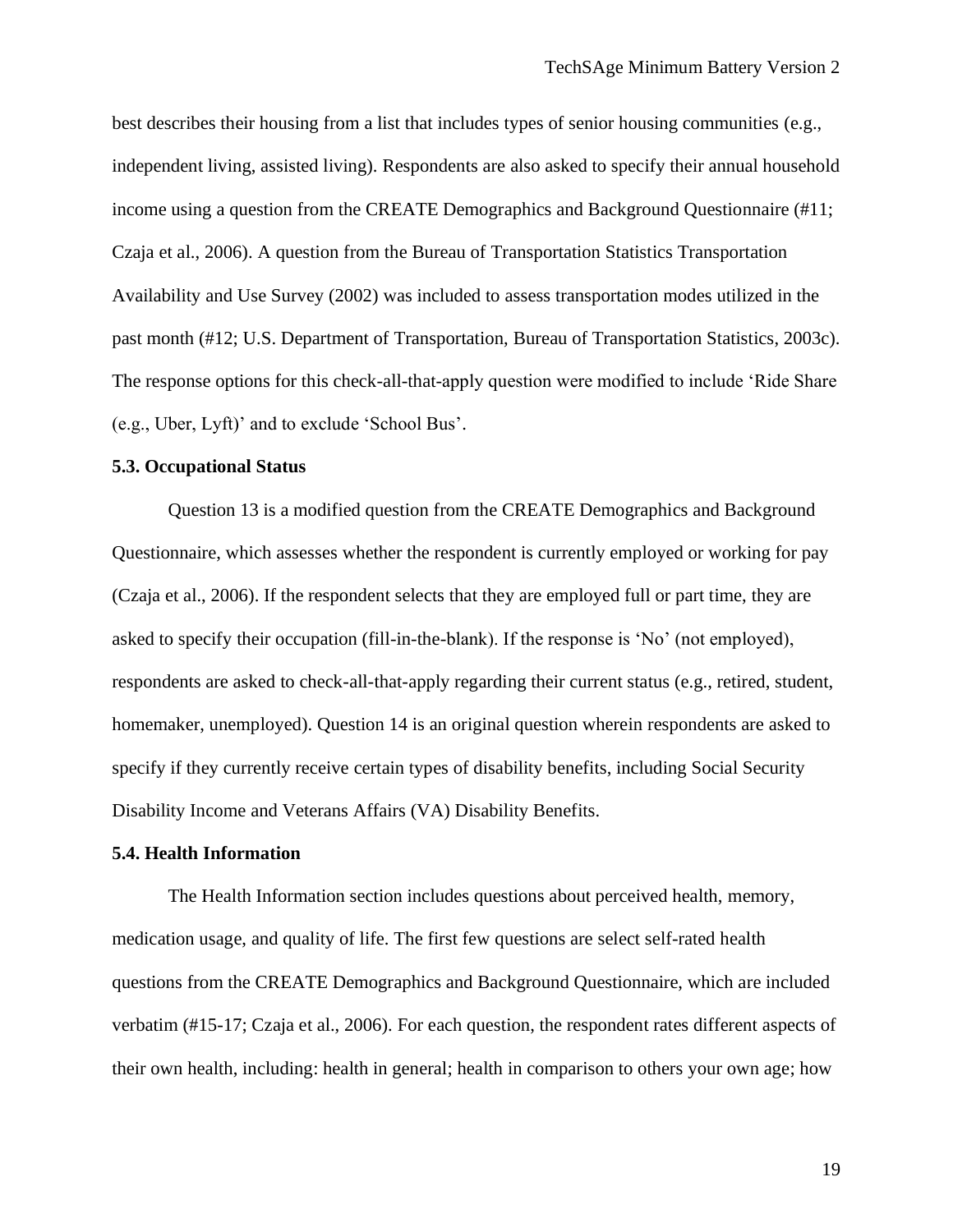often health problems stand in the way of you doing the things that you want to do. Response options are on a five-point scale that varies by question. Modeling the same format of these selfrated health questions from Czaja et al (2006), questions 19-21 are original items from the TechSAge team that ask respondents to rate different aspects of their own memory. Questions assess: memory in general; memory in comparison to others your own age; how often does your memory stand in the way of you doing the things that you want to do. The same 5-point response scales as the self-rated health questions are used. Question 18 is an original question, wherein respondents are asked to write in the number of different prescription medications they take each day (#18). This section also features a single-item Quality of Life (QoL) measure designed for people aging with disabilities (Siebens, Tsukerman, Adkins, Kahan, & Kemp, 2015; #22). Respondents are asked to rate their current Quality of Life using a 7-point scale  $(1 =$  life is very distressing;  $4 =$  life is so-so;  $7 =$  life is great).

#### **5.5. Falls**

The Falls section begins with 2 questions, developed by members of the TechSAge team and their colleagues, which assess number of falls within the last 12 months and, if a fall occurred, whether or not it resulted in injury (#23-24; Rice, Isaacs, Ousley, & Sosnoff, 2018; Rice, Sung, Keane, Peterson, & Sosnoff, 2020). The definition of 'fall' provided is modified from the World Health Organization (WHO) Global Report on Falls Prevention in Older Age, which says "inadvertently coming to rest on the ground, or other lower level, excluding intentional change in position to rest in furniture, wall or other objects" (Al-Faisal, Beattie, Fu,. et al., 2007). Question 25 is a 3-part question assessing fear of falling, developed based on previous research (Walker & Howland, 1991; Finlayson, Peterson, & Cho, 2009). Respondents are asked if they are afraid or concerned they might fall. If "Yes", they are asked two follow up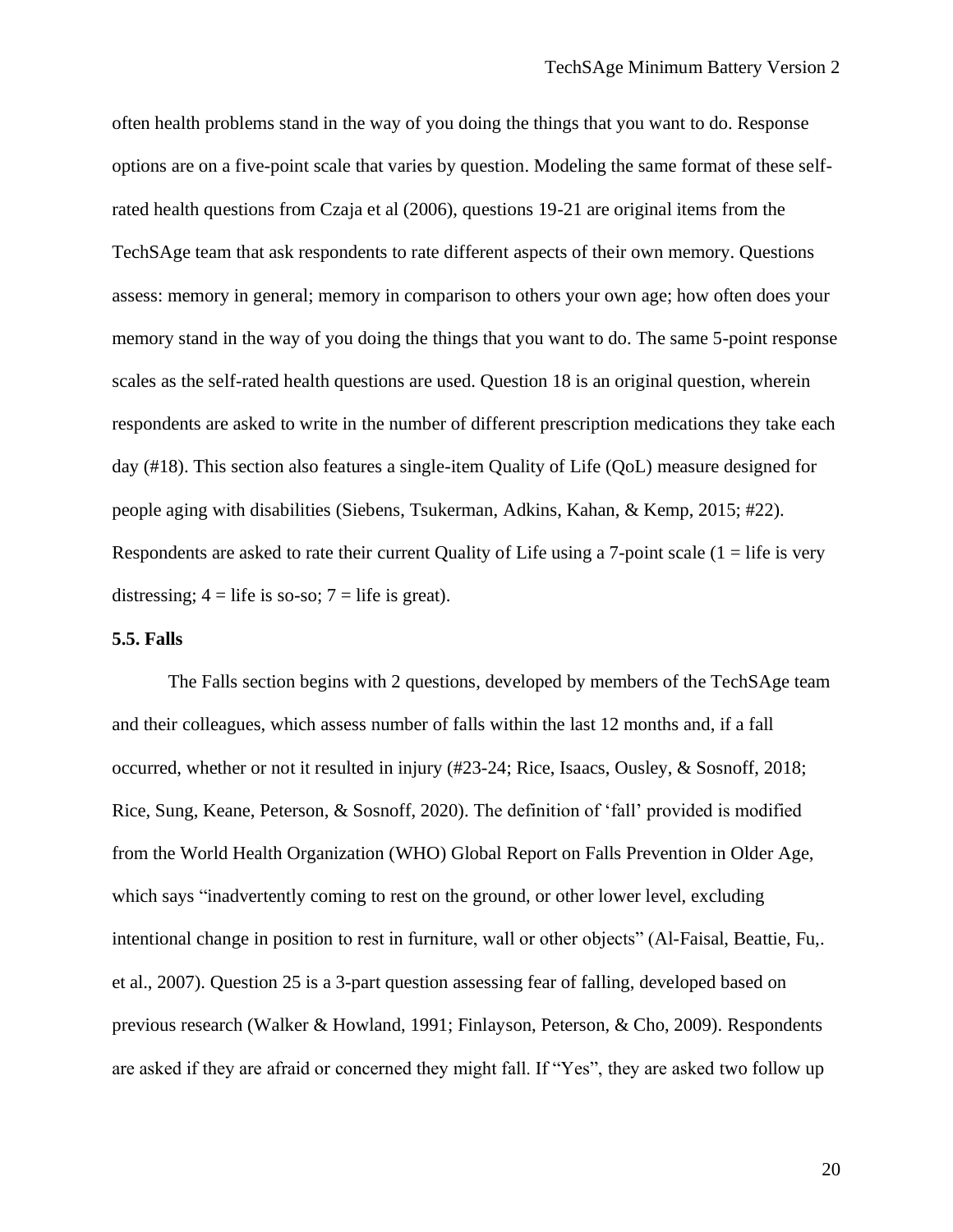questions. First, they are asked to rate how afraid they are (i.e., somewhat, fairly, very) or "do not know". Next, they are asked whether they have stopped doing some of the things they used to do or like to do as a result of this concern.

#### **5.6. Depression**

The Depression section includes the Emotional Distress-Depression – Short Form 4a questions from the Patient-Reported Outcomes Measurement Information System (PROMIS) item bank (Schalet, Pilkonis, Yu L, et al., 2016; #26-29). Respondents are asked to rate how frequently they felt the way described in each item (depressed, helpless, hopeless, and worthless) using a 5-point scale (1 = never, 2 = rarely; 3 = sometimes, 4 = often, 5 = always).

#### **5.7. Health Conditions**

The Health Conditions section includes a checklist of 18 conditions identified by members of the TechSAge team as most relevant to the TechSAge target populations, who broadly include older adults aging with long-term vision, hearing, and mobility disabilities (#30). The list was not designed to be exhaustive, but rather to represent key disabling conditions and co-morbidities of interest to specific research efforts in four primary categories: motor/mobility, cognitive, vision, and other chronic conditions. In addition to eliciting research staff input and conditions listed in original Minimum Battery, we reviewed health conditions questions from several nationally representative surveys to guide item selection. Sources included the Chronic Conditions among Medicare Beneficiaries Chartbook, the Health and Retirement Study (HRS); the Panel Study of Income Dynamics; and the National Health and Aging Trends Study (Centers for Medicare and Medicaid Services, 2012; Fisher, Faul, Weir, & Wallace, 2005; Andreski, McGonagle, & Schoeni, 2009; Kasper & Freedman, 2020). Conditions are presented in alphabetical order in a checklist format. For the cataracts question (#30d), respondents who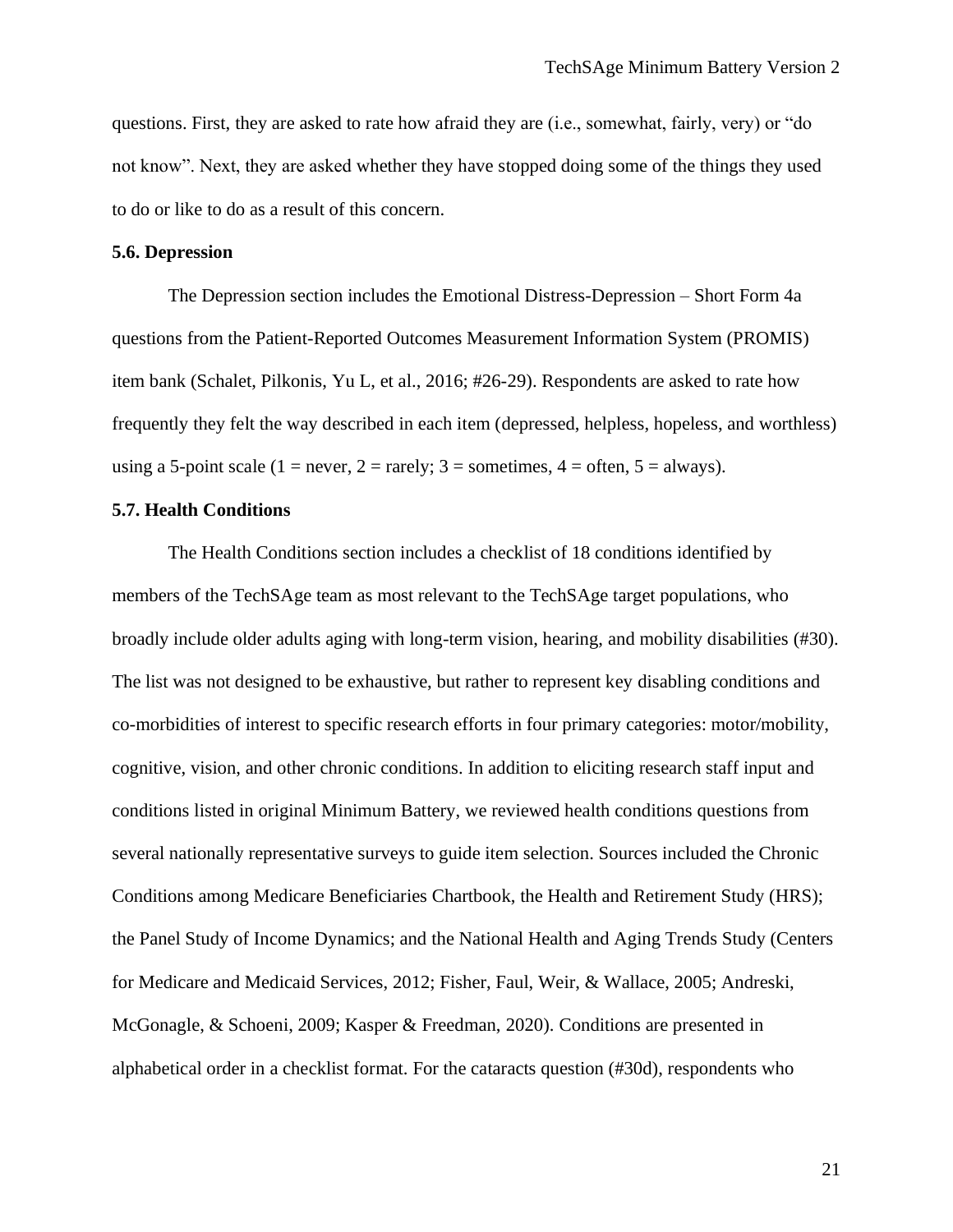select 'Yes' are presented with a follow-up question, 'Have you had your cataracts removed?". Lastly, respondents have the option to write in any other conditions they have that are not included on the list.

#### **5.8. Technology Experience**

The TS-MB2 includes an abbreviated, modified version of the Technology Experience Profile (TEP) questionnaire that assesses familiarity and experience with a range of different technologies (Barg-Walkow, Mitzner, & Rogers, 2014; #31). For each technology, the respondent is asked to rate how much they have used that particular technology in the past 12 months using a 5-point scale (1 = not sure what it is, 2 = not used, 3 = used once, 4 = used occasionally,  $5 =$  used frequently). In the TS-MB2, there are 10 items divided into 2 categories, including "Devices" and "Applications". Original items include: "voice-activated assistants/smart speakers (e.g., Alexa, Siri, Google Home)" and "smart home technologies (e.g., Nest thermostats, Arlo cameras, Ring doorbell)". For "video call/conferencing", two new examples were added: "Zoom" and "Video Relay Service (VRS)", which is video-based American Sign Language translation service commonly used by Deaf/hard of hearing individuals to communicate with voice telephone users.

#### **5.9. Daily Activities**

The daily activities section includes original questions assessing difficulty and independence with 15 different activities. Activities include 6 basic Activities of Daily Living (ADLs; Katz, 1983), 8 Instrumental Activities of Daily Living (IADLs; Lawton & Brody, 1969), as well as the activity of "walking". We modified the list of 7 ADLS from the Katz Index of Independence in Activities of Daily Living, so that the activities of "toileting" and continence" were combined into a single item ("toileting or continence"). All 8 activities from the Lawton-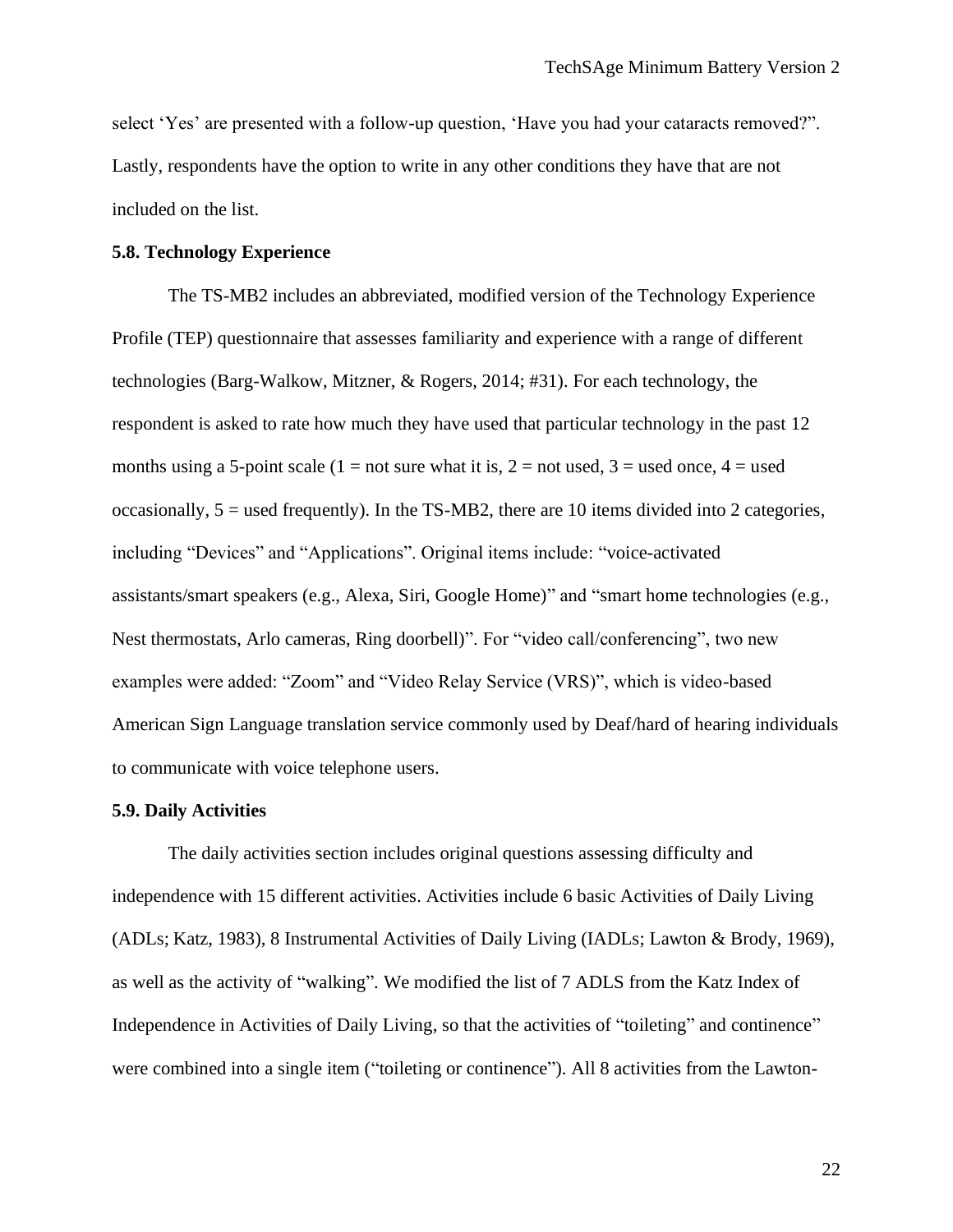Brody IADL scale are included with minor wording modifications so that activities begin with a verb. For example, "food preparation" was changed to "preparing food".

When answering these questions, respondents are asked to consider their typical routine and any devices they might use. For each activity, respondents first rate the difficulty level for each task choosing from "none", "a little", "some", "quite a lot" and "cannot do". Then, respondents are asked a follow-up question assessing whether or not they ever receive help with the task (Yes/No).

#### **5.10. Vision/Hearing/Motor Capabilities**

The Vision/Hearing/Motor Capabilities section of the TS-MB2 is divided into three respective parts, each assessing functional capabilities, limitations, use of supportive aids, and difficulty in certain situations.

#### **5.11. Vision**

The Vision section begins with a modified version of the Vision Disability question from the U.S. Census Bureau's American Community Survey (ACS) Disability Questions, which asks "Do you have serious difficulty seeing, even when wearing glasses or contact lenses?" (Brault, 2009; #50). The question was modified in several ways due to issues that emerged in using the original question in the first version of the TechSAge Minimum Battery. The first modification is that the question now includes the response option "Unable to see'. This modification was deemed necessary as our research team discovered that some blind individuals who completed the assessment reported "No", not having serious difficulty seeing, because they are unable to see at all. In the modified questions, respondents who report "Yes" (serious difficulty) or "Unable to see", are asked two follow-up questions to assess if the vision impairment affects one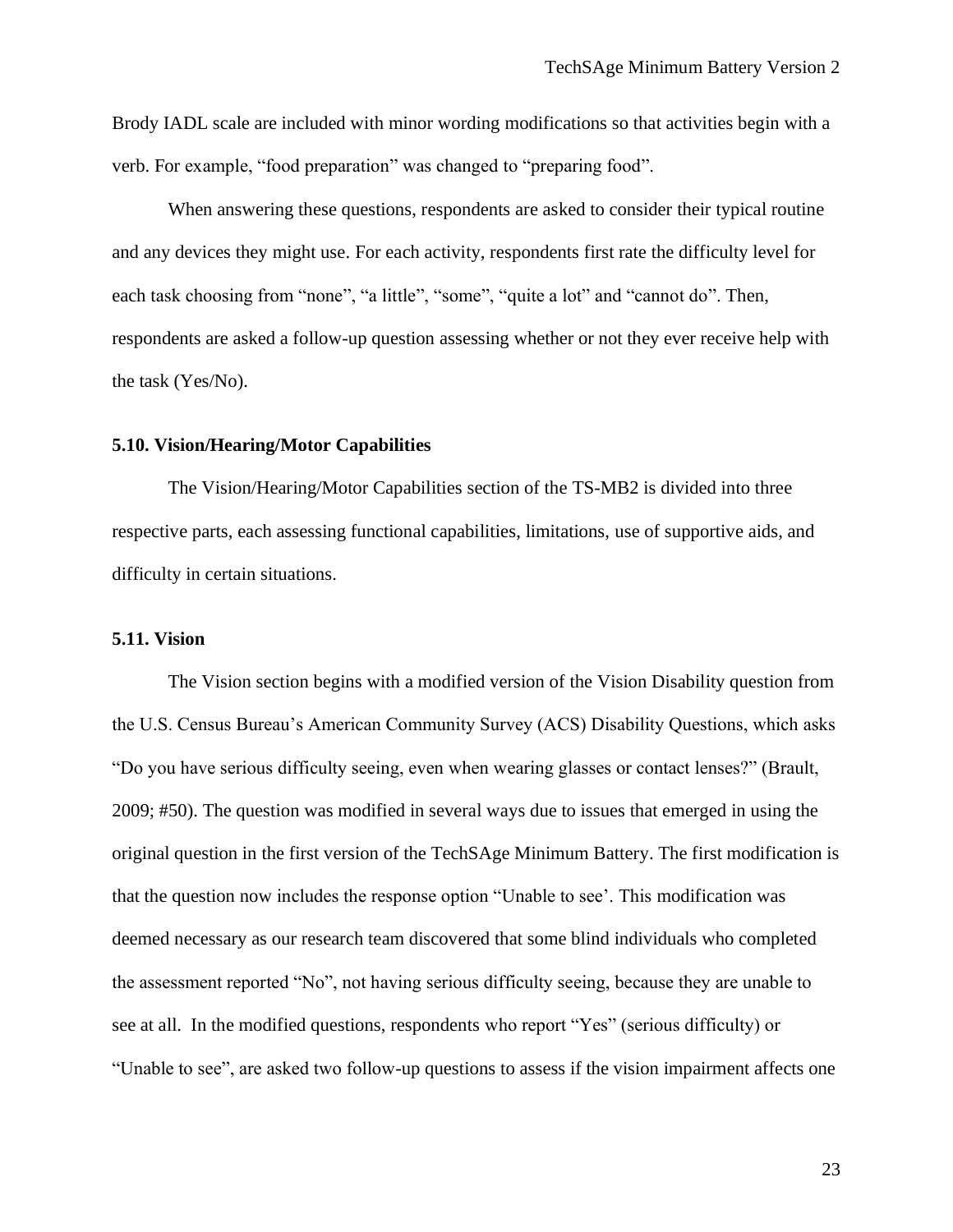or both eyes and approximately how old they were when they first had serious difficulty seeing (write-in)*.* 

Question 51 is an original question wherein participants are asked if they have been told by a medical professional if they are blind or have low vision. Respondents are then presented with a list of 13 common visual support aids and are asked to check all that they currently use (#52). The list of visual support aids was developed through input from subject matter experts (e.g., low vision rehab specialists, occupational therapists, ophthalmologists). Other source materials reviewed include: the National Health Interview Survey on Disability (NHIS-D); the CATEA Consumer Network (CCN) registry questionnaire, developed by researchers at the Center for Assistive Technology and Environmental Access (CATEA) at the Georgia Institute of Technology; as well as online resources from national vision organizations (Hendershot, Larson, & Lakin, 2003; Choi, Sabata, Todd, & Sprigle, 2008; Tubert & Gudgel, 2020; American Federation for the Blind, n.d.). Respondents have the option to select 'other' and write in any visual support aids they use which are not included on the list.

Questions 53-57 are 5 select, modified questions from the Lighthouse International Functional Vision Screening Questionnaire (Horowitz, Teresi, & Cassels, 1991). The Functional Vision Screening Questionnaire is a 15-item, non-diagnostic screening tool used to identify functional indicators of vision problems among older adults. For each question, the respondent answers Yes/No based on whether or not they experience the vision problem described. The TS-MB2 includes 5 items that were modified to gauge how difficult each vision-related task is for the respondent to perform (Table 2). Response options were modified from yes/no to a five-point scale to assess level of difficulty (1 = none, 2 = a little, 3 = some, 4 = quite a lot, 5 = cannot do).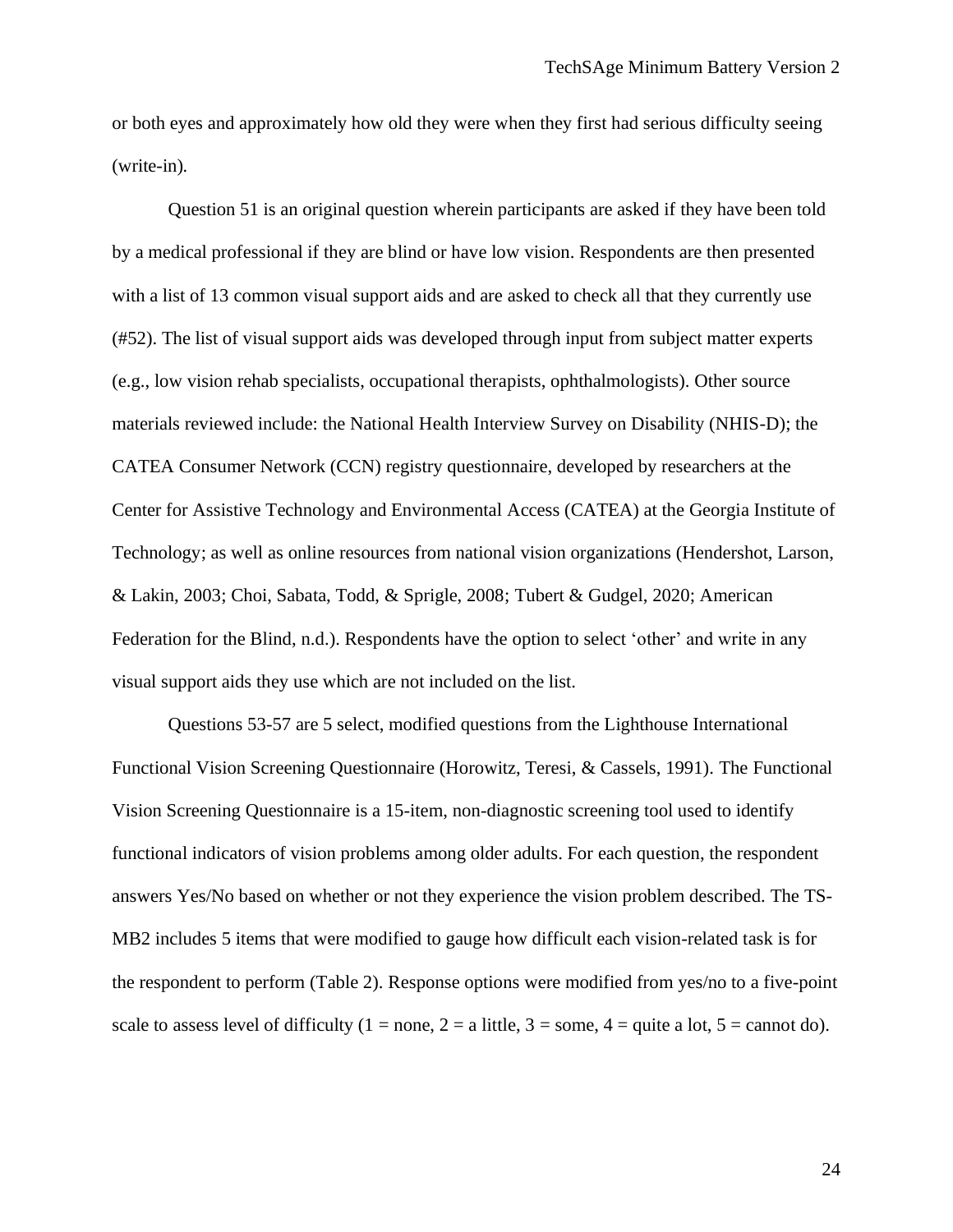Respondents are instructed to answer questions based on a typical day, without the help of

someone else, when wearing glasses or contact lenses (if needed).

**Table 2.** Modifications to select items from the Lighthouse International Functional Vision Screening Questionnaire included in the TS-MB2

| <b>Original Items from Lighthouse International</b>                                            | <b>Modified items in TS-MB2</b>                                                                                             |
|------------------------------------------------------------------------------------------------|-----------------------------------------------------------------------------------------------------------------------------|
| <b>Functional Vision Screening Questionnaire</b>                                               | How much difficulty do you have reading the large                                                                           |
| Can you see the large print headlines in the newspaper?                                        | print headlines in the newspaper?                                                                                           |
| Can you see the regular print in newspapers, magazines                                         | How much difficulty do you have reading the regular                                                                         |
| or books?                                                                                      | print in newspapers, magazines or books?                                                                                    |
| Can you recognize the faces of family or friends when<br>they are across an average size room? | How much difficulty do you have recognizing the faces<br>of family or friends when they are across an average<br>size room? |
| When crossing the street, do cars seem to appear very                                          | How much difficulty do you have seeing cars when                                                                            |
| suddenly?                                                                                      | crossing the street?                                                                                                        |
| When you are walking in the street, can you see the<br>"walk" sign and street name signs?      | How much difficulty do you have seeing the "walk"<br>sign and street name signs when you are walking in the<br>street?      |

#### **5.12. Hearing**

Question 58 is a modified version of the Hearing Disability question from the U.S. Census Bureau's American Community Survey (ACS) Disability questions, which asks "Do you have serious difficulty hearing?" (Brault, 2009). Similar to modifications of the ACS vision question, the response option "Unable to hear" was also added. Respondents who report "Yes" (serious difficulty) or "Unable to hear", are asked two follow-up questions to assess if the hearing impairment affects one or both ears and approximately how old they were when they first had serious difficulty hearing (write-in).

Questions 59-61 are original items designed to assess more detail about participants' hearing, with regard to a medical diagnosis of deaf or hard of hearing, use of hearing aids, and to what extent they use American Sign Language (if at all). In Question 62, respondents are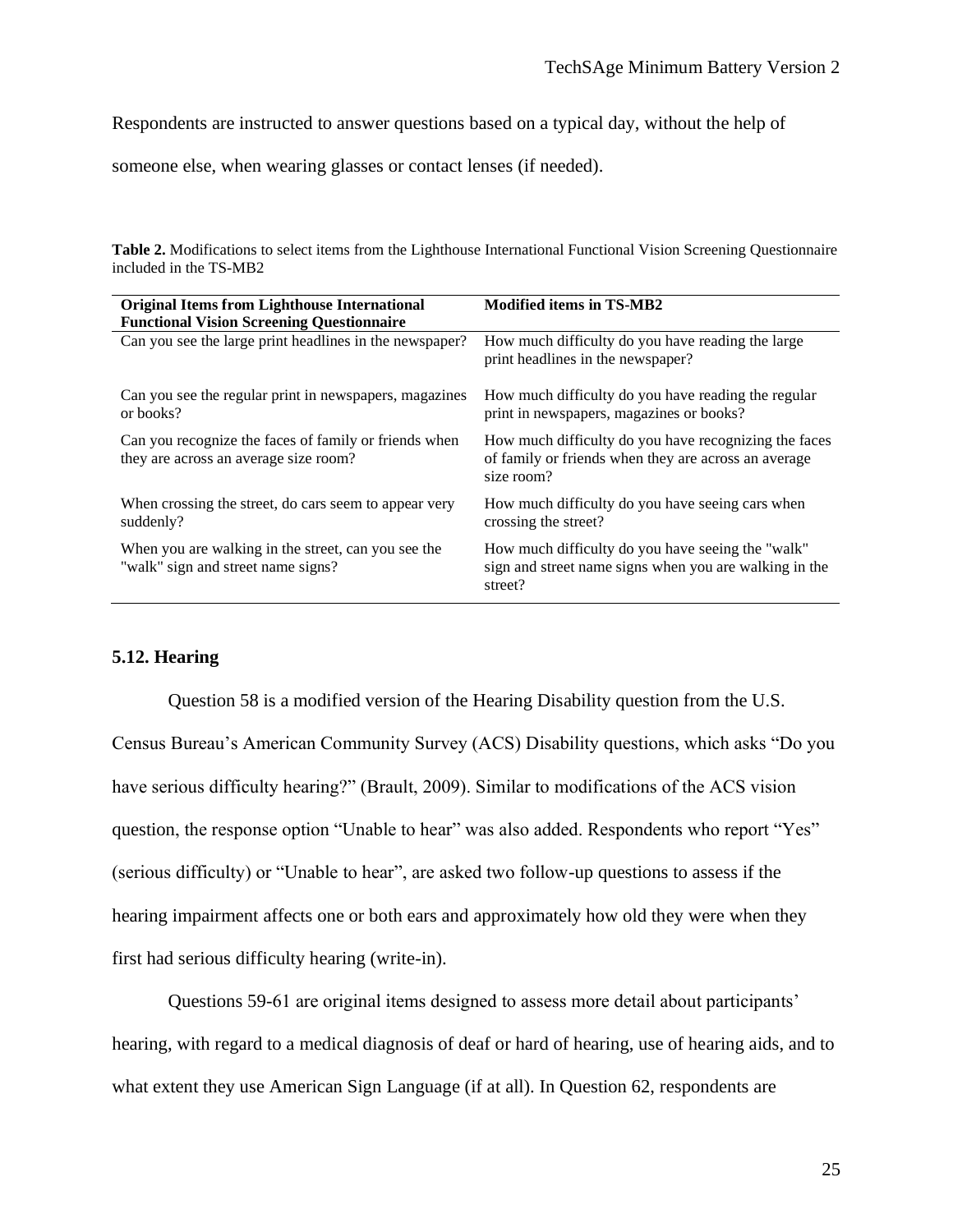presented with a list of 15 common hearing support aids and are asked to check all that they currently use. The list of hearing support aids was developed through input from subject matter experts (e.g., audiologists, individuals who are deaf or hard of hearing, and staff with expertise in deaf and hard of hearing communication). Other source materials reviewed include the National Health Interview Survey on Disability (NHIS-D), the CATEA Consumer Network (CCN) registry questionnaire, as well as online resources from national organizations for the Deaf and hard of hearing (Hendershot, Larson, & Lakin, 2003; Choi, Sabata, Todd, & Sprigle, 2008; National Association for the Deaf, n.d., the National Deaf Center, n.d., National Institute on Deafness and Other Communication Disorders, n.d.). Respondents have the option to check 'other' and write in other hearing support aids they use which are not included on the list.

Questions 63-66 are original questions assessing hearing difficulty in different situations. Questions were inspired by the Speech, Spatial and Qualities of Hearing scale (SSQ12), which is a measure of hearing abilities (Noble et al., 2013). In the SSQ12, respondents rate their ability to do or experience the situation described in each question by marking a  $1-10$  scale ( $1 =$  not at all,  $10 =$  perfectly). In the TS-MB2, the question assesses level of difficulty with each task using a rating scale of 1-5 (1 = none, 2 = a little, 3 = some, 4 = quite a lot, 5 = cannot do). Respondents are instructed to answer questions based on a typical day, without the help of someone else, using any assistive devices they might need. The four original TS-MB1 task items that were included in the TS-MB2 assess the difficulty respondents have carrying on a conversation in different situations including in a quiet room, while using the telephone, while in a group while there are other people talking, and if you cannot see the other person's face.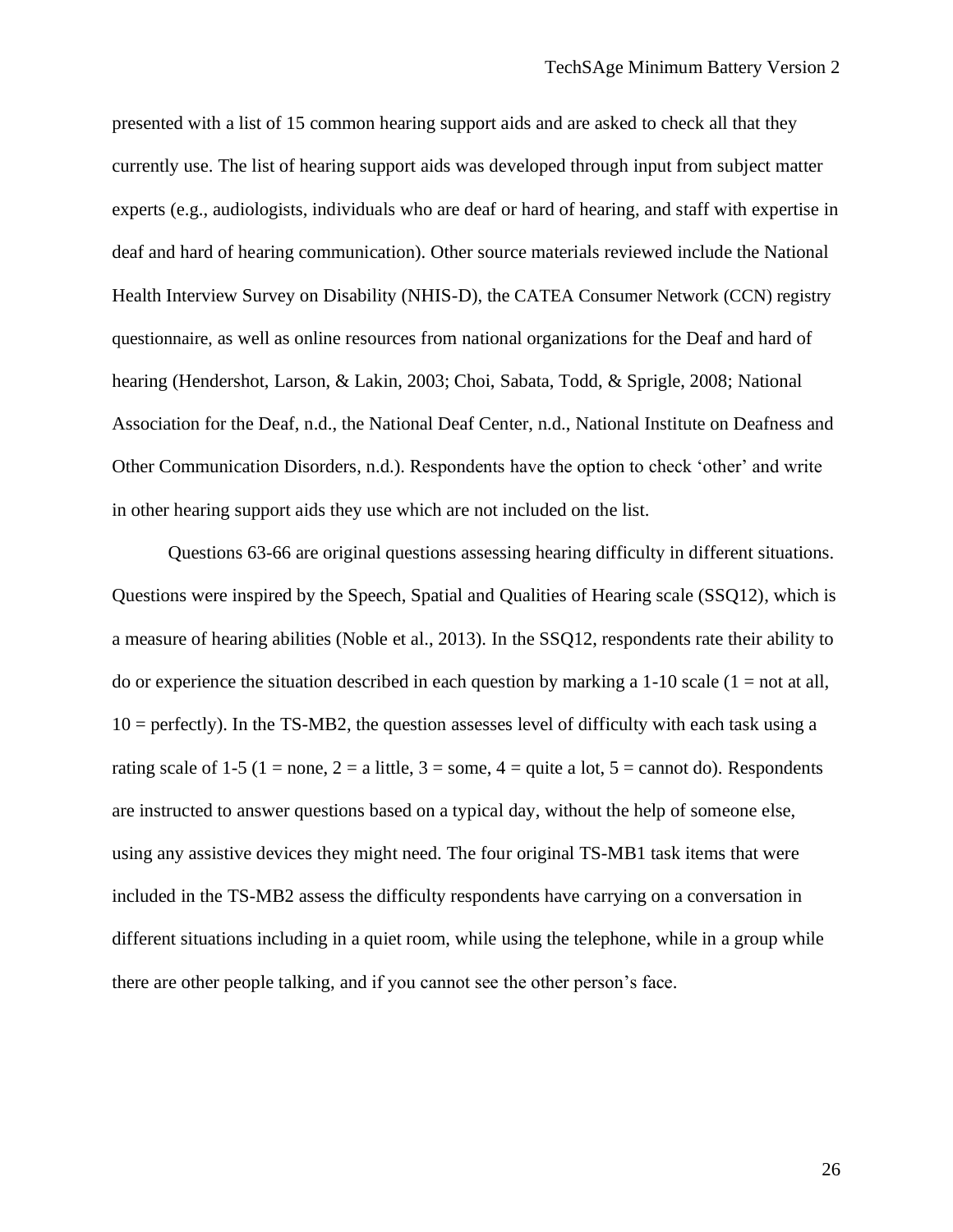#### **5.13. Mobility**

Question 67 is a modified version of the Mobility (Ambulatory) Disability question from the U.S. Census Bureau's American Community Survey (ACS) Disability questions, which asks "Do you have serious difficulty walking or climbing stairs?" (Brault, 2009). The response option "Unable to walk" was added. Respondents who report "Yes" (serious difficulty) or "Unable to walk", are asked approximately how old they were when they first had serious difficulty walking or climbing stairs (write-in). The following question is an original item to assess if respondents are able to walk independently without using a walking aid (e.g., cane, walker, crutches; #68). Finally, the survey concludes with a list of 13 common mobility support aids and respondents are asked to check all that they currently use (#69). The list of mobility support aids was developed through input from subject matter experts (e.g., staff with expertise in physical therapy and rehabilitation science). Other source materials reviewed include the National Health Interview Survey on Disability (NHIS-D) and the CATEA Consumer Network (CCN) registry questionnaire (Hendershot, Larson, & Lakin, 2003; Choi, Sabata, Todd, & Sprigle, 2008). Respondents have the option to check 'other' and write in other mobility support aids they use that are not included on the list.

Questions 70-78 are 8 select, modified questions from the function component of the Late-Life Function and Disability Instrument (FDI; Haley et al., 2002). The Late-Life FDI is a two-part assessment used to assess function and disability outcomes among older adults. In the 32-item function component questionnaire, the respondent rates how much difficulty they have doing specific activities on a typical day without the help of someone else and without the aid of an assistive walking device (e.g., cane, walker). People who currently use a walking device are instructed to complete a different set of 8 questions, which ask about difficulty when using their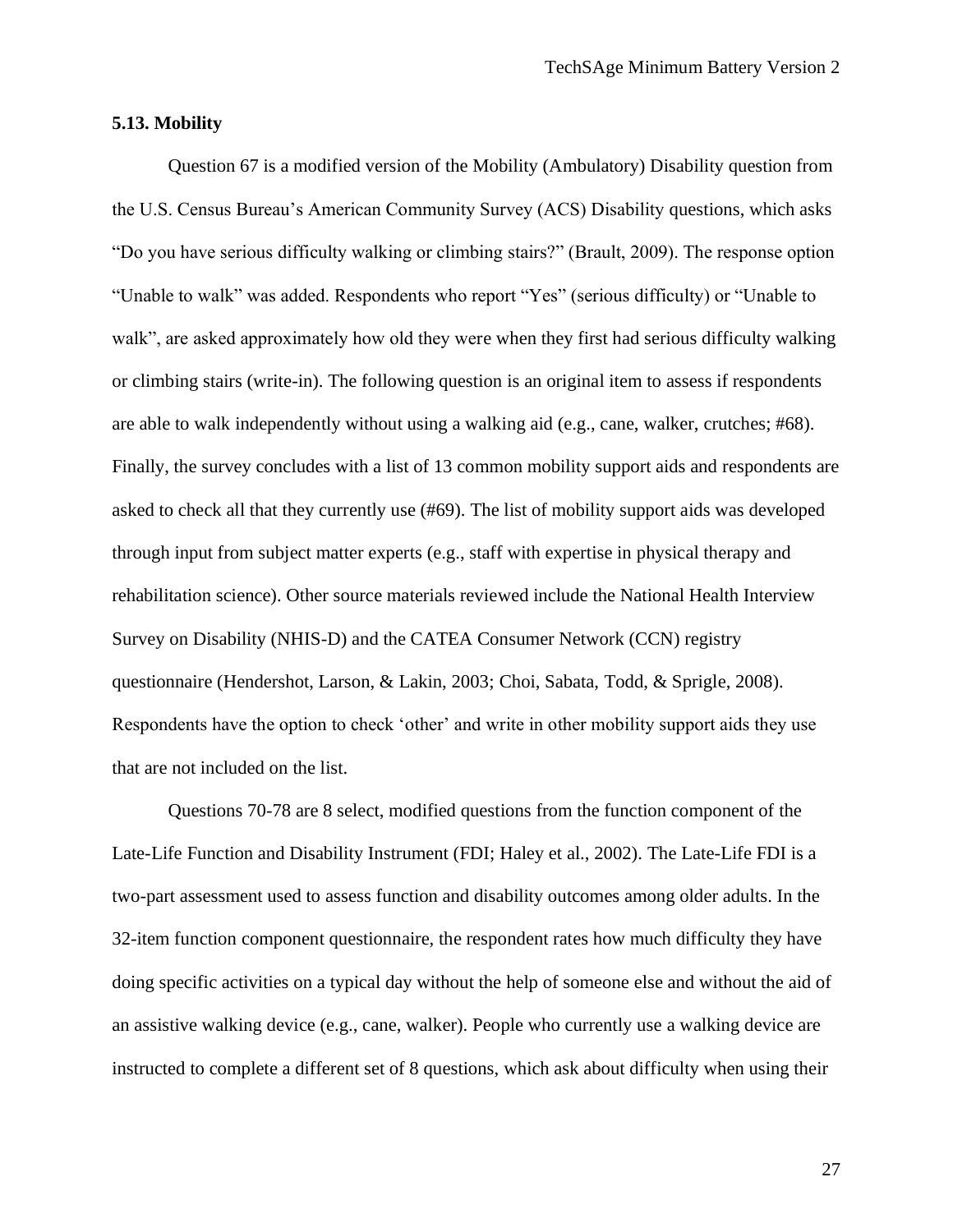walking device. Respondents are provided with a visual aid of the 5-point difficulty scale, in which each ascending level is in a larger circle and features a description.

The 8 Late-Life FDI items were selected to represent different aspects of mobility (e.g., reaching, walking, going up and down stairs). Consistent with the vision and hearing difficulty questions in the TS-MB2, respondents are instructed to answer the mobility difficulty questions based on a typical day, without the help of someone else, using any assistive devices they might need. This is a modification from the Late-Life FDI, which asks about the level of difficulty the individual has with each activity without the use of an assistive device, such as a cane, walker, grab bar, or reacher.

#### **6. CONCLUSION**

TechSAge is dedicated to understanding the needs of, and developing supportive technologies for, individuals aging with long-term disabilities. The TechSAge Minimum Battery Version 2 (TS-MB2) was developed to provide researchers with a tool to gather key descriptive background and disability-related information from research participants. The 112-item, selfreport questionnaire is comprised of a variety of measures including: socio-demographics; health; memory; falls; depression; technology experience; daily activities; as well as functional limitations, and use of aids for vision, hearing, and mobility. TechSAge investigators and others are encouraged to include TS-MB2 as an assessment in their individual studies to promote the collection of consistent background information across projects. Beyond TechSAge, the TS-MB2 could serve as a valuable assessment tool for researchers conducting studies with aging and disability populations.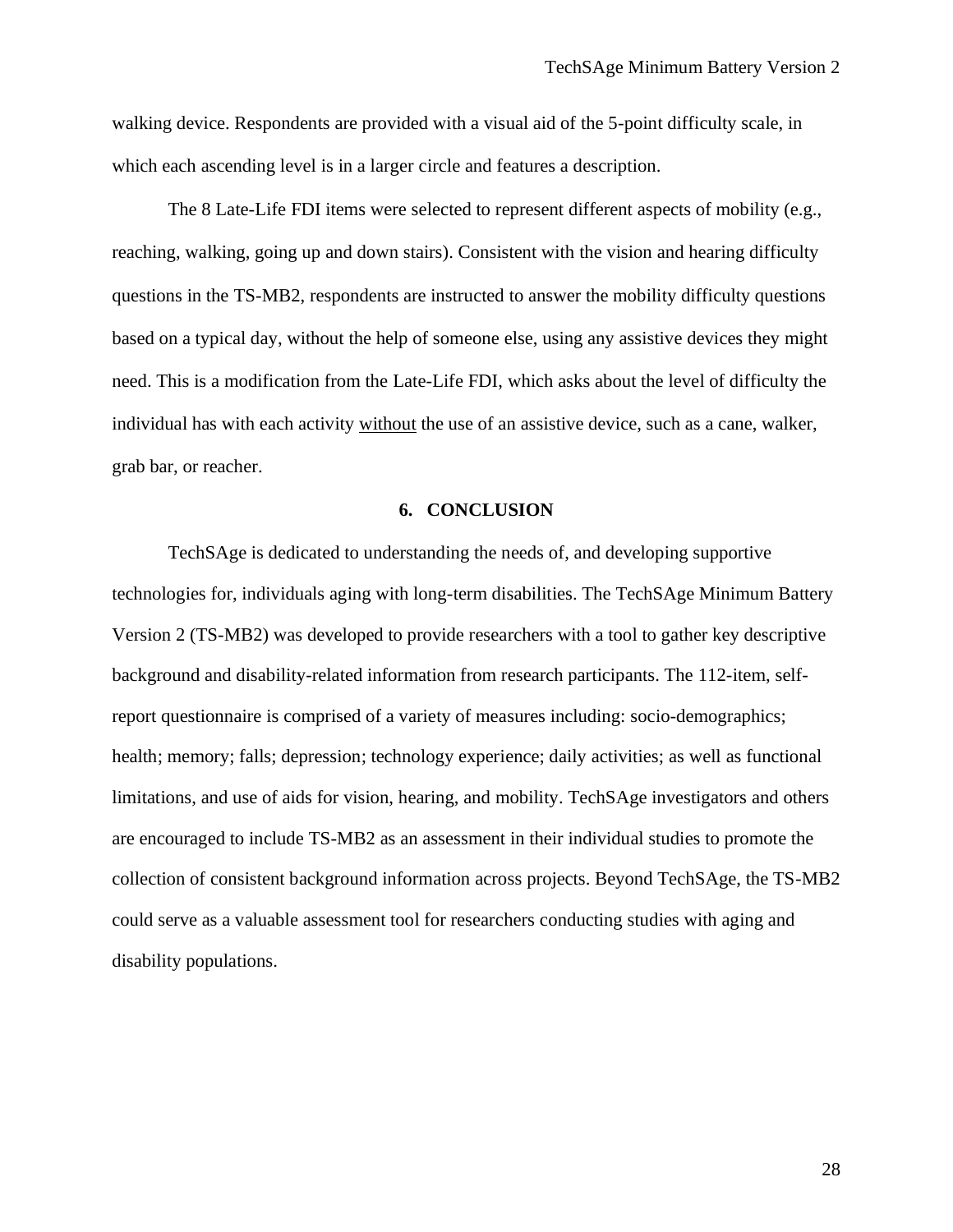#### **REFERENCES**

- Agree, E. (2014). The potential for technology to enhance independence for those ageing with a disability. *Disability and Health Journal, 7*, 33-39.
- Al-Faisal W, Beattie L, Fu H,. et al. *WHO Global Report on Falls Prevention in Older Age*. Geneva, Switzerland: World Health Organization; 2007.
- American Federation for the Blind. (n.d.). *Technology Resources for People with Vision Loss.*  <https://www.afb.org/blindness-and-low-vision/using-technology>
- Andreski, P., McGonagle, K., & Schoeni, R.F. (2009). An analysis of the quality of the health data in the Panel Study of Income Dynamics. PSID Technical Series Paper #09-02. *Ann Arbor, MI: Survey Research Center, Institute for Social Research, University of Michigan.*
- Barg-Walkow, L. H., Mitzner, T. L, & Rogers, W. A. (2014). *Technology Experience Profile (TEP): Assessment and Scoring Guide* (HFA-TR-1402). Atlanta, GA: Georgia Institute of Technology, School of Psychology, Human Factors and Aging Laboratory
- Brault, M. W., U.S. Census Bureau. (2009). *Review of Changes to the Measurement of Disability in the 2008 American Community Survey*. Retrieved from: <https://www.census.gov/library/working-papers/2009/demo/brault-01.html>
- Campbell, M. L., Sheets, D., & Strong, P.S. (1999). Secondary health conditions among middleaged individuals with chronic physical disabilities: Implications for unmet needs for services. *Assist. Technol, 11*(2), 105–122.

<https://doi.org/10.1080/10400435.1999.10131995>

Centers for Medicare and Medicaid Services (2012). *Chronic Conditions among Medicare Beneficiaries Chartbook, 2012 Edition*. Baltimore, MD.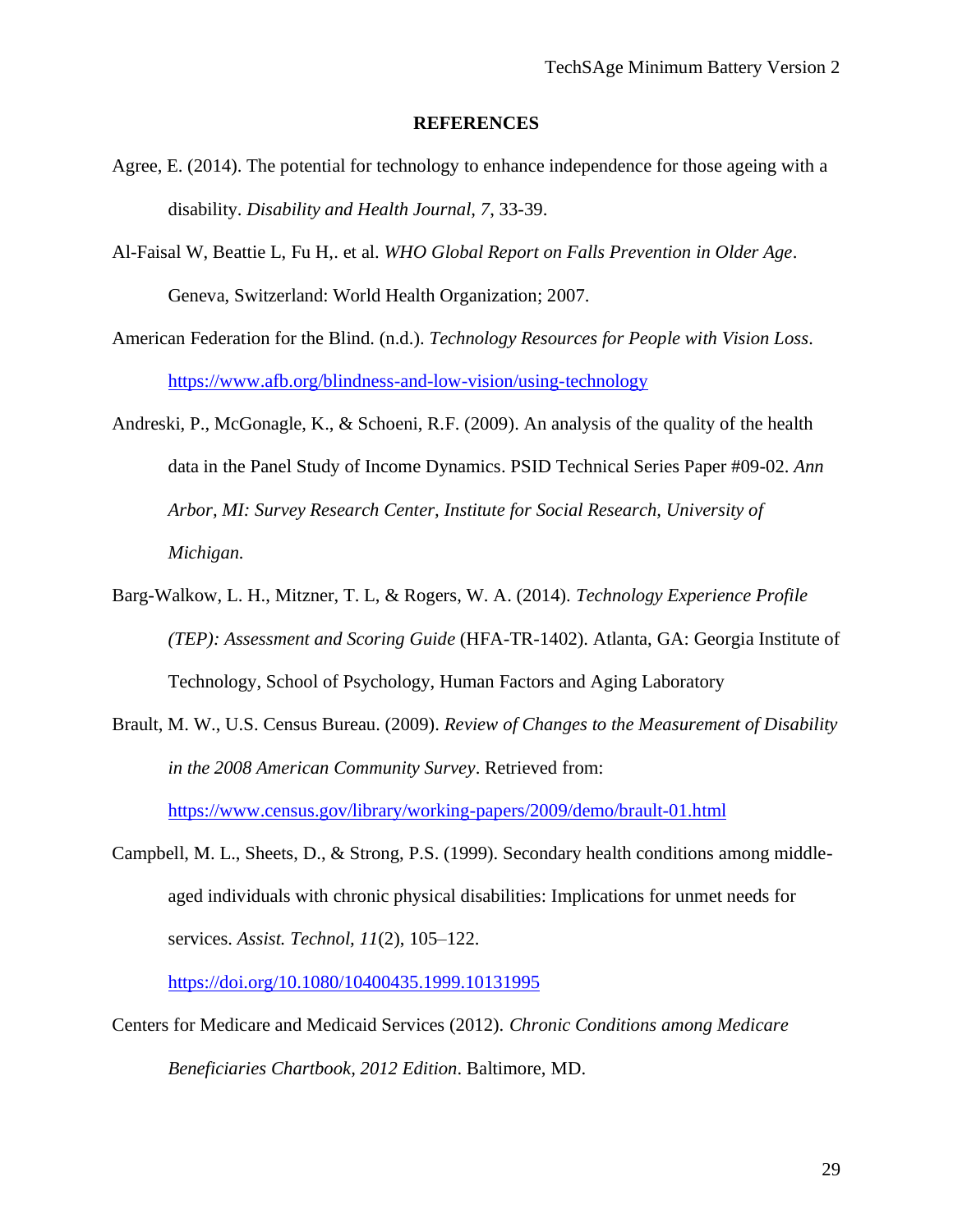- Choi, Y. M., Sabata, D., Todd, R. & Sprigle, S. (2008). Building a consumer network to engage users with disabilities. In P. Langdon, J. Clarkson, & P. Robinson (Eds.), *Designing Inclusive Futures* (pp. 55-62). London: Springer.
- Czaja, S. J., Charness, N., Dijkstra, K., Fisk, A. D., Rogers, W. A., & Sharit, J. (2006). *Center for Research and Education on Aging and Technology Enhancement (CREATE) Demographic and Background Questionnaire* (CREATE-2006-02). University of Miami; Florida State University; Georgia Institute of Technology
- Field, M.; Jette, A. Secondary Conditions and Aging with Disability. In *The Future of Disability in America*; Field, M., Jette, A. (Eds.), The National Academies of Science Press: Washington, DC, USA, 2007; pp. 136–161, ISBN 978-0-309-10472-2.
- Finlayson M., Peterson, E.W., Cho, C. (2009). Pilot study of a fall risk management program for middle aged and older adults with MS. *NeuroRehabilitation*, *25*(2): 107-15.
- Fisher, G. G., Faul, J. D., Weir, D. R., & Wallace, R. B. (2005). Documentation of chronic disease measures in the Health and Retirement Study (HRS/AHEAD). *Ann Arbor: University of Michigan.*
- Freedman, V. A. (2014). Research gaps in the demography of aging with disability. *Disability and Health Journal*, *7*, S60 - S63.
- Groah, S.L., Charlifue, S., Tate, D., et al., (2012). Spinal cord injury and aging: challenges and recommendations for future research. *Am J Phys Med Rehab, 91*, 80-93. <https://doi.org/10.1097/PHM.0b013e31821f70bc>
- Gonzalez, E. T., Mitzner, T. L., Sanford, J. A., & Rogers, W. A. (2016)*. TechSAge Minimum Battery: Overview of Measures* (TechSAge-TR-1601). Atlanta, GA: Georgia Institute of Technology, RERC-Technologies for Successful Aging.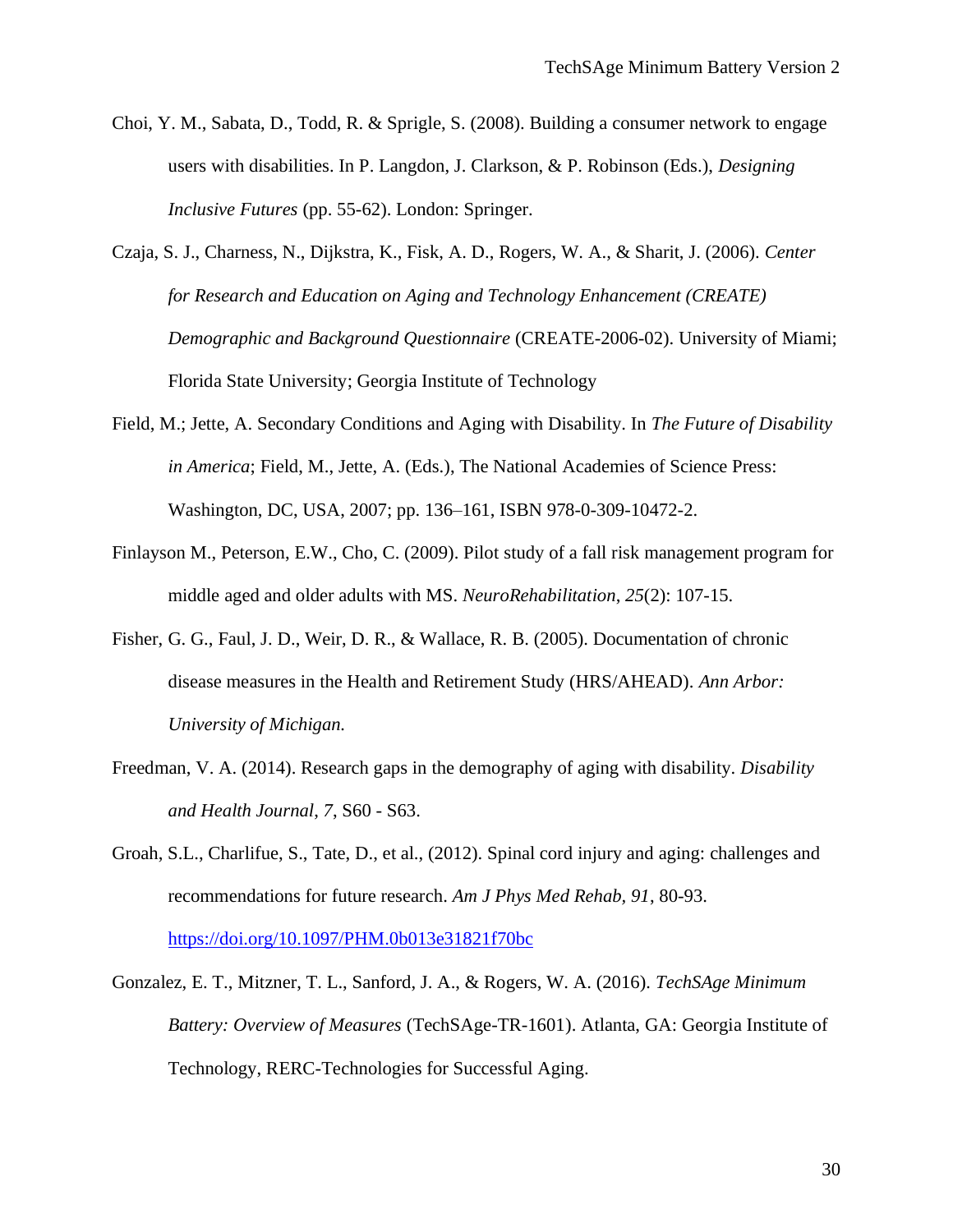- Hendershot G. E., Larson, S. L., Lakin, K. C. (2003). An overview of the National Health Interview Survey on Disability. In B. M. Altman, S. N. Barnartt, G. E. Hendershot, S. L. Larson (Eds.), *Research in social science and disability, volume 3: Using survey data to study disability: Results from the National Health Interview Survey on Disability* (pp. 9– 40). Oxford: Elsevier.
- Institute of Medicine (2007). *The Future of Disability in America*. Washington, DC: The National Academies Press.
- Kasper, J. D. & Freedman, V. A. (2020). National Health and Aging Trends Study User Guide: Rounds 1-9 Beta Release. *Baltimore: Johns Hopkins University School of Public Health.* Available at [www.NHATS.org.](http://www.nhats.org/)
- Kinne, S.; Patrick, D.L.; Doyle, D.L. (2004). Prevalence of secondary conditions among people with disabilities. *Am. J. Public Health*, *94*, 443–445.
- Mitzner, T. L., Sanford, J. A., & Rogers, W. A. (2018). Closing the capacity-ability gap: Using technology to support aging with disability. *Innovation in Aging, 2*(1), 1–8. 10.1093/geroni/igy008
- Molton I.R., Terrill, A.L., Smith, A.E., et al. (2014). Modeling secondary conditions in adults aging with physical disability, *J Aging Health*, *26*(3), 335-359.

<https://doi.org/10.1177%2F0898264313516166>

- National Association of the Deaf (n.d.). Technology. Retrieved from <https://www.nad.org/resources/technology/>
- National Deaf Center (n.d.). Telecommunications: VRS, VRI, and TRS. Retrieved from [https://www.nationaldeafcenter.org/sites/default/files/Telecommunications\\_ VRS, VRI,](https://www.nationaldeafcenter.org/sites/default/files/Telecommunications_%20VRS,%20VRI,%20and%20TRS.pdf)  [and TRS.pdf](https://www.nationaldeafcenter.org/sites/default/files/Telecommunications_%20VRS,%20VRI,%20and%20TRS.pdf)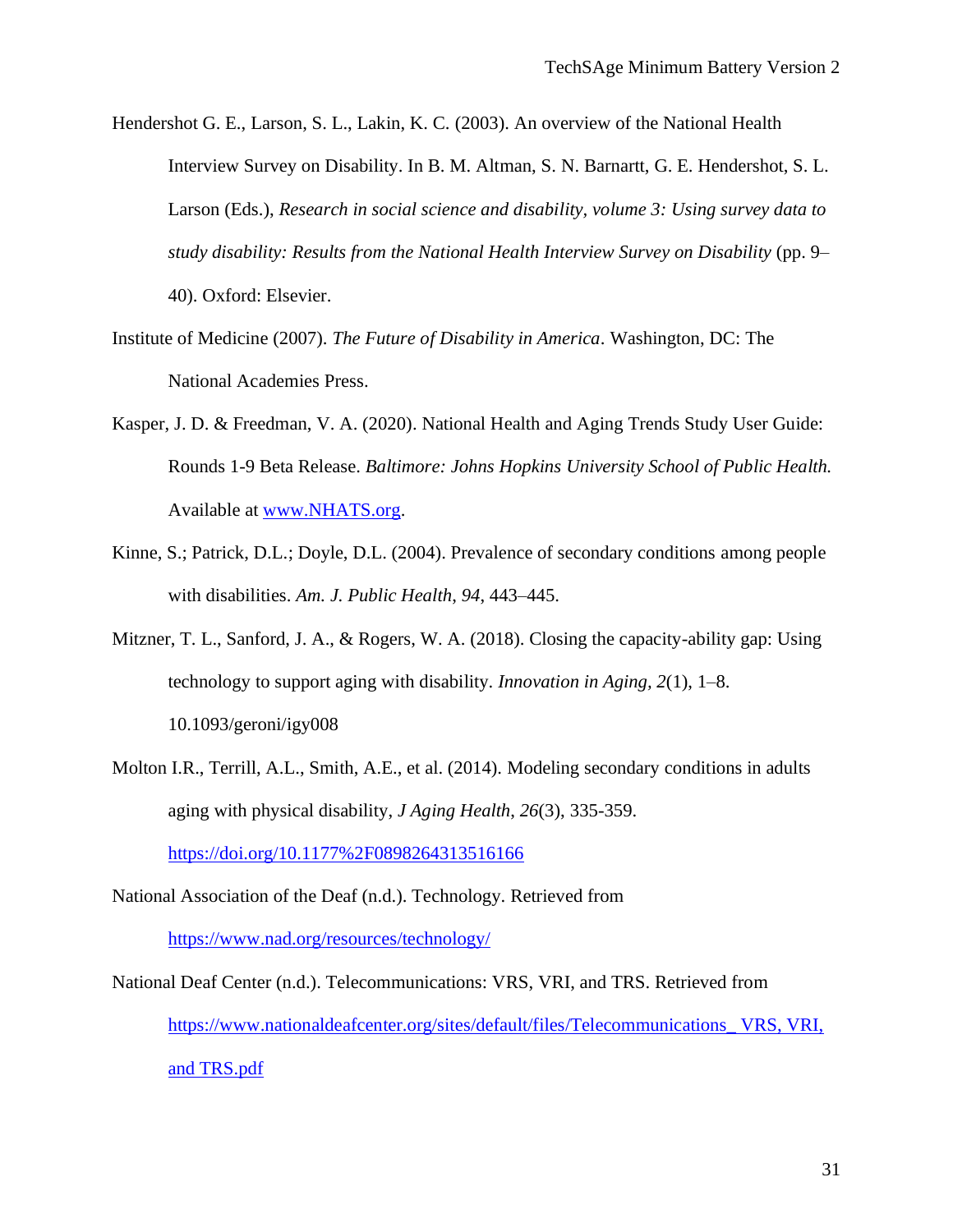- National Institute on Deafness and Other Communication Disorders (n.d.). Assistive Devices for People with Hearing, Voice, Speech, or Language Disorders. Retrieved from [https://www.nidcd.nih.gov/health/assistive-devices-people-hearing-voice-speech-or](https://www.nidcd.nih.gov/health/assistive-devices-people-hearing-voice-speech-or-language-disorders)[language-disorders](https://www.nidcd.nih.gov/health/assistive-devices-people-hearing-voice-speech-or-language-disorders)
- Noble, W., Jensen, N. S., Naylor, G., Bhullar, N., & Akeroyd, M. A. (2013). A short form of the Speech, Spatial and Qualities of Hearing scale suitable for clinical use: The SSQ12. *International Journal of Audiology, 52*(6), 409-12.
- Putnam, M., Molton, I. R., Truitt, A. R., Smith, A. E., & Jensen, M. P. (2016). Measures of aging with disability in U.S. secondary data sets: Results of a scoping review. *Disability and Health Journal, 9*, 5-10.
- Putnam M. (2014). Bridging network divides: building capacity to support aging with disability populations through research. *Disability and Health Journal, 7*, 51 - 59. <https://doi.org/10.1016/j.dhjo.2013.08.002>
- Remillard, E. T., Griffiths, P. C., Mitzner, T. L., Sanford, J. A., Jones, B. D., & Rogers, W. A. (2020). The TechSAge Minimum Battery: A multidimensional and holistic assessment of individuals aging with long-term disabilities. *Disability and Health Journal, 13*, 1-9. <https://doi.org/10.1016/j.dhjo.2019.100884>
- Remillard, E. T., Griffiths, P. C., Sanford, J. A., Mitzner, T. L. & Rogers, W. A. (2020). *TechSAge Background Questionnaire: Overview of Measures* (TechSAge-TR-2001). Rehabilitation Engineering Research Center on Technologies to Support Aging-in-Place for People with Long-Term Disabilities.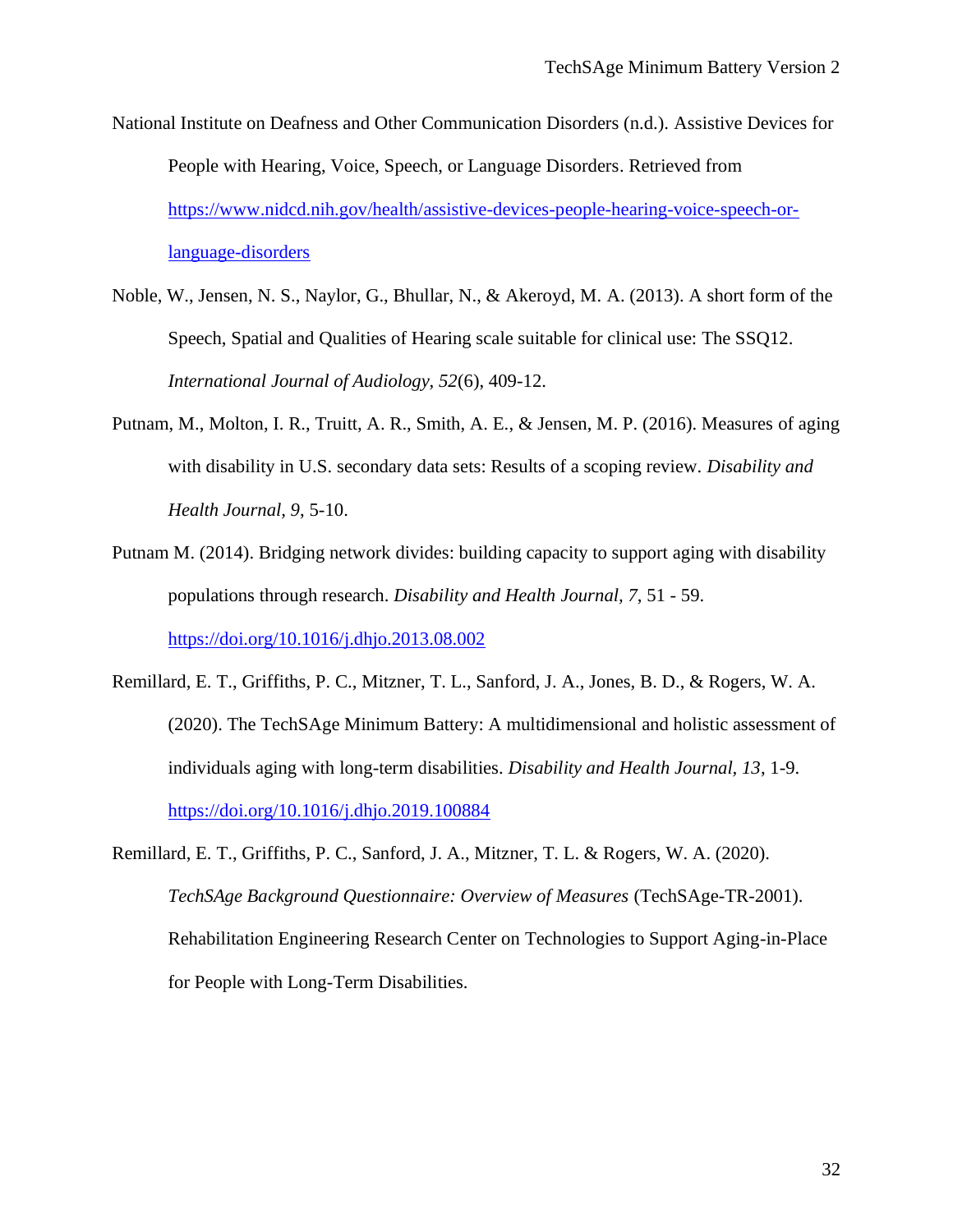- Rice, L.A., Isaacs, Z., Ousley, C., Sosnoff, J.J. (2018). Investigation of the feasibility of an Intervention to Manage Fall Risk in Wheeled Mobility Device Users with Multiple Sclerosis. *Int J MS Care, 20*(3), 121-128.
- Rice, L.A., Sung, J.H., Keane, K., Peterson, E.W., Sosnoff, J.J. (2020). A brief fall prevention intervention for manual wheelchair users with spinal cord injuries: A pilot study. *Journal of Spinal Cord Medicine,* 607-615.
- Schalet, B.D., Pilkonis, P.A., Yu, L., et al. (2016). Clinical validity of PROMIS Depression, Anxiety, and Anger across diverse clinical samples. *J Clin Epidemiol*, 73, 119-127. <https://doi.org/10.1016/j.jclinepi.2015.08.036>
- Scherer, M. J. (2005). *Living in the state of stuck: How assistive technology impacts the lives of people with disabilities* (4th edition), Brookline, MA: Brookline Books.
- Siebens, H.C., Tsukerman, D., Adkins, R.H., Kahan J., Kemp, B. (2015). Correlates of a singleitem quality-of-life measure in people aging with disabilities. *Am J Phys Med Rehabil, 94*, 1065-1074.<https://doi.org/10.1097/PHM.0000000000000298>
- Smith, A. E., Molton, I. R., & Jensen, M.P. (2016). Self-reported incidence and age of onset of chronic comorbid medical conditions in adults aging with long-term physical disability. *Disabil. Health J., 9* (3), 533–538.<https://doi.org/10.1016/j.dhjo.2016.02.002>
- Tubert, D. & Gudgel, D. (2020). Low Vision Assistive Devices. Retrieved from <https://www.aao.org/eye-health/diseases/low-vision-assistive-devices>
- U.S. Census Bureau. (2018). Questions Planned for the 2020 Census and American Community Survey.

[https://www2.census.gov/library/publications/decennial/2020/operations/planned](https://www2.census.gov/library/publications/decennial/2020/operations/planned-questions-2020-acs.pdf)[questions-2020-acs.pdf](https://www2.census.gov/library/publications/decennial/2020/operations/planned-questions-2020-acs.pdf)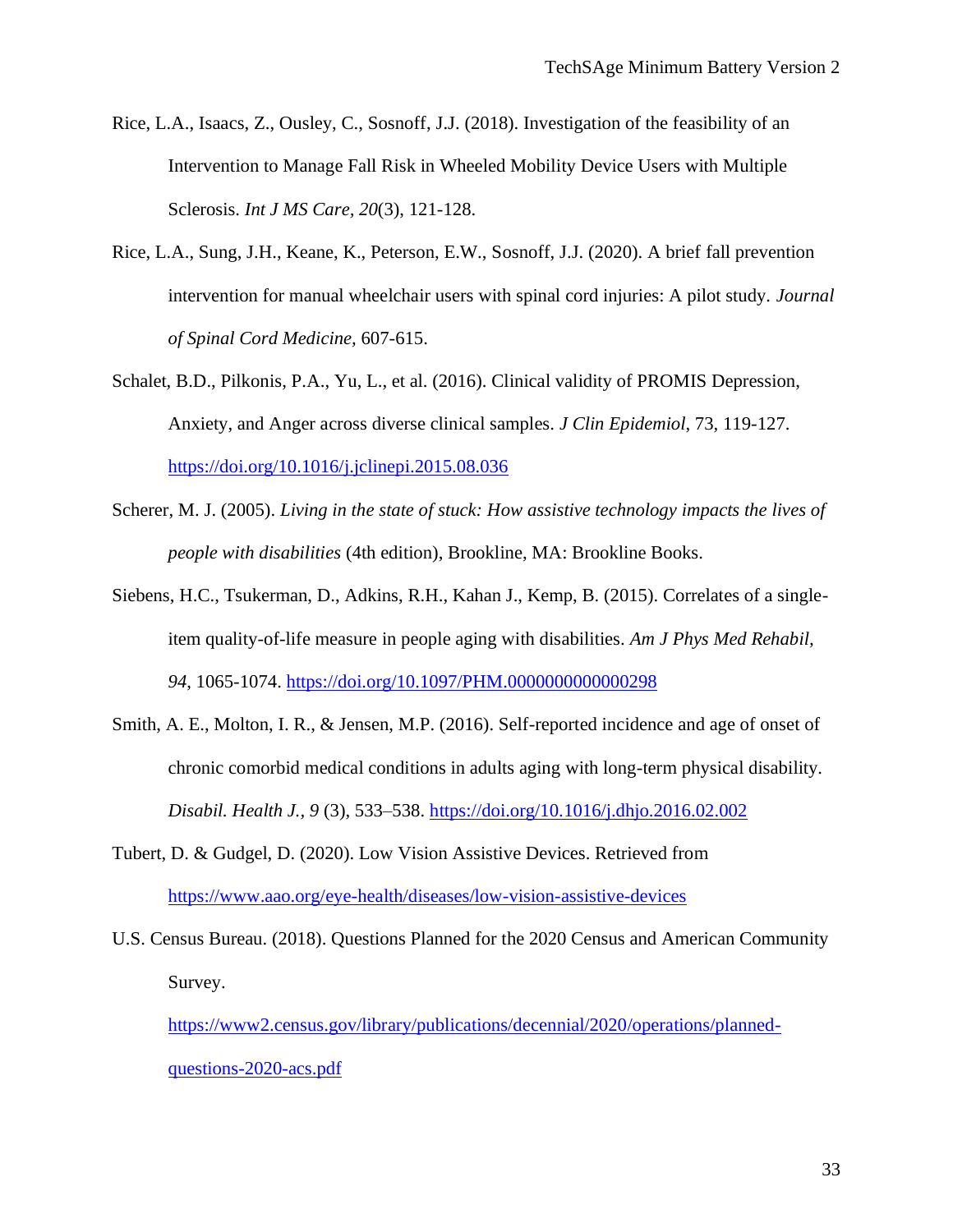- Verbrugge, L. M., & Yang, L. (2002). Aging with disability and disability with aging. *Journal of Disability Policy Studies, 12*(4), 253-267.
- Verbrugge, L. M. (2016). Disability experience and measurement. *J Aging Health, 28*(7), 1124 1158.<https://doi.org/10.1177/0898264316656519>
- Walker, J.E., Howland, J. (1991). Falls and fear of falling among elderly persons living in the community: occupational therapy interventions. *The American journal of occupational therapy: official publication of the American Occupational Therapy Association*, *45*(2): 119-22.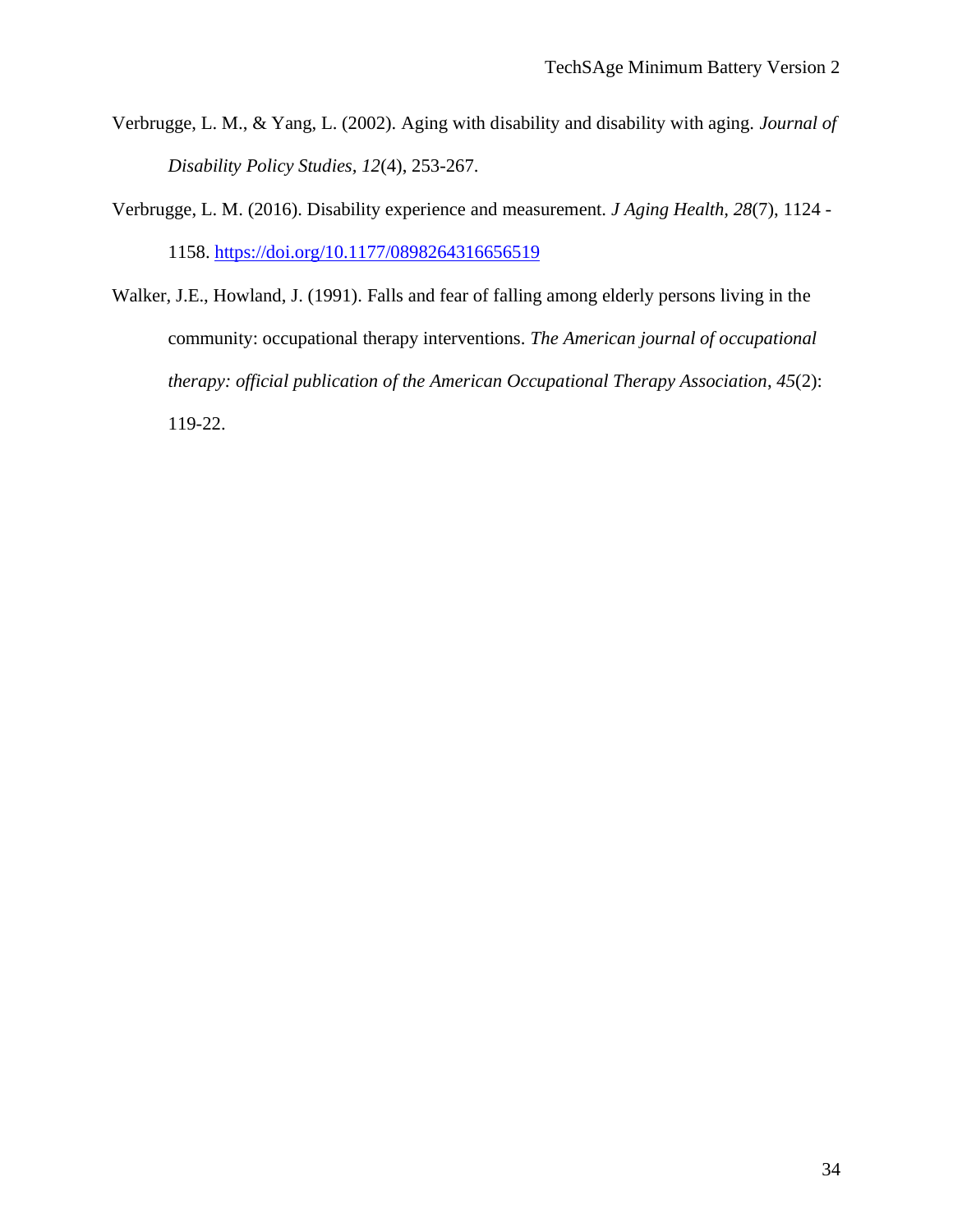

## **TechSAge Minimum Battery 2**

[Revised 11-03-21]

### **Waiver of Informed Consent for Participation in a Research Study**

You are being asked to be a volunteer in a research study. The purpose of this study is to understand the experiences of individuals who are aging with chronic conditions or long-term impairments, such as individuals who are blind or low vision; deaf or hard of hearing; and who have mobility impairments. We recognize that you may not identify with certain terminology that we use to describe differences in sensory and mobility capabilities. We are trying to understand the needs of people with varying functional abilities.

In this assessment, you will be asked questions about your health, abilities, impairments, chronic conditions and interacting with your environment. All participants who complete the Minimum Battery questionnaire will need to give their consent to do so. Completing the questionnaire involves minimal risk or discomfort and there is no direct benefit to you for participating.

We ask participants to complete the Minimum Battery in most studies conducted by TechSAge researchers. You can still participate in any other study if you decide not to complete this additional questionnaire. If you participate in more than one TechSAge study, you will only need to complete the Minimum Battery once.

If you complete the following questionnaire, it means that you have read (or have had read to you) the information contained in this letter and would like to be a volunteer in this research study.

### **University of Illinois Urbana-Champaign**

**Principal Investigator Name:** Wendy A. Rogers, Ph.D. – Co-Director, TechSAge RERC **Department and Institution:** Kinesiology and Community Health, College of Applied Health Sciences, University of Illinois Urbana-Champaign **Contact Information:** Phone – (217) 300-5445

#### **Georgia Institute of Technology**

**Contact Name:** Elena Remillard, MS – Project Coordinator, TechSAge RERC **Department and Institution:** Center for Inclusive Design and Innovation, Georgia Institute of **Technology** 

**Contact Information:** Phone – (404) 385-2564

Sponsor: The National Institute on Disability, Independent Living, and Rehabilitation Research

#### **Why am I being asked?**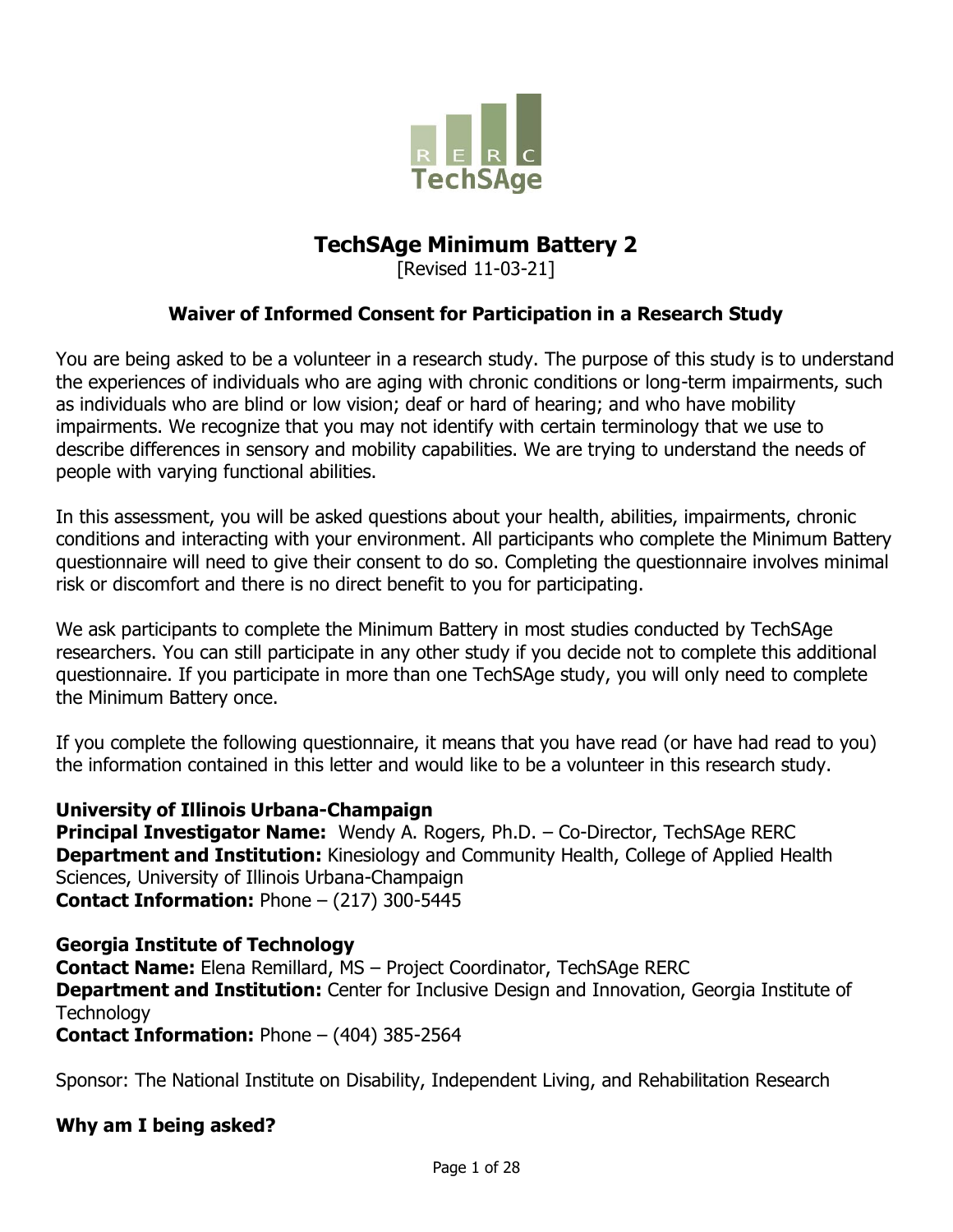You are being asked to be a participant in a research study about understanding the experiences of individuals who are aging with chronic conditions or long-term impairments. We expect to enroll up to 400 participants in this research study.

Your participation in this research is voluntary. If you decide to participate, you are free to withdraw at any time.

### **What procedures are involved?**

The study involves answering survey questions about your demographic characteristics (e.g., age, education, occupation), as well as your self-perceptions about your health, functional abilities, chronic conditions, and long-term impairments. The survey also includes questions about technology experience and everyday activities.

This research can be performed at The Human Factors & Aging Laboratory or an associated research site. This research may also be performed remotely using an online platform called Research Electronic Data Capture (REDCap) at a place of your choosing. This is a one-time study that involves completing a questionnaire that takes approximately 30-40 minutes to complete. You have the option to complete the questionnaire in your preferred method: paper copy, online survey, or by phone.

### **What are the potential risks and discomforts?**

Participation in this study involves minimal risk or discomfort. Risks are minimal and unlikely, and do not exceed those of normal office work.

### **Are there benefits to participating in the research?**

You are not likely to benefit directly from this study. We hope that what we learn will someday help others who are aging with chronic conditions or long-term impairments.

### **What are the inclusion criteria?**

To participate, you must be 18 years or older.

### **What other options are there?**

By law, participation in research is completely **voluntary** and you may stop at any time without question or negative consequence. Because this is not a treatment study, there are no alternatives to participation other than the termination of involvement in the study.

### **Will my study-related information be kept confidential?**

We will use all reasonable efforts to keep your personal information confidential, but we cannot guarantee absolute confidentiality. When this research is discussed or published, no one will know that you were in the study. But, when required by law or university policy, identifying information may be seen or copied by: a) The Institutional Review Board that approves research studies; b) The Office for Protection of Research Subjects and other university departments that oversee human subjects research; c) University and state auditors responsible for oversight of research; d) Federal regulatory agencies such as the Office of Human Research Protections in the Department of Health and Human Services; or e) The National Institute on Disability, Independent Living, and Rehabilitation Research, the agency that funds this research.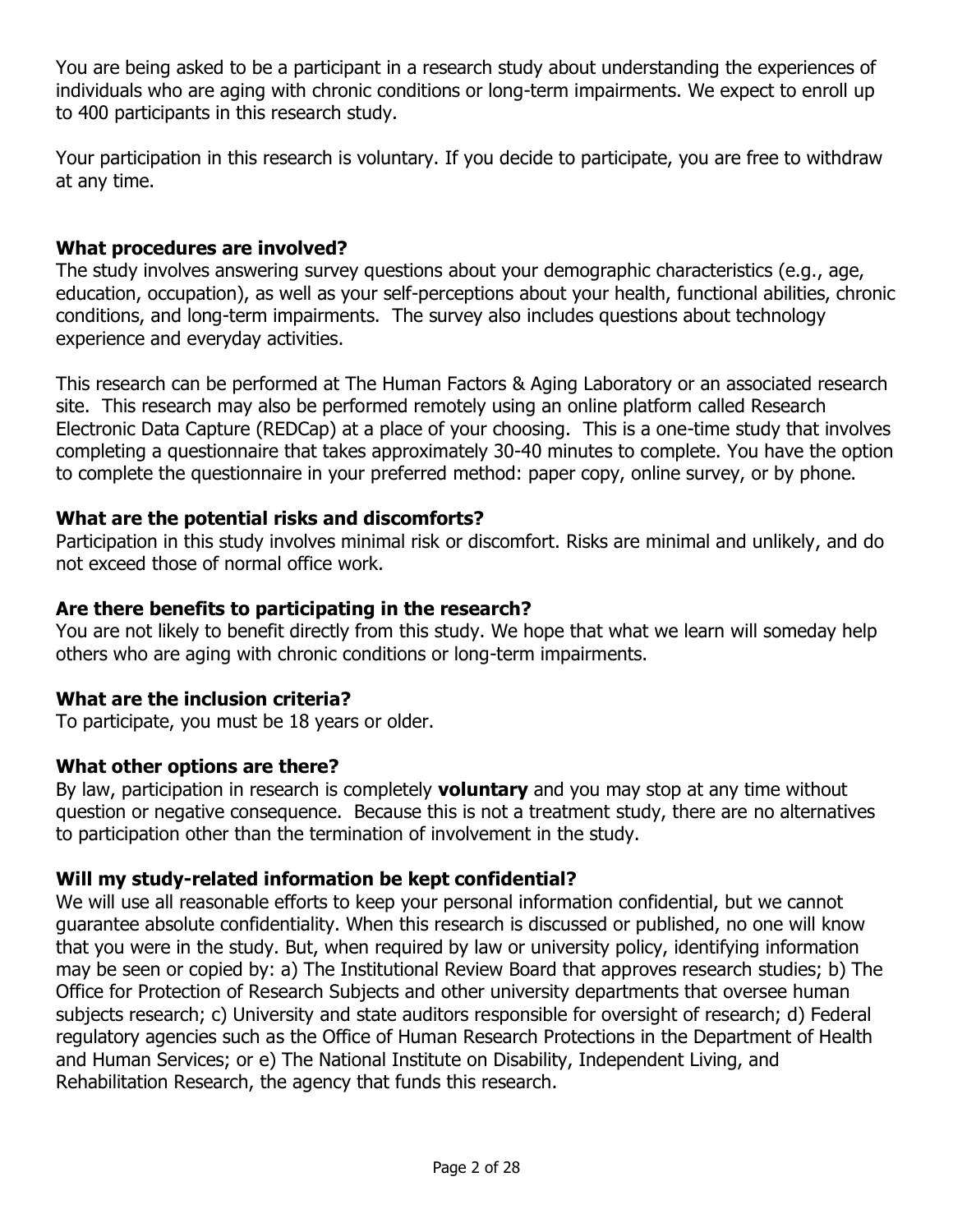The data collected in this study will be put into an archived repository and stored on a secure server. The data will be de-identified (meaning that all personal names are removed and replaced with an identification  $-$  ID  $-$  code and available to other researchers for further analysis. The only link between your name and ID code will be kept in a password-protected file and will be maintained by the registry coordinator. This link will be used to match and share your data across studies. You may be contacted in the future to participate in other TechSAge research studies.

### **How will my participation in this research be used?**

The data that are collected during this study will be used in possible publications and presentations to the scientific community. Per federal grant requirements, the findings must be accessible to the scientific community in an online public format to inform others who do similar research (again, personal names have been removed).

### **Will I be reimbursed for any expenses or paid for my participation in this research?**

You will be compensated \$15 for your participation via Amazon E-Code or an alternative method upon request. The questionnaire will take approximately 30 - 40 minutes to complete. If you do not complete this questionnaire in one session, you will not be compensated.

### **Can I withdraw or be removed from the study?**

If you decide to participate, you are free to withdraw your consent and discontinue participation at any time. The researchers also have the right to stop your participation in this study without your consent if they believe it is in your best interests.

### **Will data collected from me be used for any other research?**

Some of the survey questions included in this research study are used in other TechSAge studies. We have established a data repository that can store the results of your participation for these questions with your permission to be studied in future projects. Please note that the data that are stored are given a unique identification code so that none of the data are able to be identified. Only the researcher and approved personnel will have access to the identification code key.

### **Who should I contact if I have questions?**

Contact the researcher coordinator at (217) 300-5445 if you have any questions about this study or your part in it, or if you have concerns or complaints about the research.

### **What are my rights as a research subject?**

If you have any questions about your rights as a participant in this study, please contact the University of Illinois at Urbana-Champaign Office for the Protection of Research Subjects at 217-333- 2670 or irb@illinois.edu. You may print out a copy of this consent form to keep.

### **By completing the assessment, you agree that you have read and understand all provisions listed above.**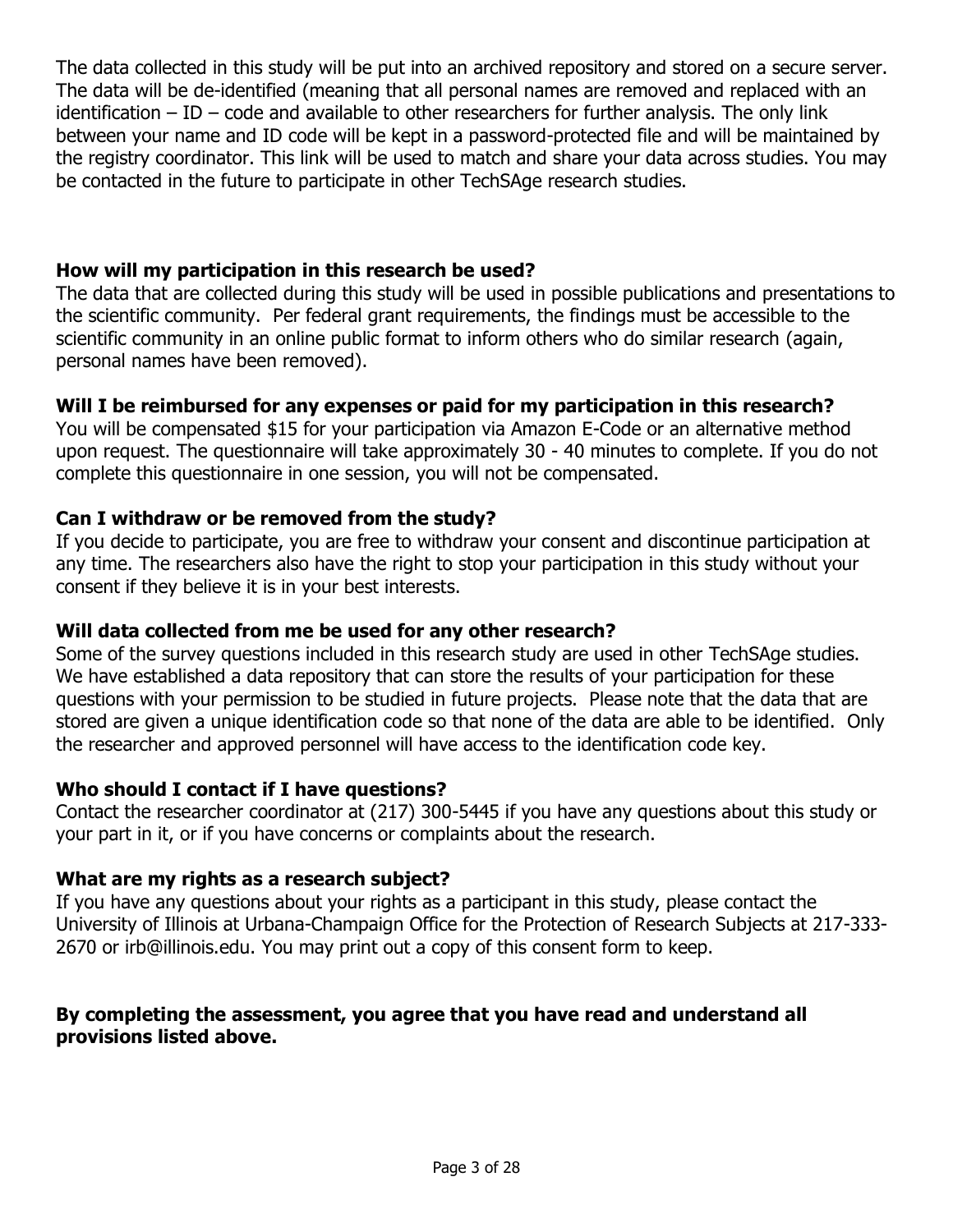**Note: We realize that some of these questions may be sensitive in nature. Every question requires a response, but you can select 'Not Applicable' or 'Do not wish to answer,' or write in "Skip." If you select a response in error, you can click on 'reset' in the bottom right-hand corner of each question, and the response will be cleared.**

## **Demographic Information**

1. Who are you completing this survey for?

I am…

- $\Box_1$  Entering the responses for myself
- $\square$  Entering the responses for someone else with their answers
- $\square_3$  Entering the responses for someone else based on my experience with them
- $\Box$ <sub>88</sub> Do not wish to answer
- 2. What is your sex?
	- $\Box$ <sup>1</sup> Male
	- $\Box$ >Female
	- $\Box$ 3 Other

 $\Box$ <sub>88</sub> Do not wish to answer

- 3. What is your age? \_\_\_\_\_\_\_\_\_\_\_\_\_\_\_\_\_\_\_\_\_\_\_\_
- 4. What is your preferred language for communicating? (Choose one).
	- $\Box_1$  English
	- $\square$ <sub>2</sub> Spanish
	- $\square$ <sub>3</sub> American Sign Language
	- $\Box_4$  Other (please specify)

 $\Box$ <sub>88</sub> Do not wish to answer

b. What other languages are you fluent in? (Check all that apply).

- $\Box_1$  English
- $\square$ <sub>2</sub> Spanish
- $\square$ <sub>3</sub> American Sign Language
- <sup>4</sup> Other (please specify)\_\_\_\_\_\_\_\_\_\_\_\_\_\_\_\_\_\_
- $\Box$  None
- $\square$ <sub>88</sub> Do not wish to answer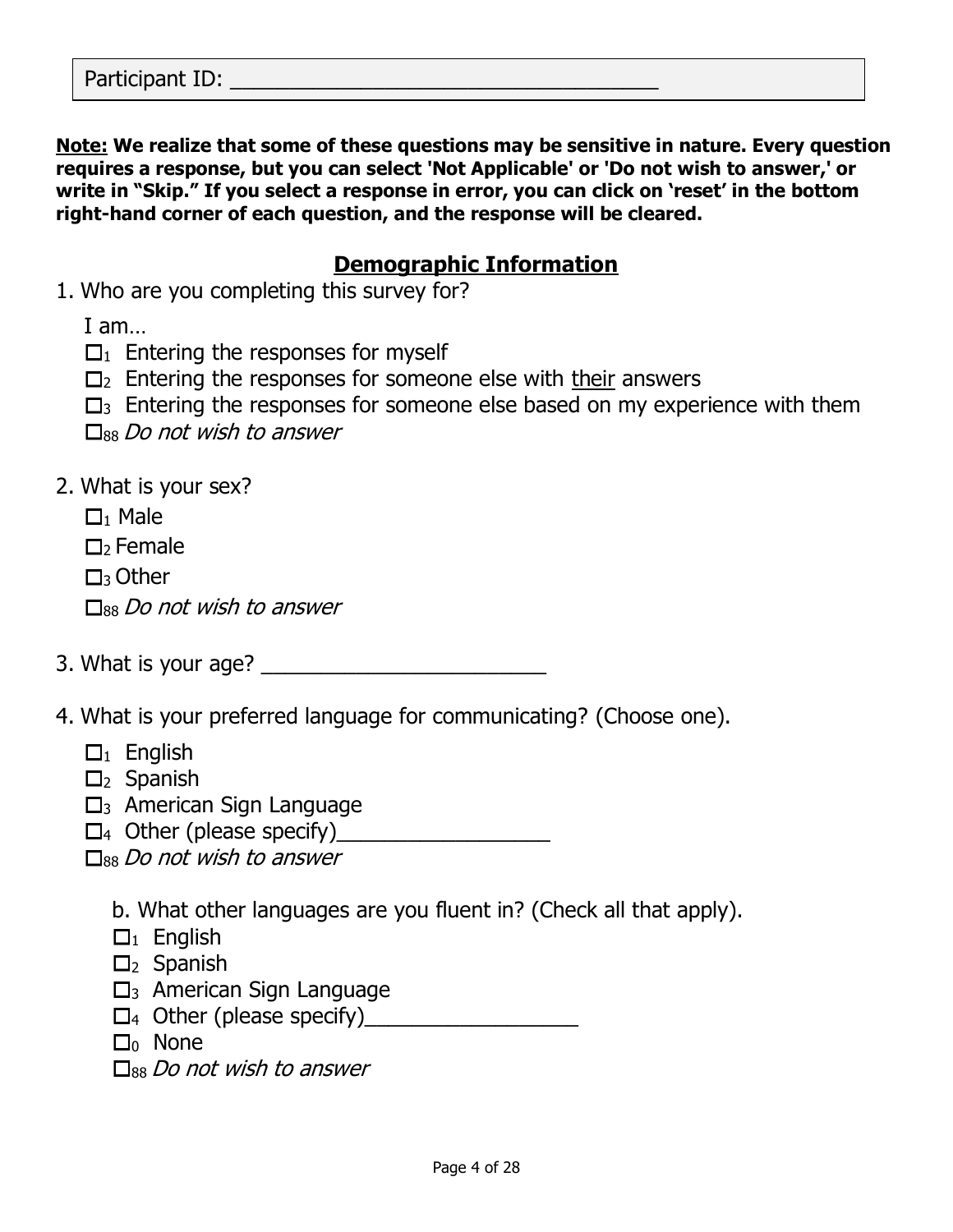- 5. What is your highest level of education?
	- $\Box$ <sub>1</sub> No formal education
	- $\Box$ <sub>2</sub> Less than high school graduate
	- $\square$ <sub>3</sub> High school graduate/GED
	- $\Box$ <sub>4</sub> Vocational training
	- $\square$ <sub>5</sub> Some or in-progress college/Associate's degree
	- $\square_6$  Bachelor's degree (BA, BS)
	- $\square$ <sub>7</sub> Master's degree (or other post-graduate training)
	- $\square_8$  Doctoral degree (PhD, MD, EdD, DDS, JD, etc.)
	- $\Box$ <sub>88</sub> Do not wish to answer
- 6. What is your current marital status? (Choose one).
	- $\Box_1$  Single
	- $\square$ <sub>2</sub> Married
	- $\square$ <sub>3</sub> Separated
	- $\square$ <sub>4</sub> Divorced
	- D<sub>5</sub> Widowed
	- <sup>6</sup> Other (please specify) \_\_\_\_\_\_\_\_\_\_\_\_\_\_\_\_\_
	- $\square$ <sub>88</sub> Do not wish to answer
- 7. Do you consider yourself Hispanic or Latino?

| $\Box_1$ Yes<br>$\square_0$ No | $\square_{88}$ Do not wish to answer |
|--------------------------------|--------------------------------------|
|--------------------------------|--------------------------------------|

- 8. How would you describe your primary racial group? (Choose one).
	- $\square_1$  American Indian/Alaska Native
	- $\Box$ <sub>2</sub> Asian
	- $\square$ <sup>3</sup> Native Hawaiian or Other Pacific Islander
	- □4 Black or African American
	- $\square$ <sub>5</sub> White
	- $\square_6$  More than one race
	- $\Box$  Other (please specify)  $\Box$
	- $\Box$ <sub>88</sub> Do not wish to answer

## **Housing and Transportation**

- 9. With whom do you live?
	- $\Box$ <sub>1</sub> Live alone
	- $\Box_2$  Spouse or partner
	- $\square$ <sub>3</sub> Other family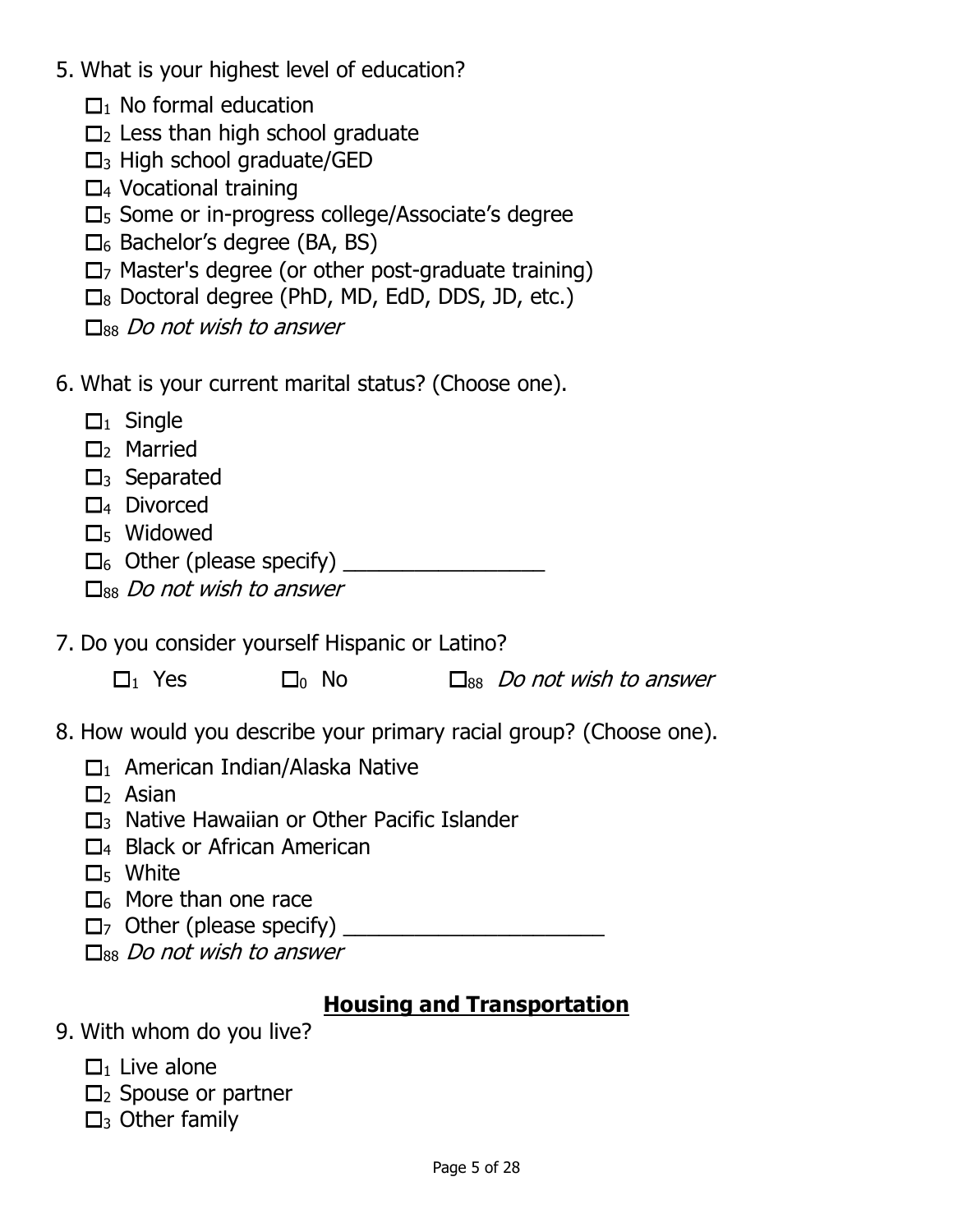$\Box$ 4 Roommate or friend

 $\square_5$  Other (please specify)

 $\Box$ <sub>88</sub> Do not wish to answer

10. Is your housing or community specifically designed for seniors (i.e., 55 and older)?

 $\Box_1$  Yes  $\Box_0$  No  $\Box_2$  Not sure  $\Box_{88}$  Do not wish to answer

b. If yes, select the option that best describes your community.

 $\Box$ <sub>1</sub> Independent Living Facility

 $\Box$ <sub>2</sub> Assisted Living Facility

 $\square$ <sub>3</sub> Skilled Nursing Facility

 $\Box$ <sub>4</sub> Continuing Care Retirement Community (CCRC)

 $\square_5$  Other (please specify)

 $\square$ <sub>88</sub> Do not wish to answer

11. Which category best describes your yearly household income? (Choose one).

- $\Box$ <sub>1</sub> Less than \$25,000  $\Box$ <sub>2</sub> \$25,000 - \$49,999  $\Box$ <sub>3</sub> \$50,000 - \$74,999  $\Box$ 4 \$75,000 or more  $\Box$ <sub>5</sub> Do not know for certain  $\square_{88}$  Do not wish to answer
- 12. What modes of transportation have you used in the past month? (Check all that apply).
	- $\Box_1$  Personal vehicle (driver)
	- $\Box_2$  Personal vehicle (passenger)
	- $\square$ <sub>3</sub> Carpool, vanpool
	- $\square$ 4 Public bus
	- $\square$ <sub>5</sub> ADA paratransit service
	- $\square_6$  Other specialized services
	- $\Box$ <sub>7</sub> Private or chartered bus
	- $\square_8$  Rideshare (e.g., Uber, Lyft)
	- □<sup>9</sup> Subway/light rail/commuter rail
	- $\square_{10}$  Taxicab
	- $\Box_{11}$  Electric wheelchair, scooter, golf cart
	- $\Box_{12}$  Bike
	- $\Box_{13}$  Walk
	- $\Box_{14}$  Other (please specify)
	- $\square$ <sub>88</sub> Do not wish to answer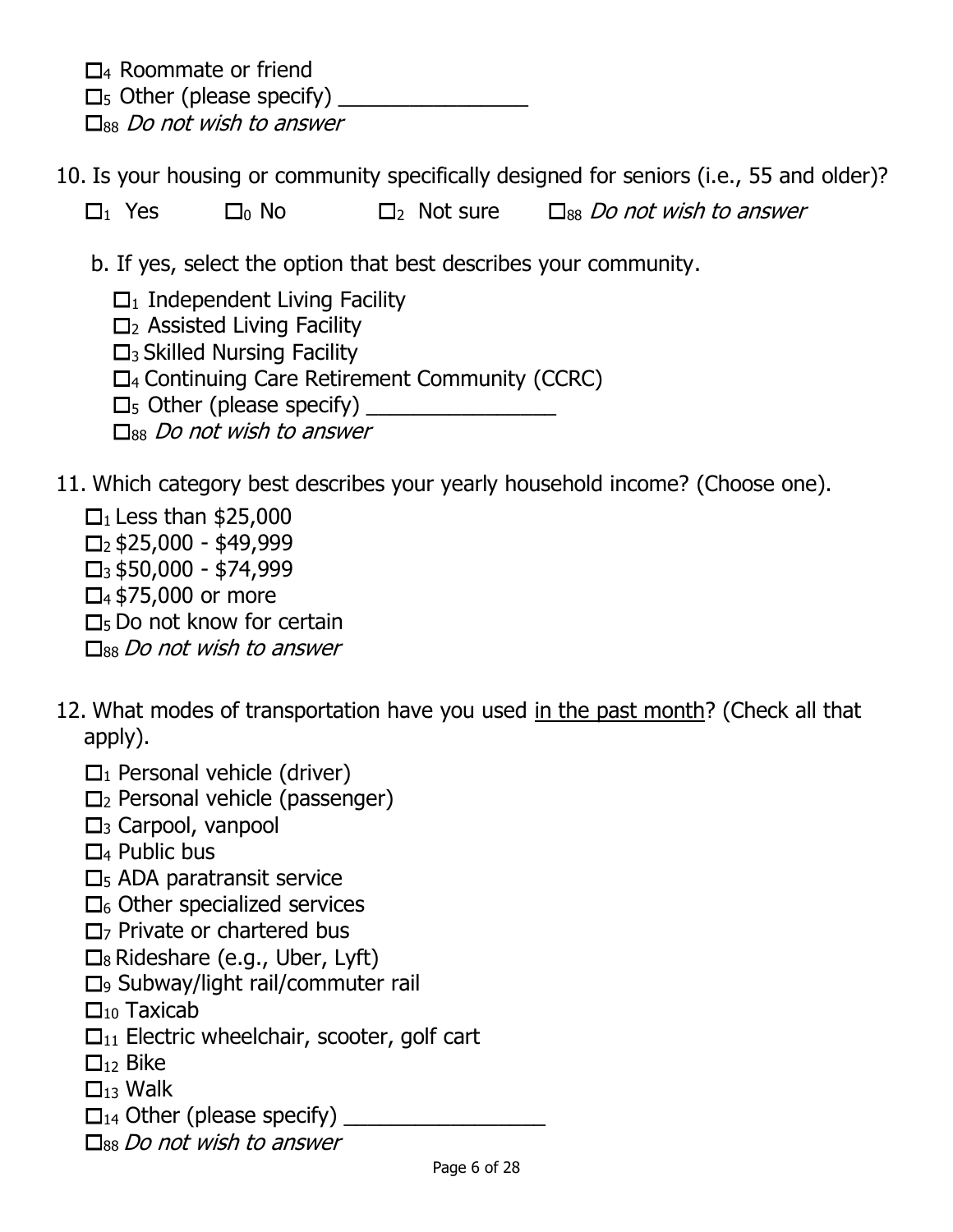## **Occupational Status**

13. Are you currently employed/working for pay? (Choose one)

 $\Box_0$  No

 $\square_1$  Employed part-time  $\qquad$  Occupation?  $\qquad \qquad$ 

 $\square_2$  Employed full-time  $\square$  Occupation?

 $\square$ <sub>88</sub> Do not wish to answer

- b. If no, check all that apply about your current status
	- $\Box$ <sub>1</sub> Retired
	- $\Box$ <sub>2</sub> Student

 $\Box$ <sub>3</sub> Homemaker

 $\Box$ 4 On maternity or sick leave

 $\square$ <sub>5</sub> On disability leave (short-term)

 $\square$ 6 Unemployed or temporarily laid off

 $\Box$  Other (please specify)

 $\square_{88}$  Do not wish to answer

D<sub>99</sub>Not applicable

14. Are you currently receiving any of the following disability benefits? Check all that apply:

 $\Box$ <sub>1</sub> SSDI (Social Security Disability Income)

 $\square$ <sub>2</sub> VA (Veterans Affairs) Disability Benefits

 $\square$ <sub>3</sub> Do not currently receive any of these

 $\square$ <sub>88</sub> Do not wish to answer

## **Health Information**

15. In general, would you say your health is:

|      |      | ⊟∍   | $\Box$ 4 | $\Box$    | $_{\rm 88}$ |
|------|------|------|----------|-----------|-------------|
| Poor | Fair | Good | Very     | Excellent | Do not wish |
|      |      |      | Good     |           | to answer   |

16. Compared to other people your own age, would you say your health is:

|      | ⊣∍   | ा∍   | $\Box$ 4 | └│ҕ       | $\Box$ 88   |
|------|------|------|----------|-----------|-------------|
| Poor | Fair | Good | Verv     | Excellent | Do not wish |
|      |      |      | Good     |           | to answer   |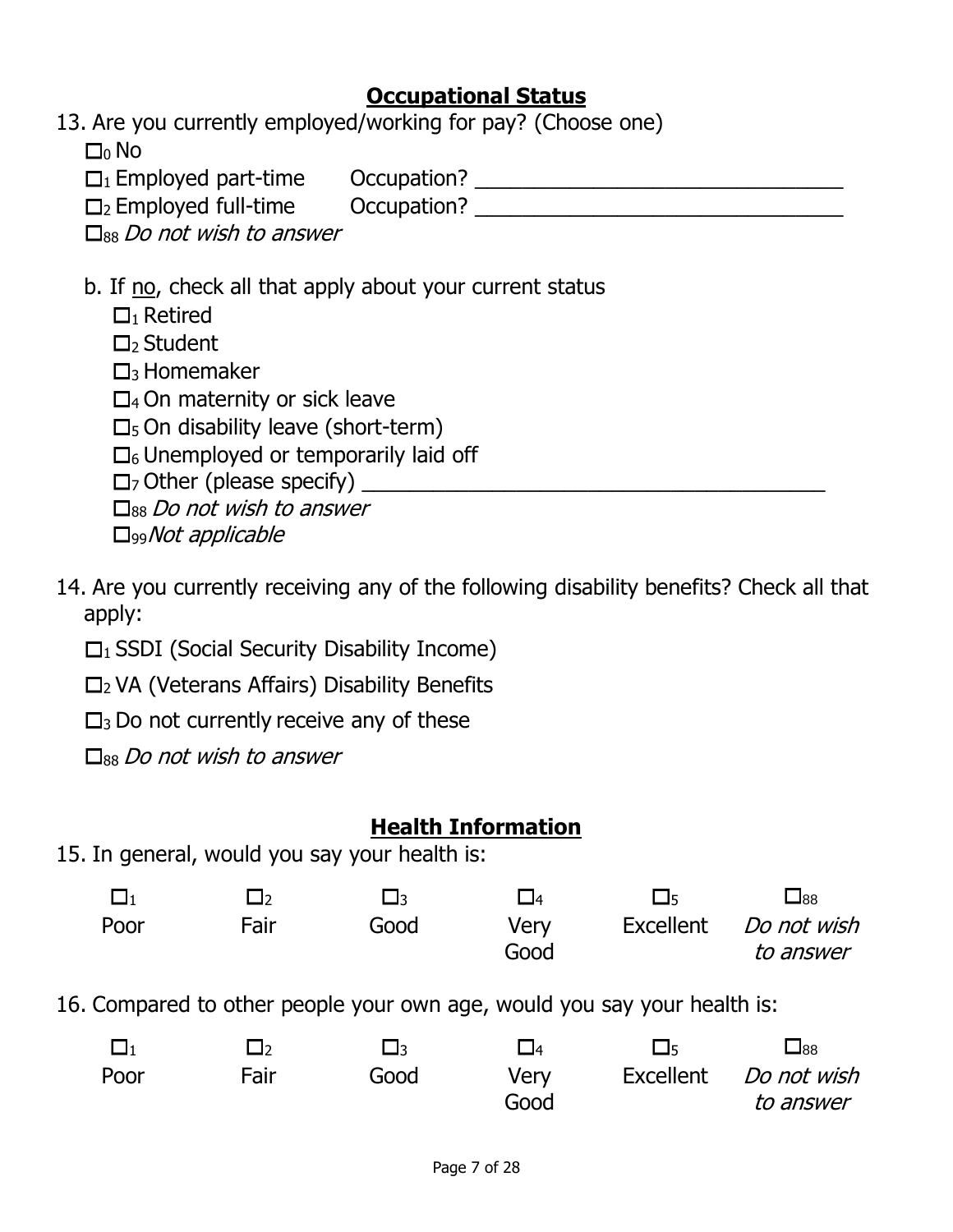| to do?                                  |             | 17. How often do health problems stand in the way of you doing the things you want        |              |                            |                               |                                               |
|-----------------------------------------|-------------|-------------------------------------------------------------------------------------------|--------------|----------------------------|-------------------------------|-----------------------------------------------|
| $\square_1$                             | $\Box_2$    | $\square_3$                                                                               | $\square_4$  | $\square_5$                |                               | $\square_{88}$                                |
| <b>Never</b>                            | Seldom      | Sometimes                                                                                 | Often        | Always Do not wish         |                               | to answer                                     |
|                                         |             | 18. How many different <b>prescription medications</b> do you take each day?              |              |                            |                               |                                               |
|                                         |             | 19. In general, would you say your memory is:                                             |              |                            |                               |                                               |
| $\square_1$                             | $\square_2$ | $\square_3$                                                                               | $\square_4$  | $\square_5$                |                               | $\square_{88}$                                |
| Poor                                    | Fair        | Good                                                                                      | Very<br>Good | Excellent Do not wish      |                               | to answer                                     |
|                                         |             | 20. Compared to other people your own age, would you say your memory is:                  |              |                            |                               |                                               |
| $\square_1$                             | $\square_2$ | $\square_3$                                                                               | $\square_4$  | $\square_5$                |                               | $\square_{88}$                                |
| Poor                                    | Fair        | Good                                                                                      | Good         | Very Excellent Do not wish |                               | to answer                                     |
| the things you want to do?              |             | 21. How often does your memory, cognition or thinking stand in the way of you doing       |              |                            |                               |                                               |
| $\square_1$                             | $\Box_2$    | $\square$ <sub>3</sub>                                                                    | $\square_4$  | $\square_5$                |                               | $\square_{88}$                                |
| <b>Never</b>                            | Seldom      | <b>Sometimes</b>                                                                          | Often        | Always                     |                               | Do not wish<br>to answer                      |
| of life?                                |             | 22. Taking everything in your life into account, please rate your current overall quality |              |                            |                               |                                               |
| $\Box_1$<br>Life is very<br>distressing | $\Box_2$    | $\square_3$<br>$\square_4$<br>Life is<br><b>SO-SO</b>                                     | $\square_5$  | $\square_6$                | $\square$<br>Life is<br>great | $\square_{88}$<br>Do not<br>wish to<br>answer |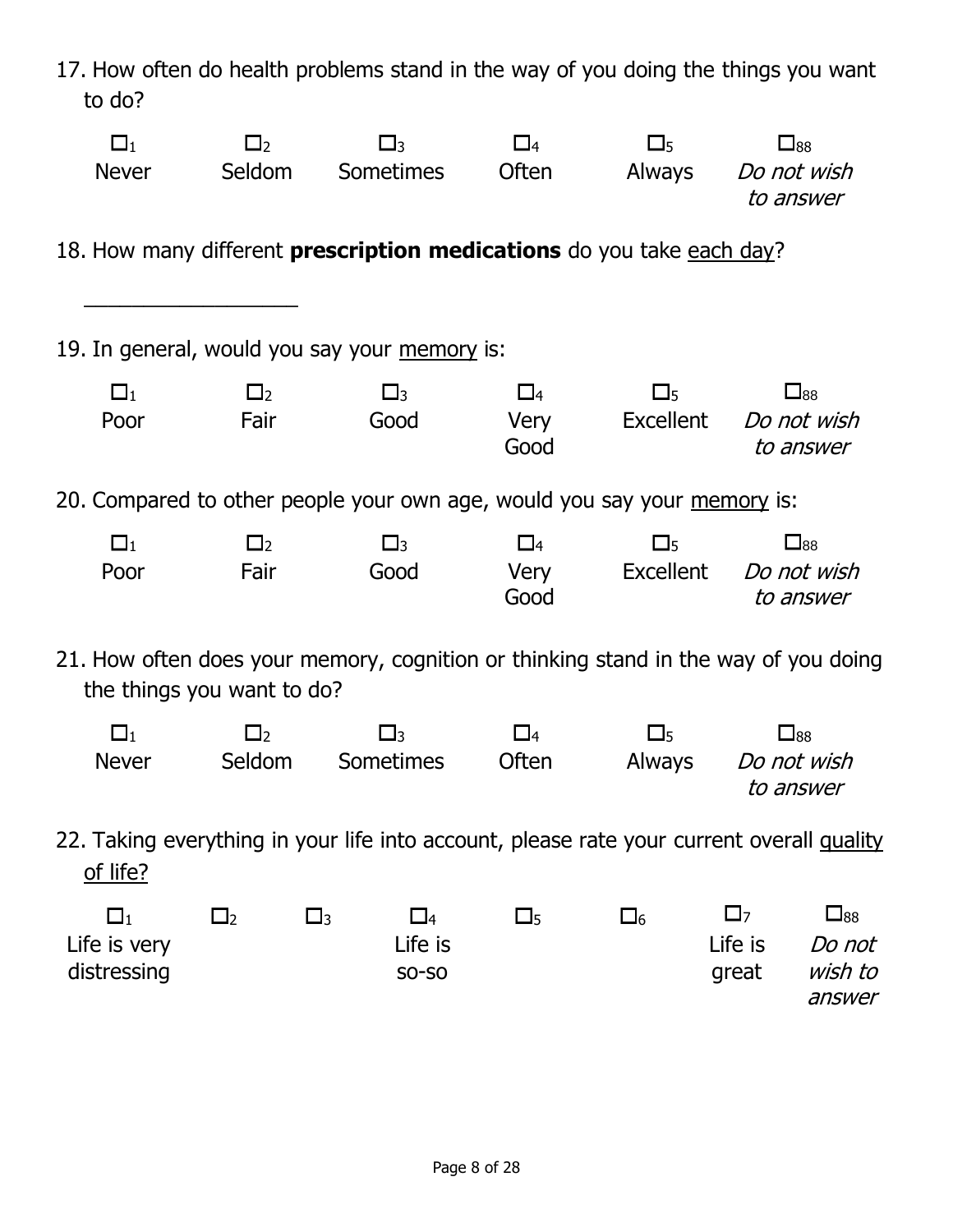## **Falls**

23. How many falls have you experienced in the past 12 months? \_\_\_\_\_\_\_\_\_\_\_\_\_\_\_\_\_ Definition: A fall is unintentionally coming to rest on the ground or lower level.

| 24. Were you injured as a result of the fall?     |                                                                                                                                                       |                                                 |                                                      |                              |                                                                                      |
|---------------------------------------------------|-------------------------------------------------------------------------------------------------------------------------------------------------------|-------------------------------------------------|------------------------------------------------------|------------------------------|--------------------------------------------------------------------------------------|
| $\Box_1$ Yes                                      | $\square_0$ No                                                                                                                                        |                                                 | $\Box_{99}$ N/A did not fall                         |                              | $\square_{88}$ Do not wish to answer                                                 |
|                                                   |                                                                                                                                                       | 25. Are you afraid or concerned you might fall? |                                                      |                              |                                                                                      |
| $\Box_1$ Yes                                      | $\square_0$ No                                                                                                                                        |                                                 | $\square$ <sub>88</sub> <i>Do not wish to answer</i> |                              |                                                                                      |
| b. If yes,                                        | $\Box$ Somewhat afraid<br>$\Box_2$ Fairly afraid<br>$\square$ <sub>3</sub> Very afraid<br>$\Box_4$ Don't know<br>$\square_{88}$ Do not wish to answer |                                                 |                                                      |                              |                                                                                      |
|                                                   | c. As a result of this concern, have you stopped doing some of the things<br>you used to do or like to do?                                            |                                                 |                                                      |                              |                                                                                      |
|                                                   | $\Box_1$ Yes                                                                                                                                          | $\Box_0$ No                                     | $\square_{88}$ Do not wish to answer                 |                              |                                                                                      |
| the past week.                                    |                                                                                                                                                       |                                                 | <u>Depression</u>                                    |                              | For these next questions, please rate how frequently you felt the way described over |
| 26. In the past 7 days, I felt <b>depressed</b> . |                                                                                                                                                       |                                                 |                                                      |                              |                                                                                      |
| <b>Never</b>                                      | Rarely                                                                                                                                                | Sometimes                                       | 4ـ<br>Often                                          | 5ـ<br><b>Always</b>          | $\Box$ 88<br>Do not wish<br>to answer                                                |
| 27. In the past 7 days, I felt <b>helpless</b> .  |                                                                                                                                                       |                                                 |                                                      |                              |                                                                                      |
| $\Box_1$<br><b>Never</b>                          | $\Box_2$<br>Rarely                                                                                                                                    | $\square_3$<br>Sometimes                        | $\square_4$<br>Often                                 | $\square_5$<br><b>Always</b> | $\square_{88}$<br>Do not wish<br>to answer                                           |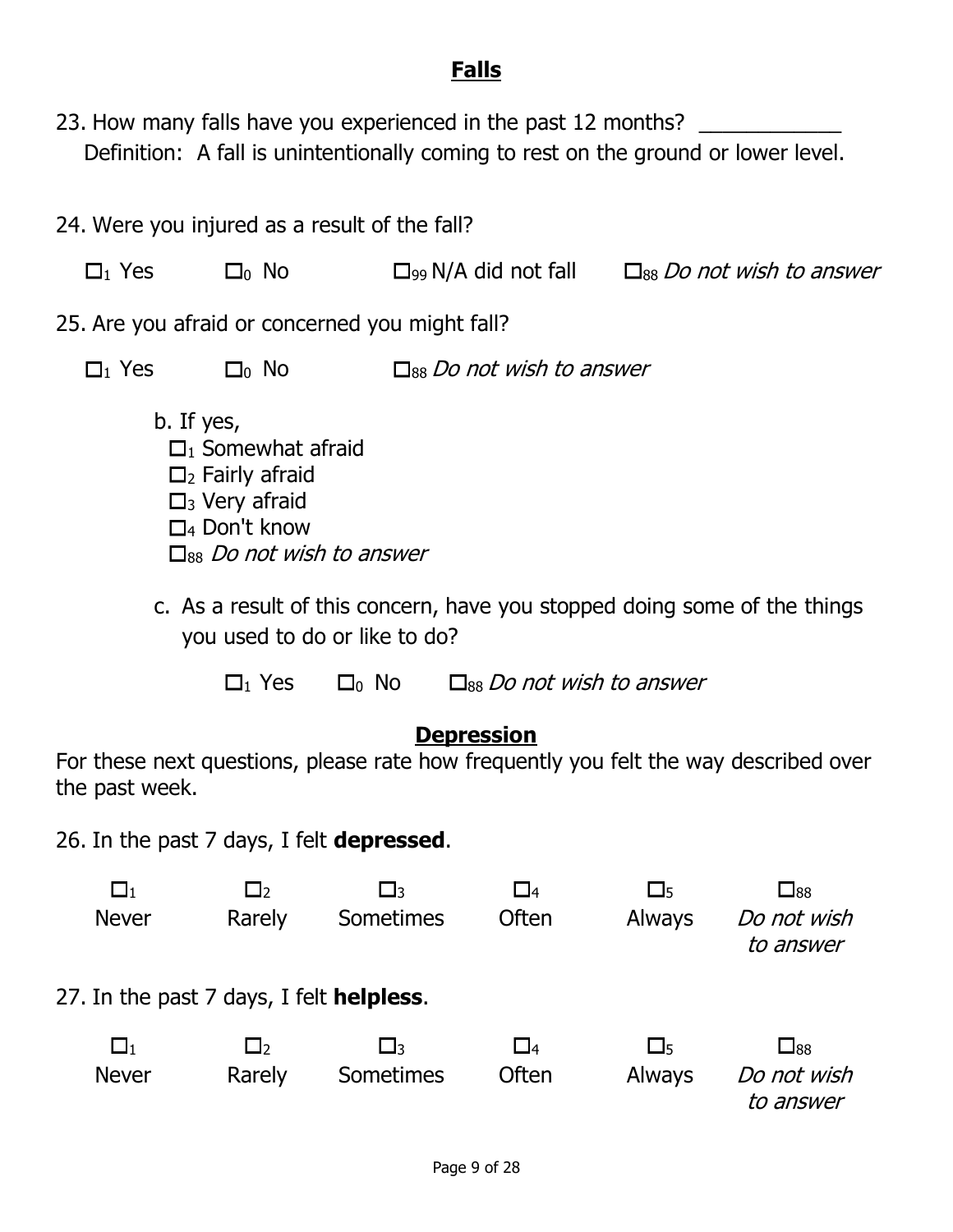28. In the past 7 days, I felt **hopeless**.

| $\Box_1$                                         | $\Box_2$ | ЕЧ        | $\Box$ 4    | $\square_5$ | $\square_{88}$           |  |  |
|--------------------------------------------------|----------|-----------|-------------|-------------|--------------------------|--|--|
| <b>Never</b>                                     | Rarely   | Sometimes | Often       | Always      | Do not wish<br>to answer |  |  |
| 29. In the past 7 days, I felt <b>worthless.</b> |          |           |             |             |                          |  |  |
| $\Box_1$                                         | $\Box$   | ЕЧ        | $\square_4$ | $\square_5$ | $\square_{88}$           |  |  |
| <b>Never</b>                                     | Rarely   | Sometimes | Often       | Always      | Do not wish<br>to answer |  |  |
| <b>Conditions</b>                                |          |           |             |             |                          |  |  |

30. Please indicate if you have any of the following conditions (presented in alphabetical order). Check all that apply.

|        | <b>Condition</b>                                                                      |
|--------|---------------------------------------------------------------------------------------|
| $\Box$ | a. Alzheimer's disease or other dementia                                              |
| $\Box$ | b. Amputation                                                                         |
| $\Box$ | c. Arthritis                                                                          |
| П      | d. Cataracts                                                                          |
|        | If yes, have you had your cataracts removed?                                          |
|        | $\square_0$ No<br>$\mathsf{\Xi}_1$ Yes<br>$\square_{88}$ <i>Do not wish to answer</i> |
| □      | e. Cerebral Palsy                                                                     |
| $\Box$ | f. Coronary or Heart Condition                                                        |
| □      | g. Diabetes or High Blood Sugar                                                       |
| $\Box$ | h. Glaucoma                                                                           |
| $\Box$ | Hypertension or High Blood Pressure<br>i.                                             |
| $\Box$ | j.<br><b>Macular Degeneration</b>                                                     |
| $\Box$ | k. Mild Cognitive Impairment                                                          |
| $\Box$ | I.<br>Multiple Sclerosis (MS)                                                         |
| $\Box$ | m. Parkinson's Disease                                                                |
| $\Box$ | n. Post-Polio syndrome                                                                |
| $\Box$ | o. Spina Bifida                                                                       |
| $\Box$ | p. Spinal Cord Injury                                                                 |
|        | q. Stroke/Transient Ischemic Attack                                                   |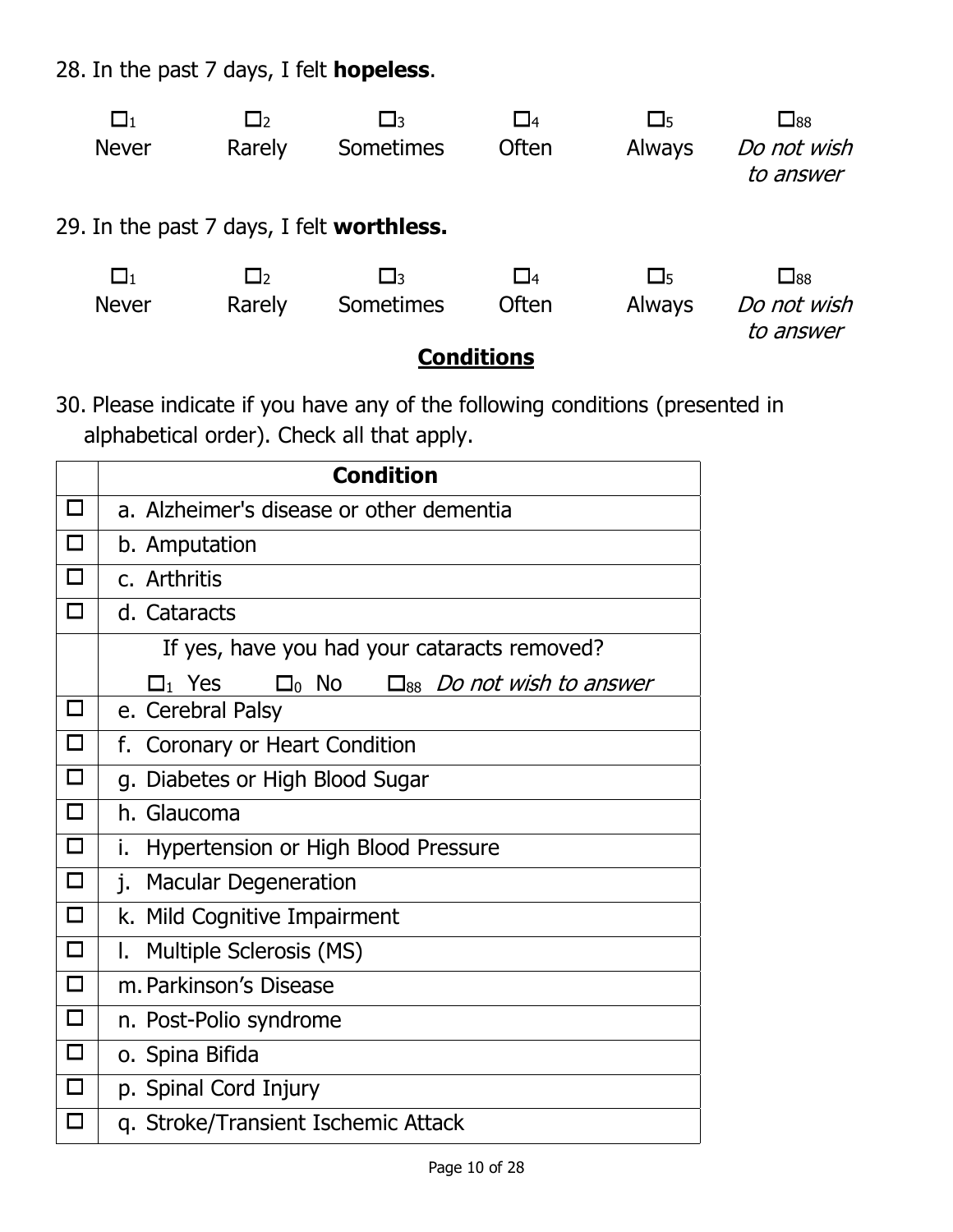|  | <b>Condition</b>                   |
|--|------------------------------------|
|  | r. Traumatic Brain Injury (TBI)    |
|  | s. Other? (If yes, please specify) |
|  | t. None of the above               |
|  | Do not wish to answer              |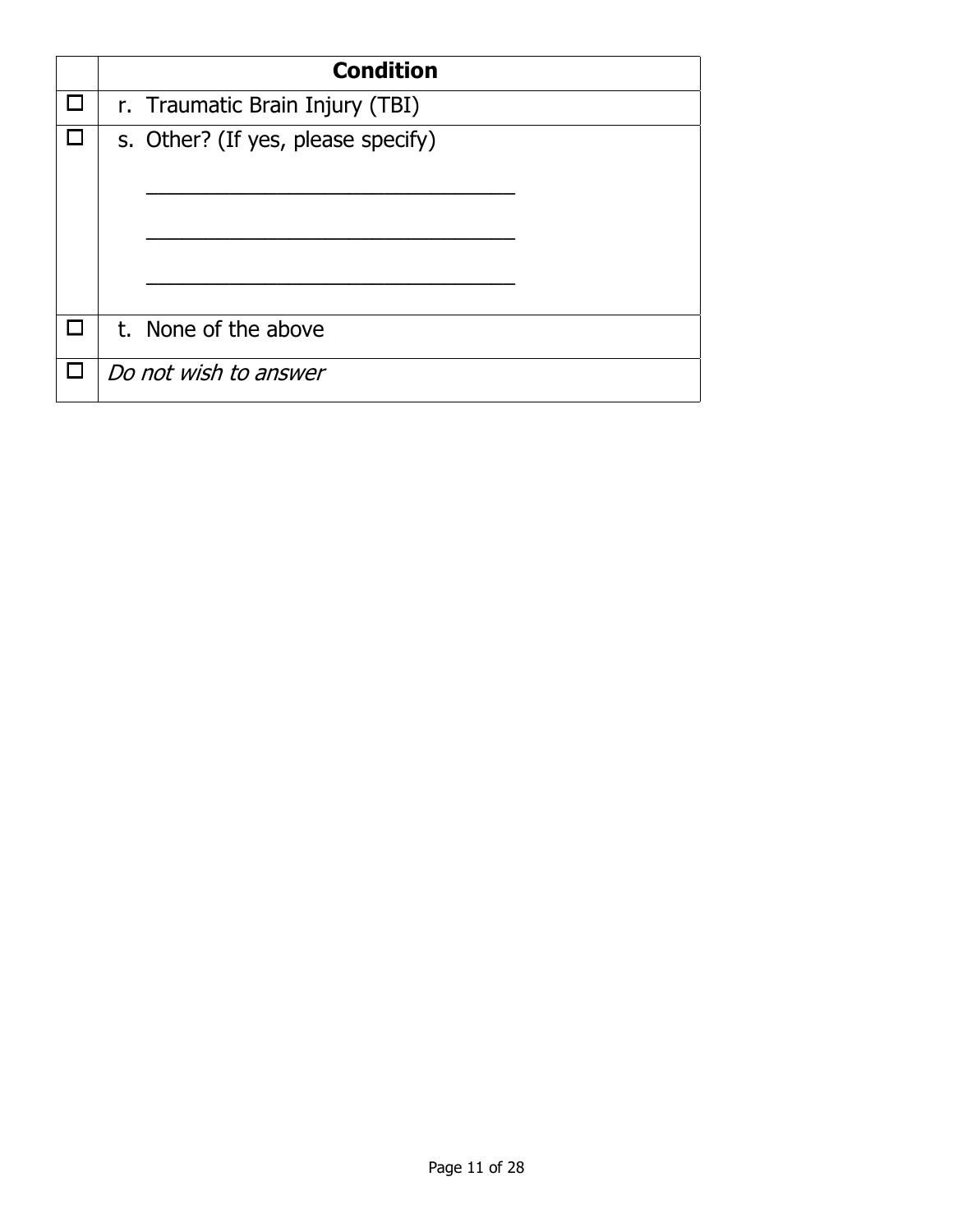## **Technology Experience**

31. These questions will assess your familiarity and experience with technology. Choose the most appropriate response to indicate how much you have used the technology device or application listed, within the last 12 months.

Devices

a. Within the last 12 months, how much you have used a **desktop/laptop computer?**

| $\square_1$                                                                                          | $\square_2$ | 凵3          | $\square_4$  | $\square$   | $\square_{88}$          |                                                                                                                  |
|------------------------------------------------------------------------------------------------------|-------------|-------------|--------------|-------------|-------------------------|------------------------------------------------------------------------------------------------------------------|
| Not sure what                                                                                        | Not used    | Used once   | <b>Used</b>  | <b>Used</b> | Do not wish             |                                                                                                                  |
| it is                                                                                                |             |             | occasionally | frequently  | to answer               |                                                                                                                  |
| only)?                                                                                               |             |             |              |             |                         | b. Within the last 12 months, how much you have used a <b>basic mobile/cell phone (e.g., for calls and texts</b> |
| $\square_1$                                                                                          | $\square_2$ | $\square_3$ | $\square_4$  | $\square$   | $\square$ <sub>88</sub> |                                                                                                                  |
| Not sure what                                                                                        | Not used    | Used once   | <b>Used</b>  | <b>Used</b> | Do not wish             |                                                                                                                  |
| it is                                                                                                |             |             | occasionally | frequently  | to answer               |                                                                                                                  |
|                                                                                                      |             |             |              |             |                         | c. Within the last 12 months, how much you have used a <b>smart phone (e.g., iphone, Android)?</b>               |
| $\Box_1$                                                                                             | $\square_2$ | $\square_3$ | $\square_4$  | $\square$   | $\square$ <sub>88</sub> |                                                                                                                  |
| Not sure what                                                                                        | Not used    | Used once   | <b>Used</b>  | Used        | Do not wish             |                                                                                                                  |
| it is                                                                                                |             |             | occasionally | frequently  | to answer               |                                                                                                                  |
| d. Within the last 12 months, how much you have used a <b>tablet computer (e.g., iPad, Surface)?</b> |             |             |              |             |                         |                                                                                                                  |
| $\Box_1$                                                                                             | $\square_2$ | $\square_3$ | $\square_4$  | $\square_5$ | $\square_{88}$          |                                                                                                                  |
| Not sure what                                                                                        | Not used    | Used once   | <b>Used</b>  | Used        | Do not wish             |                                                                                                                  |
| it is                                                                                                |             |             |              |             |                         |                                                                                                                  |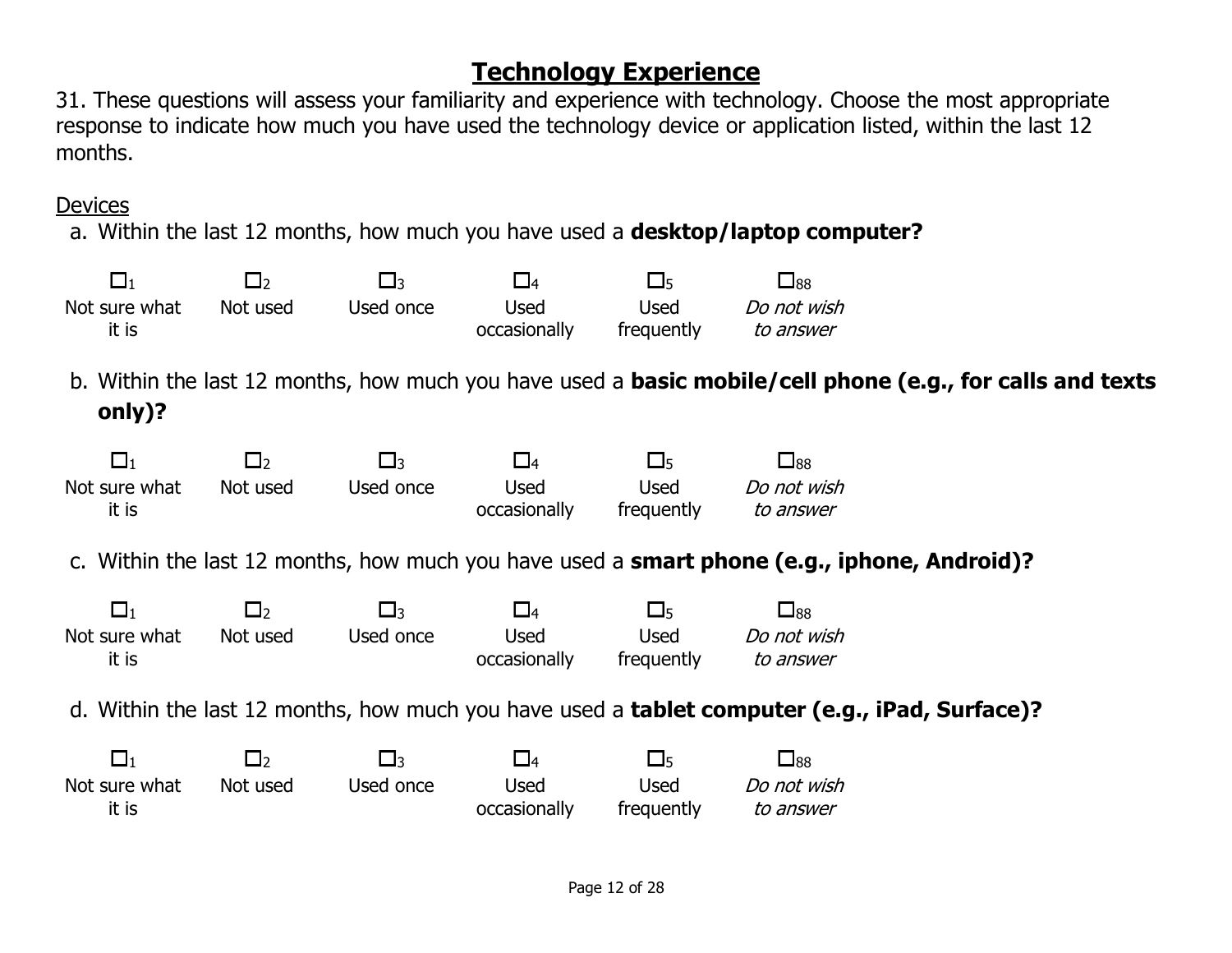e. Within the last 12 months, how much you have used **voice-activated assistants/smart speakers (e.g., Alexa, Siri, Google Home)?** 1 2 3 4 5 88 Not sure what it is Not used Used once Used occasionally Used frequently Do not wish to answer **Applications** f. Within the last 12 months, how much you have used **email (e.g., Gmail, Yahoo)?** 1 2 3 4 5 88 Not sure what it is Not used Used once Used occasionally Used frequently Do not wish to answer g. Within the last 12 months, how much you have used **smart home technologies (e.g., Nest thermostats, Arlo cameras, Ring doorbell)?** 1 2 3 4 5 88 Not sure what it is Not used Used once Used occasionally Used frequently Do not wish to answer h. Within the last 12 months, how much you have used **social networking (e.g., Facebook, Twitter, Instagram)?** 1 2 3 4 5 88 Not sure what it is Not used Used once Used occasionally Used frequently Do not wish to answer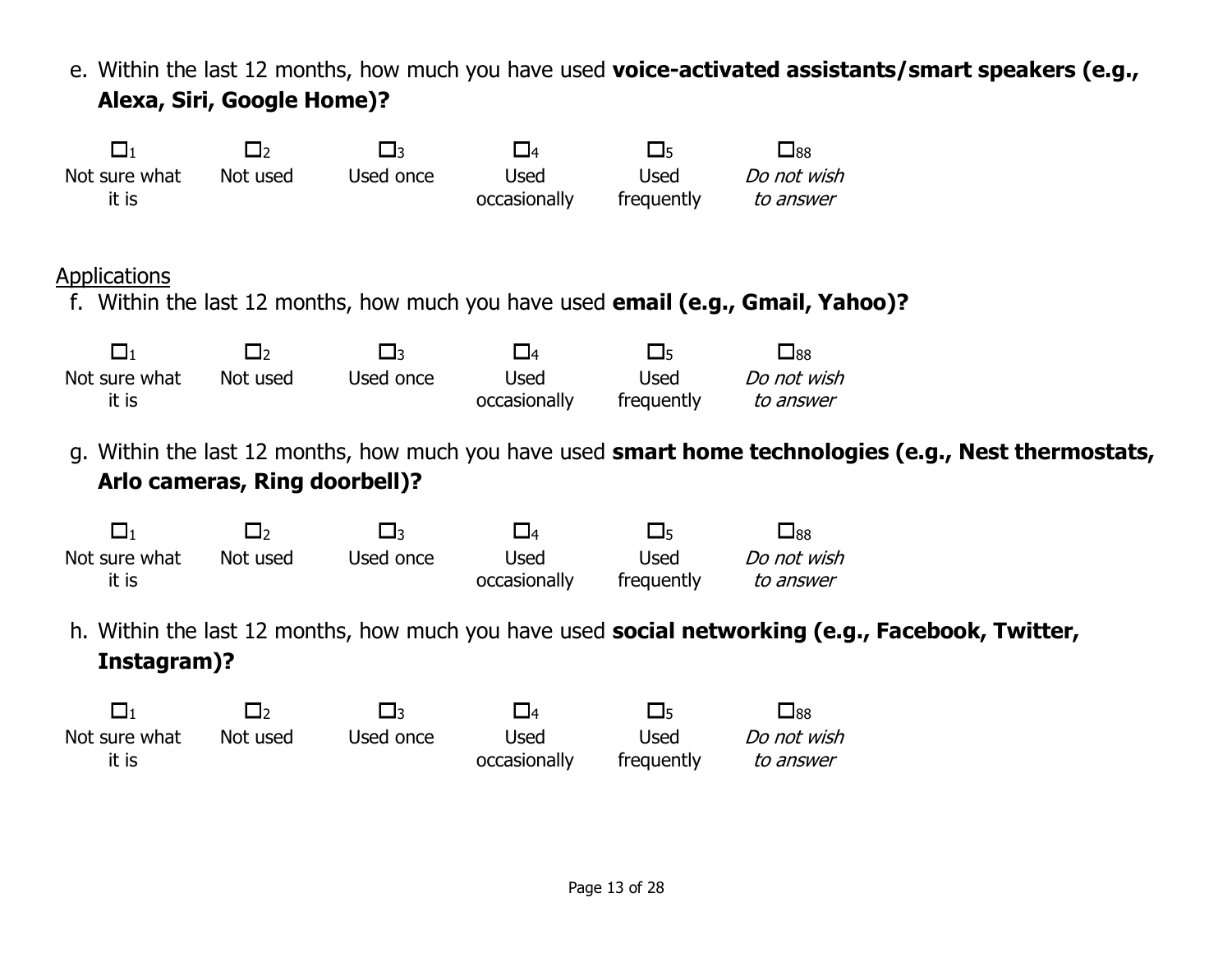i. Within the last 12 months, how much you have used **text messaging (e.g., phone texting, iMessage, SMS)?**

|                        |          | ៸∃∍       | $\Box$ 4             | । । ऽ      | 口88         |
|------------------------|----------|-----------|----------------------|------------|-------------|
| Not sure what<br>it is | Not used | Used once | Used<br>occasionally | Used       | Do not wish |
|                        |          |           |                      | frequently | to answer   |

j. Within the last 12 months, how much you have used **video call/conferencing (e.g., Skype, Facetime, Zoom, Video Relay Service)?**

|                        | l Io     | ⊣่ว       | $\Box$ 4             | 口5                 | $\square_{88}$           |
|------------------------|----------|-----------|----------------------|--------------------|--------------------------|
| Not sure what<br>it is | Not used | Used once | Used<br>occasionally | Used<br>frequently | Do not wish<br>to answer |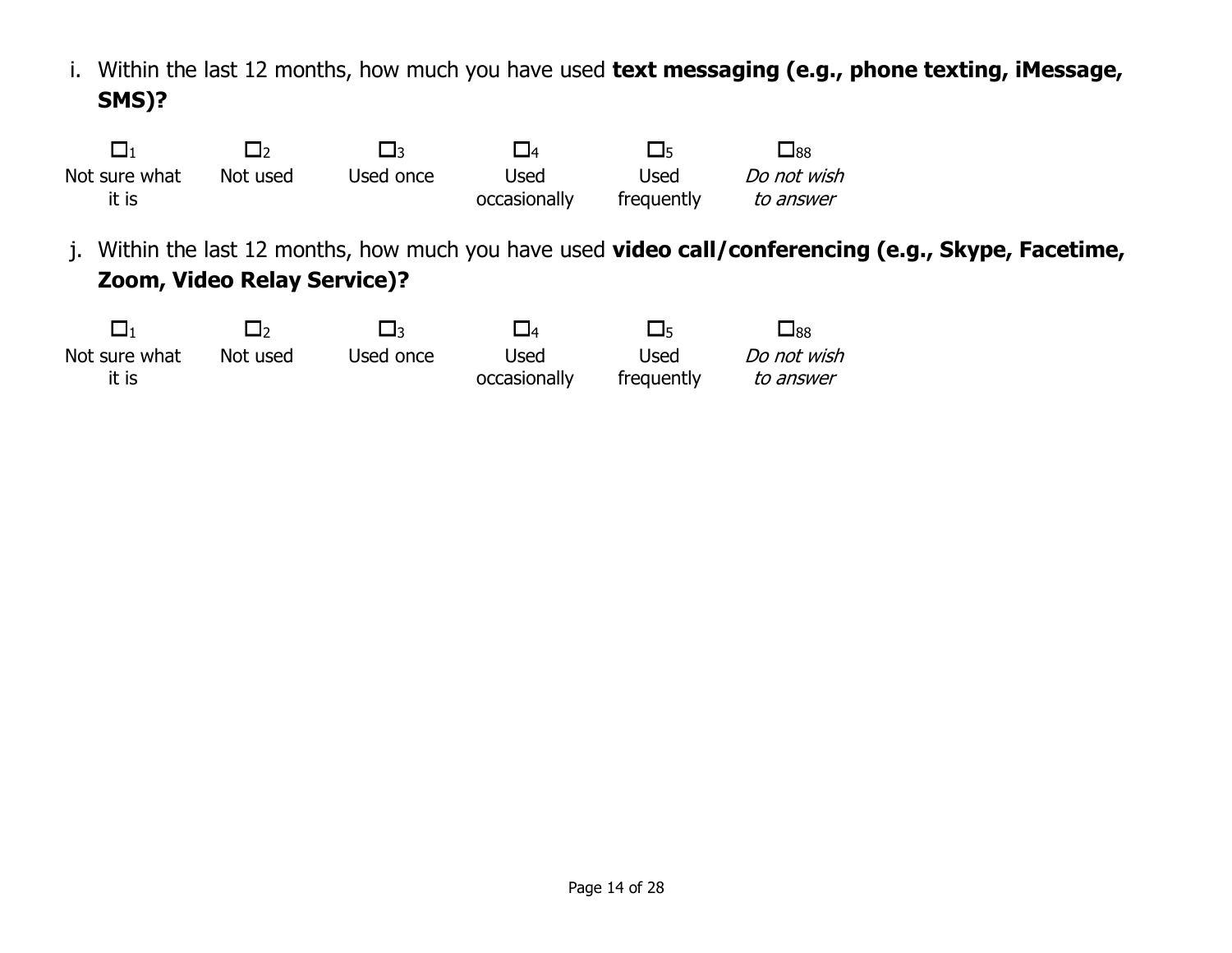# **Daily Activities**

For all of the following activities, answer each question considering your typical routine and any devices you might use. Please note: the distinction between "Cannot do" (you are unable to do the task) and "Not applicable" (the task does not apply to you or you choose not to do it).

| 32.         | How much difficulty do you have with <b>bathing</b> ?                    |             |                       |                       |                                                       |
|-------------|--------------------------------------------------------------------------|-------------|-----------------------|-----------------------|-------------------------------------------------------|
| $\square_1$ | $\Box_2$                                                                 | $\square_3$ | $\square_4$           | $\square$             | $\square_{88}$                                        |
| <b>None</b> | A little                                                                 | Some        | Quite a lot           |                       | Cannot do <i>Do not wish</i><br>to answer             |
|             | b. Do you ever get help from someone?                                    |             |                       |                       |                                                       |
|             | $\Box_1$                                                                 | $\square_0$ | $\square_{88}$        |                       |                                                       |
|             | Yes                                                                      | No          | Do not wish to answer |                       |                                                       |
| 33.         | How much difficulty do you have with <b>dressing</b> ?                   |             |                       |                       |                                                       |
| $\square_1$ | $\Box_2$                                                                 | $\square_3$ | $\square_4$           | $\square_5$           | $\square_{88}$                                        |
| <b>None</b> | A little                                                                 | Some        |                       | Quite a lot Cannot do | Do not wish<br>to answer                              |
|             | b. Do you ever get help from someone?                                    |             |                       |                       |                                                       |
|             | $\square_1$                                                              | $\square_0$ | $\square_{88}$        |                       |                                                       |
|             | Yes                                                                      | <b>No</b>   | Do not wish to answer |                       |                                                       |
|             |                                                                          |             |                       |                       |                                                       |
| 34.         | How much difficulty do you have with <b>eating or feeding yourself</b> ? |             |                       |                       |                                                       |
| $\square_1$ | $\Box_2$                                                                 | $\square_3$ | $\square_4$           | $\square_5$           | $\square$ <sub>88</sub>                               |
| <b>None</b> | A little                                                                 | Some        |                       |                       | Quite a lot Cannot do <i>Do not wish</i><br>to answer |
|             | b. Do you ever get help from someone?                                    |             |                       |                       |                                                       |
|             | $\Box_1$                                                                 | $\square_0$ | $\Box_{88}$           |                       |                                                       |
|             | Yes                                                                      | No          | Do not wish to answer |                       |                                                       |
| 35.         | How much difficulty do you have with grooming?                           |             |                       |                       |                                                       |
| $\square_1$ | $\Box_2$                                                                 | $\square_3$ | $\square_4$           | $\square_5$           | $\square_{88}$                                        |
| <b>None</b> | A little                                                                 | Some        | Quite a lot           | Cannot do             | Do not wish<br>to answer                              |
|             | b. Do you ever get help from someone?                                    |             |                       |                       |                                                       |
|             | $\square_1$                                                              | $\Box_0$    | $\square_{88}$        |                       |                                                       |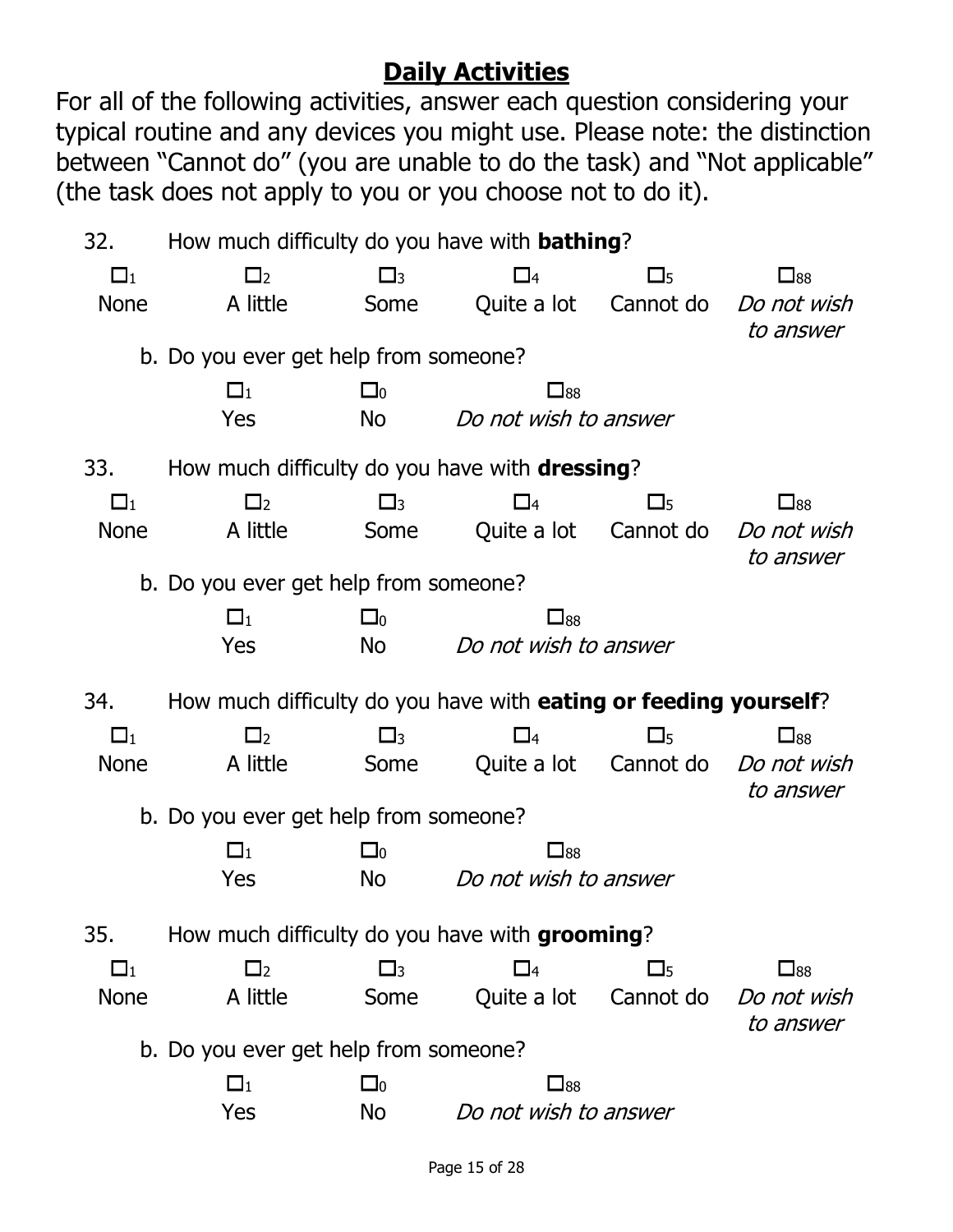| 36.         | How much difficulty do you have with <b>handling your finances (e.g.,</b> |             |                       |             |                                                       |
|-------------|---------------------------------------------------------------------------|-------------|-----------------------|-------------|-------------------------------------------------------|
|             | paying bills)?                                                            |             |                       |             |                                                       |
| $\square_1$ | $\Box_2$                                                                  | $\square_3$ | $\square_4$           | $\square_5$ | $\square_{88}$                                        |
| <b>None</b> | A little                                                                  | Some        |                       |             | Quite a lot Cannot do <i>Do not wish</i><br>to answer |
|             | b. Do you ever get help from someone?                                     |             |                       |             |                                                       |
|             | $\square_1$                                                               | $\square_0$ | $\square_{88}$        |             |                                                       |
|             | Yes                                                                       | No          | Do not wish to answer |             |                                                       |
| 37.         | How much difficulty do you have with <b>housekeeping</b> ?                |             |                       |             |                                                       |
| $\square_1$ | $\Box_2$                                                                  | $\square_3$ | $\square_4$           | $\square$   | $\square$ 88                                          |
| <b>None</b> | A little                                                                  | Some        |                       |             | Quite a lot Cannot do <i>Do not wish</i><br>to answer |
|             | b. Do you ever get help from someone?                                     |             |                       |             |                                                       |
|             | $\square_1$                                                               | $\square_0$ | $\square_{88}$        |             |                                                       |
|             | Yes                                                                       | No          | Do not wish to answer |             |                                                       |
| 38.         | How much difficulty do you have with <b>laundry</b> ?                     |             |                       |             |                                                       |
| $\square_1$ | $\Box$                                                                    | $\square_3$ | $\square_4$           | $\square$   | $\square$ <sub>88</sub>                               |
| <b>None</b> | A little                                                                  | Some        |                       |             | Quite a lot Cannot do <i>Do not wish</i><br>to answer |
|             | b. Do you ever get help from someone?                                     |             |                       |             |                                                       |
|             | $\square_1$                                                               | $\square_0$ | $\square_{88}$        |             |                                                       |
|             | Yes                                                                       | No          | Do not wish to answer |             |                                                       |
| 39.         | How much difficulty do you have with <b>managing your medications</b> ?   |             |                       |             |                                                       |
| $\square_1$ | $\Box_2$                                                                  | $\square_3$ | $\square_4$           | $\square$   | $\square_{88}$                                        |
| <b>None</b> | A little                                                                  | Some        |                       |             | Quite a lot Cannot do <i>Do not wish</i><br>to answer |
|             | b. Do you ever get help from someone?                                     |             |                       |             |                                                       |
|             | $\Box_1$                                                                  | $\square_0$ | $\square_{88}$        |             |                                                       |
|             | Yes                                                                       | <b>No</b>   | Do not wish to answer |             |                                                       |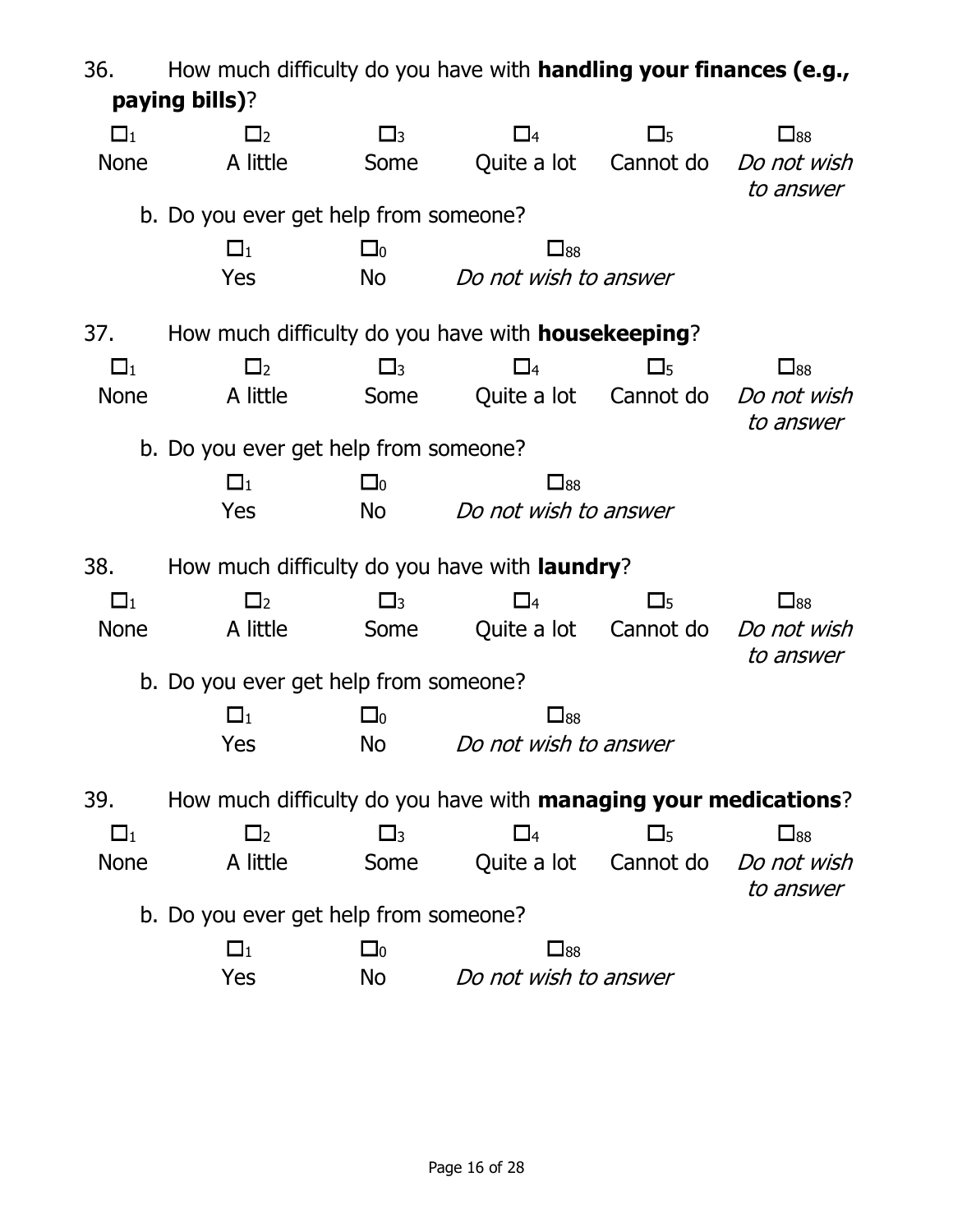| 40.         | How much difficulty do you have with <b>preparing food</b> ?          |             |                       |             |                                                       |
|-------------|-----------------------------------------------------------------------|-------------|-----------------------|-------------|-------------------------------------------------------|
| $\square_1$ | $\Box_2$                                                              | $\square_3$ | $\square_4$           | $\square$   | $\square_{88}$                                        |
| <b>None</b> | A little                                                              | Some        |                       |             | Quite a lot Cannot do <i>Do not wish</i><br>to answer |
|             | b. Do you ever get help from someone?                                 |             |                       |             |                                                       |
|             | $\square_1$                                                           | $\square_0$ | $\square_{88}$        |             |                                                       |
|             | Yes                                                                   | No l        | Do not wish to answer |             |                                                       |
| 41.         | How much difficulty do you have with <b>shopping</b> ?                |             |                       |             |                                                       |
| $\square_1$ | $\Box_2$                                                              | $\square_3$ | $\Box_4$              | $\square_5$ | $\square$ <sub>88</sub>                               |
| <b>None</b> | A little                                                              | Some        |                       |             | Quite a lot Cannot do <i>Do not wish</i><br>to answer |
|             | b. Do you ever get help from someone?                                 |             |                       |             |                                                       |
|             | $\Box_1$                                                              | $\square_0$ | $\square_{88}$        |             |                                                       |
|             | Yes                                                                   | No.         | Do not wish to answer |             |                                                       |
| 42.         | How much difficulty do you have with <b>toileting or continence</b> ? |             |                       |             |                                                       |
| $\Box_1$    | $\Box_2$                                                              | $\square_3$ | $\square_4$           | $\square$   | $\square_{88}$                                        |
| <b>None</b> | A little                                                              | Some        |                       |             | Quite a lot Cannot do <i>Do not wish</i><br>to answer |
|             | b. Do you ever get help from someone?                                 |             |                       |             |                                                       |
|             | $\square_1$                                                           | $\square_0$ | $\square_{88}$        |             |                                                       |
|             | Yes                                                                   | No          | Do not wish to answer |             |                                                       |
| 43.         | How much difficulty do you have with transferring (e.g., in/out of a  |             |                       |             |                                                       |
|             | chair, bed, or car)?                                                  |             |                       |             |                                                       |
| $\square_1$ | $\Box_2$                                                              | $\square_3$ | $\square_4$           | $\square_5$ | $\square_{88}$                                        |
| <b>None</b> | A little                                                              | Some        | Quite a lot           | Cannot do   | Do not wish<br>to answer                              |
|             | b. Do you ever get help from someone?                                 |             |                       |             |                                                       |
|             | $\square_1$                                                           | $\square_0$ | $\square_{88}$        |             |                                                       |
|             | Yes                                                                   | No          | Do not wish to answer |             |                                                       |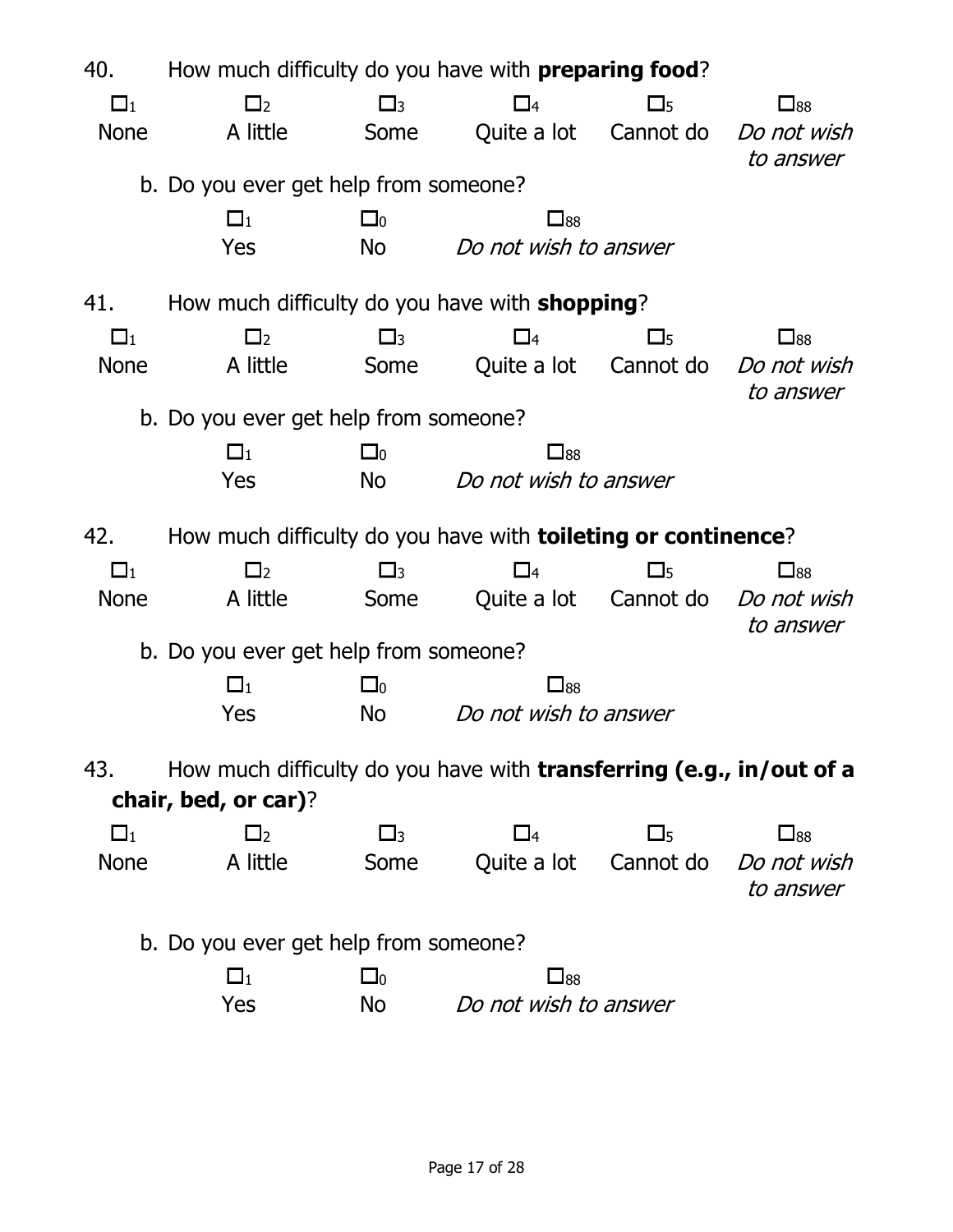| 44.         | How much difficulty do you have with <b>transportation</b> ?                                                                                                 |                        |                                                     |           |                                                                                    |
|-------------|--------------------------------------------------------------------------------------------------------------------------------------------------------------|------------------------|-----------------------------------------------------|-----------|------------------------------------------------------------------------------------|
| $\Box_1$    | $\Box_2$                                                                                                                                                     | $\square_3$            | $\square_4$                                         | $\square$ | $\square_{88}$                                                                     |
| <b>None</b> | A little                                                                                                                                                     | Some                   | Quite a lot Cannot do                               |           | Do not wish                                                                        |
|             |                                                                                                                                                              |                        |                                                     |           | to answer                                                                          |
|             | b. Do you ever get help from someone?                                                                                                                        |                        |                                                     |           |                                                                                    |
|             | $\square_1$                                                                                                                                                  | $\square_0$            | $\square_{88}$                                      |           |                                                                                    |
|             | Yes                                                                                                                                                          | No                     | Do not wish to answer                               |           |                                                                                    |
| 45.         | How much difficulty do you have with <b>using the telephone</b> ?                                                                                            |                        |                                                     |           |                                                                                    |
| $\Box_1$    | $\Box_2$                                                                                                                                                     | $\square_3$            | $\square_4$                                         | $\square$ | $\square$ <sub>88</sub>                                                            |
| <b>None</b> | A little                                                                                                                                                     | Some                   | Quite a lot Cannot do                               |           | Do not wish                                                                        |
|             |                                                                                                                                                              |                        |                                                     |           | to answer                                                                          |
|             | b. Do you ever get help from someone?                                                                                                                        |                        |                                                     |           |                                                                                    |
|             | $\square_1$                                                                                                                                                  | $\square_0$            | $\square_{88}$                                      |           |                                                                                    |
|             | Yes                                                                                                                                                          | <b>No</b>              | Do not wish to answer                               |           |                                                                                    |
|             |                                                                                                                                                              |                        |                                                     |           |                                                                                    |
| 46.         | How much difficulty do you have with walking?                                                                                                                |                        |                                                     |           |                                                                                    |
| $\square_1$ | $\Box_2$                                                                                                                                                     | $\square$ <sub>3</sub> | $\square_4$                                         | $\square$ | $\square$ <sub>88</sub>                                                            |
| <b>None</b> | A little                                                                                                                                                     | Some                   | Quite a lot Cannot do                               |           | Do not wish<br>to answer                                                           |
|             | b. Do you ever get help from someone?                                                                                                                        |                        |                                                     |           |                                                                                    |
|             | $\Box_1$                                                                                                                                                     | $\square_0$            | $\square_{88}$                                      |           |                                                                                    |
|             | Yes                                                                                                                                                          | <b>No</b>              | Do not wish to answer                               |           |                                                                                    |
|             |                                                                                                                                                              |                        |                                                     |           |                                                                                    |
|             | 47. Do you have SERIOUS difficulty concentrating, remembering, or making decisions<br>because of a physical, mental, or emotional condition?<br>$\Box_1$ Yes |                        | $\square_0$ No $\square_{88}$ Do not wish to answer |           |                                                                                    |
|             | 48. Do you have SERIOUS difficulty doing errands alone, such as visiting a doctor's                                                                          |                        |                                                     |           |                                                                                    |
|             | office or shopping, because of a physical, mental or emotional condition?                                                                                    |                        |                                                     |           |                                                                                    |
|             | $\square_0$ No<br>$\square_1$ Yes                                                                                                                            |                        | $\square_{88}$ Do not wish to answer                |           |                                                                                    |
|             |                                                                                                                                                              |                        |                                                     |           |                                                                                    |
|             | 49. Do you have SERIOUS difficulty working at a job or business because of a physical,<br>mental, or emotional condition lasting 6 months or more?           |                        |                                                     |           |                                                                                    |
|             | $\square_1$ Yes<br>$\square_0$ No                                                                                                                            |                        |                                                     |           | $\square$ <sub>99</sub> Not applicable $\square_{88}$ <i>Do not wish to answer</i> |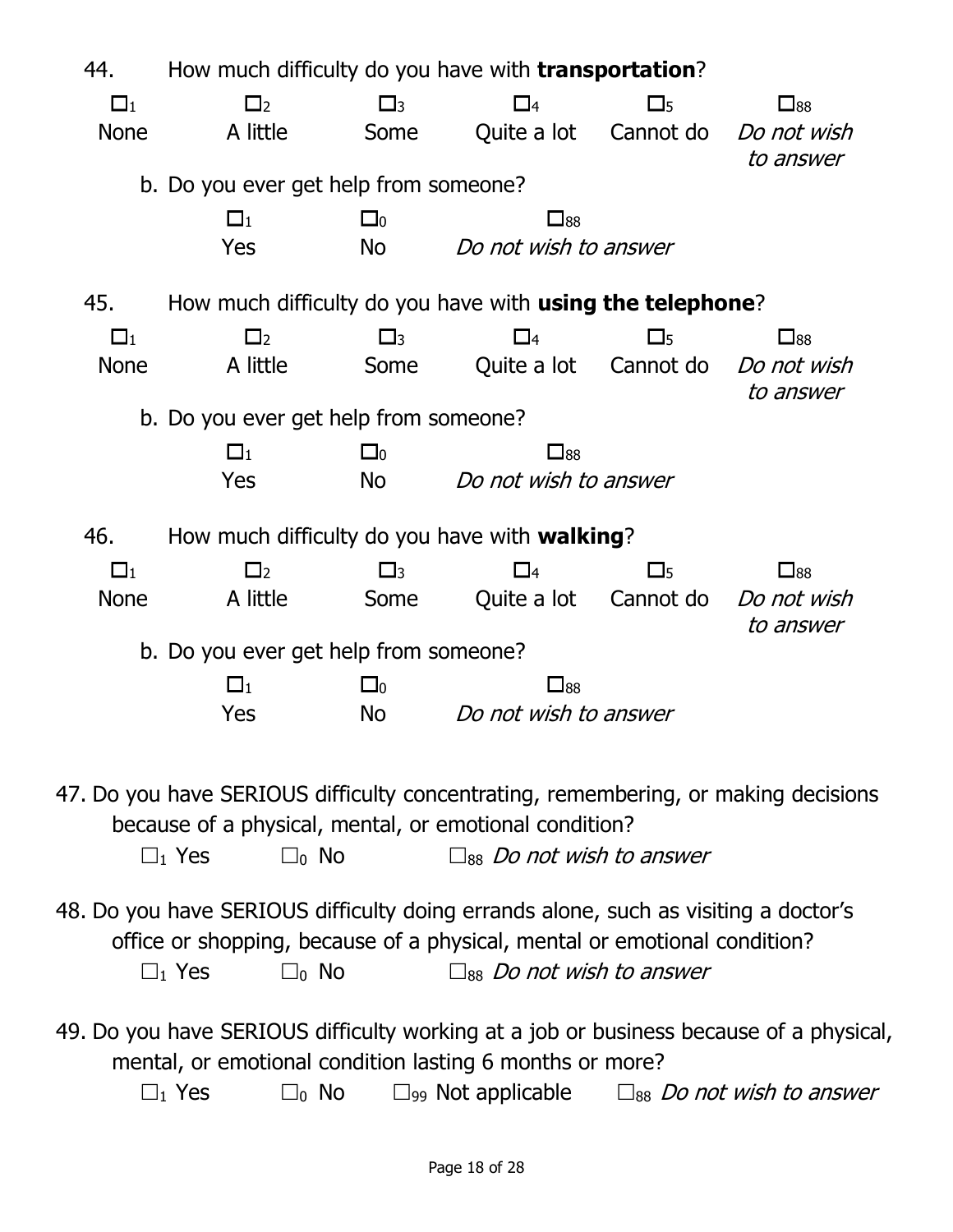# **Vision/Hearing/Motor Capabilities**

**Vision**

Please describe your vision, in general, by answering the following questions.

- 50. Do you have SERIOUS difficulty seeing, even when wearing glasses or contact lenses?
	- $\square_1$  Yes  $\square_0$  No  $\square_2$  Unable to see  $\square_{88}$  Do not wish to answer

If Yes OR Unable to see:

b. with one eye or both eyes?

 $\square_1$  One eye  $\square_2$  Both eyes  $\square_{88}$  Do not wish to answer

c. how old were you when you first had SERIOUS difficulty seeing  $(best guess)?$ 

- 51. Have you been told by a medical professional that you are any of the following?  $\Box_1$  Blind
	- $\Box$ <sub>2</sub> Low Vision
	- $\Box$ 3 None of the above
	- $\square$ <sub>88</sub> Do not wish to answer

52. Do you NOW use any of the following? (Check all that apply).

- $\Box_1$  Audio description
- $\square$  Braille
- $\square$ <sub>3</sub> Glasses or contact lenses
- $\Box$ 4 Guide dog
- $\square$ <sub>5</sub> Hand-held or stand magnifier
- $\square_6$  Magnifying software
- $\Box$ <sub>7</sub> Reader service
- $\square$ <sub>8</sub> Scanner
- $\Box$ <sub>9</sub> Screen reader software
- $\square_{10}$  Sighted guide
- $\square_{11}$  Telescopic lenses (also known as monocular)
- $\Box_{12}$  Video magnifier
- $\Box_{13}$  White cane
- <sup>14</sup> Other, please specify: \_\_\_\_\_\_\_\_\_\_\_\_\_\_\_\_\_\_\_\_\_\_
- $\square$ <sub>0</sub> Do not use any
- $\square$ <sub>88</sub> Do not wish to answer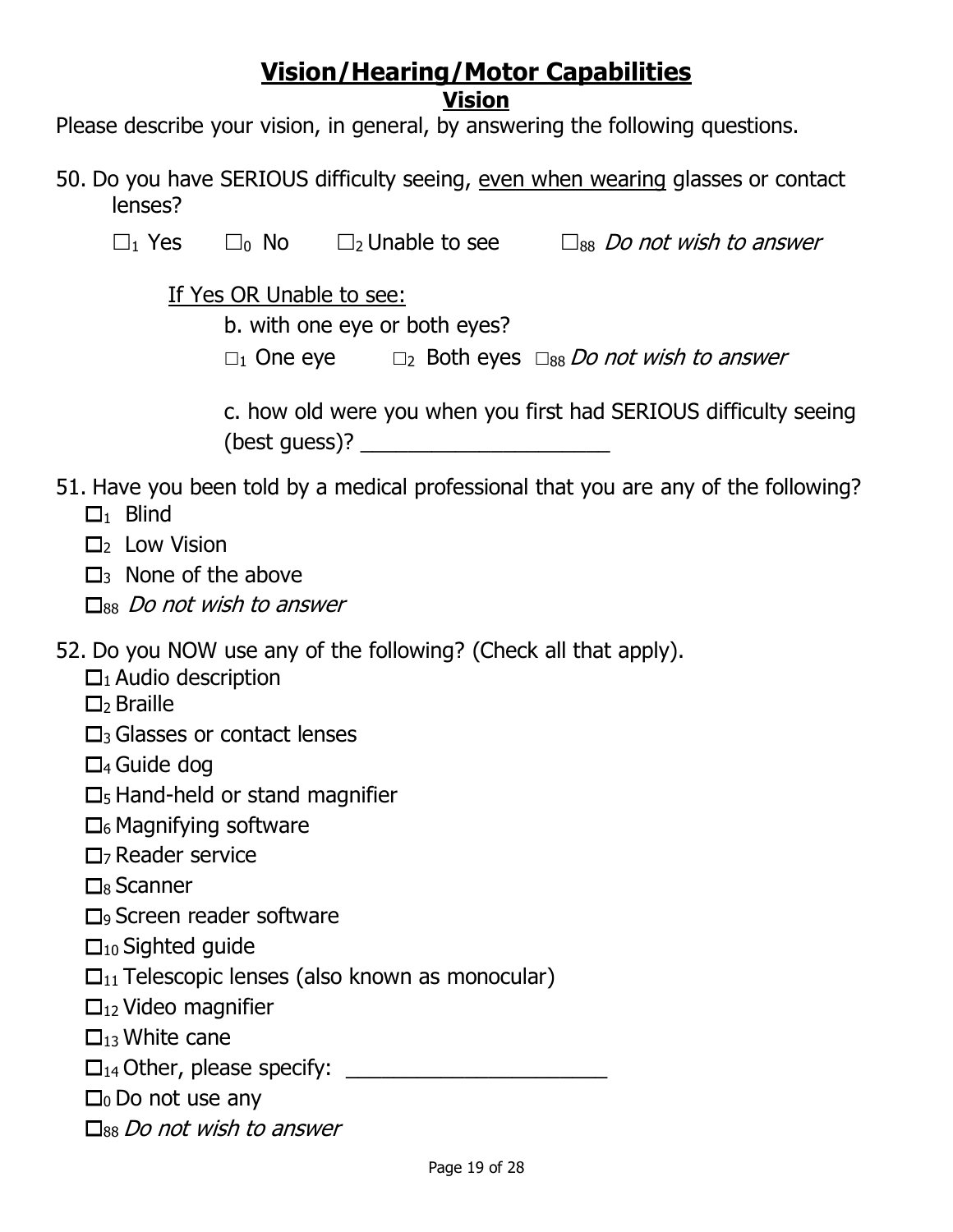## **Vision Difficulty**

The following questions ask about your vision in different situations on a typical day without the help of someone else. Answer each question in terms of your best vision, that is how you see when wearing glasses or contact lenses (if needed).

**For each question, please indicate how much difficulty you have (or think you would have) with each task.**

53. How much difficulty do you have **reading the large print headlines in the newspaper**?

| $\Box$      | ا جا آ   | l Io |  | $\Box$ 88                                |
|-------------|----------|------|--|------------------------------------------|
| <b>None</b> | A little | Some |  | Quite a lot Cannot do <i>Do not wish</i> |
|             |          |      |  | to answer                                |

54. How much difficulty do you have **reading the regular print in newspapers, magazines or books**?

|             | l b      | $\mathsf{L}$ | $\Box$ | $\Box$ | $\Box$ 88                                             |
|-------------|----------|--------------|--------|--------|-------------------------------------------------------|
| <b>None</b> | A little | Some         |        |        | Quite a lot Cannot do <i>Do not wish</i><br>to answer |
|             |          |              |        |        |                                                       |

55. How much difficulty do you have **recognizing the faces of family or friends when they are across an average size room**?

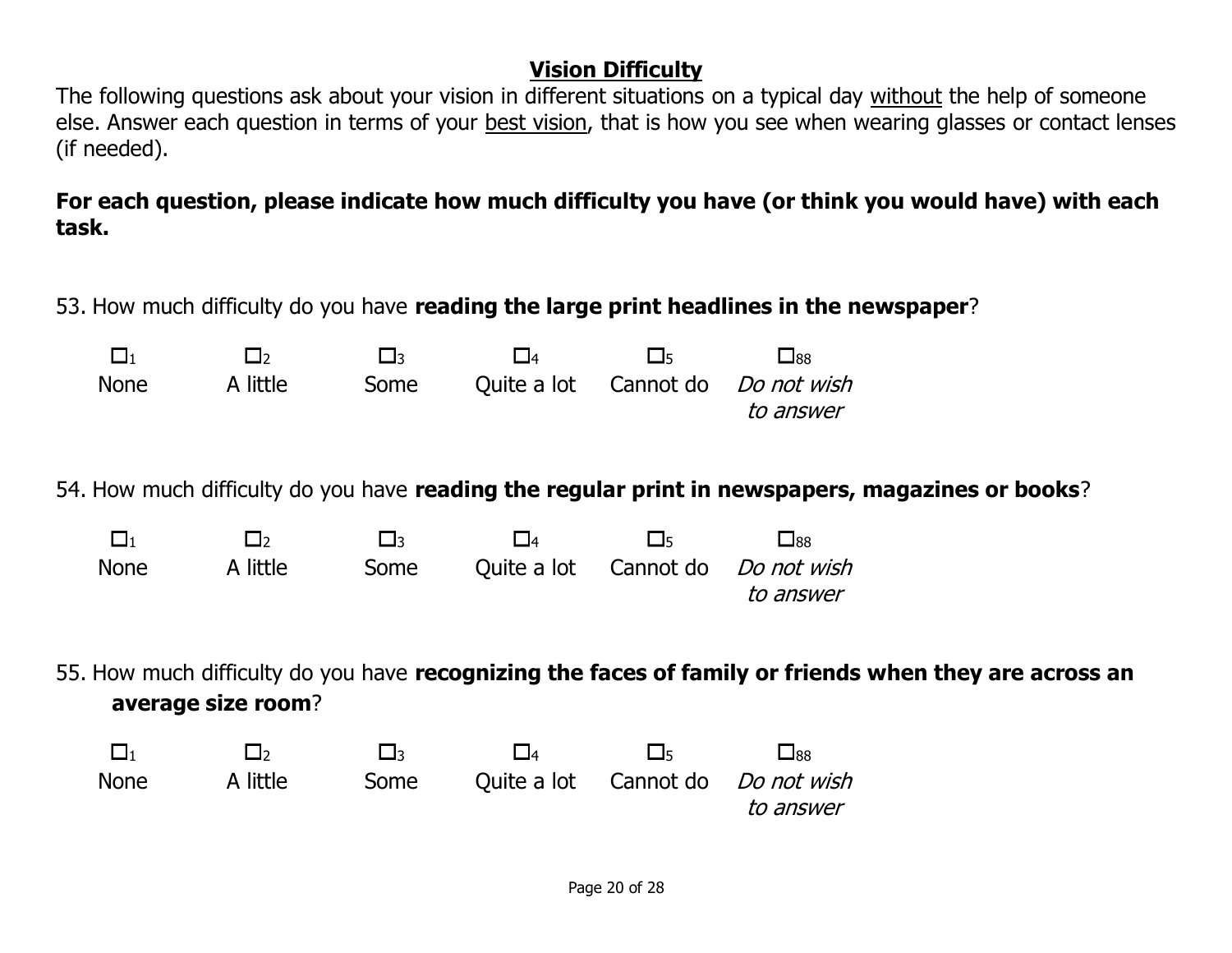56. How much difficulty do you have **seeing cars when crossing the street**?

| $\Box_1$       | $\Box$   | $\square_3$ | $\square_4$ | $\square_5$ | $\square$ 88             |                                                                                                       |
|----------------|----------|-------------|-------------|-------------|--------------------------|-------------------------------------------------------------------------------------------------------|
| <b>None</b>    | A little | Some        | Ouite a lot | Cannot do   | Do not wish<br>to answer |                                                                                                       |
| in the street? |          |             |             |             |                          | 57. How much difficulty do you have seeing the "walk" sign and street name signs when you are walking |
| $\Box_1$       | $\Box$   | $\square_3$ | $\square_4$ | 口5          | $\square$ <sub>88</sub>  |                                                                                                       |
| <b>None</b>    | A little | Some        | Ouite a lot | Cannot do   | Do not wish<br>to answer |                                                                                                       |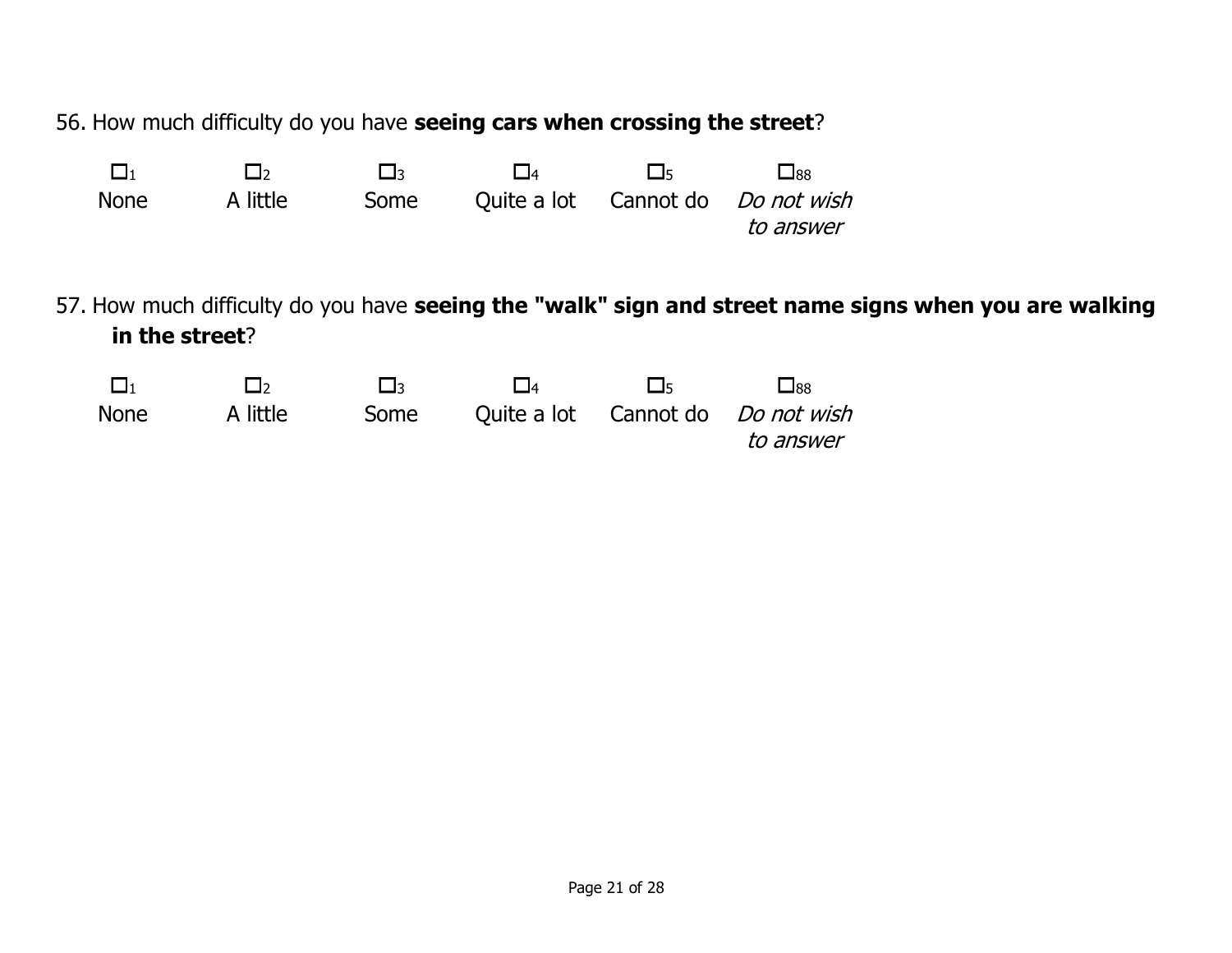## **Hearing**

Please describe your hearing, in general, by answering the following questions.

58. Do you have SERIOUS difficulty hearing, even when wearing a hearing aid?

 $\Box_1$  Yes  $\Box_0$  No  $\Box_2$  Unable to hear  $\Box_{88}$  Do not wish to answer

If Yes OR Unable to hear:

b. In one ear or both ears?

 $\Box_1$  One ear  $\Box_2$  Both ears  $\Box_{88}$  Do not wish to answer

c. How old were you when you first had SERIOUS difficulty hearing  $(best guess)?$ 

59. Have you been told by a medical professional that you are:

- $\Box$ <sub>1</sub> Deaf
- $\square$ <sub>2</sub> Hard of Hearing
- $\square$ 3 None of the above

 $\Box$ 88 *Do not wish to answer* 

60. In the last month, have you used a hearing aid or other hearing device?

| $\Box_1$ Yes<br>$\square_0$ No | $\square$ <sub>88</sub> <i>Do not wish to answer</i> |  |
|--------------------------------|------------------------------------------------------|--|
|--------------------------------|------------------------------------------------------|--|

61. Do you use American Sign Language?

- $\Box_1$  Not at all
- $\Box$ <sub>2</sub> A little bit
- $\square$ <sub>3</sub> Most of the time
- $\square$ 4 All of the time
- $\Box$ 88 *Do not wish to answer*

62. Do you NOW use any of the following? (Check all that apply).

 $\square_1$  Assistive listening devices (e.g., personal headphones)

- $\square$ <sub>2</sub> Assistive signaling/alerting devices (e.g., doorbell flashing light)
- $\square$ <sub>3</sub> Automated voice-to-text software
- $\square$ 4 Closed caption television (CCT)
- $\square$ <sub>5</sub> Cochlear implant
- $\square_6$  FM (Frequency Modulation) system or Loop system
- $\Box$ <sub>7</sub> Hearing aid
- $\square_8$  Interpreter services (e.g., sign language or oral interpreting)
- $\square$ <sub>9</sub> Real-time captioning (e.g., CART)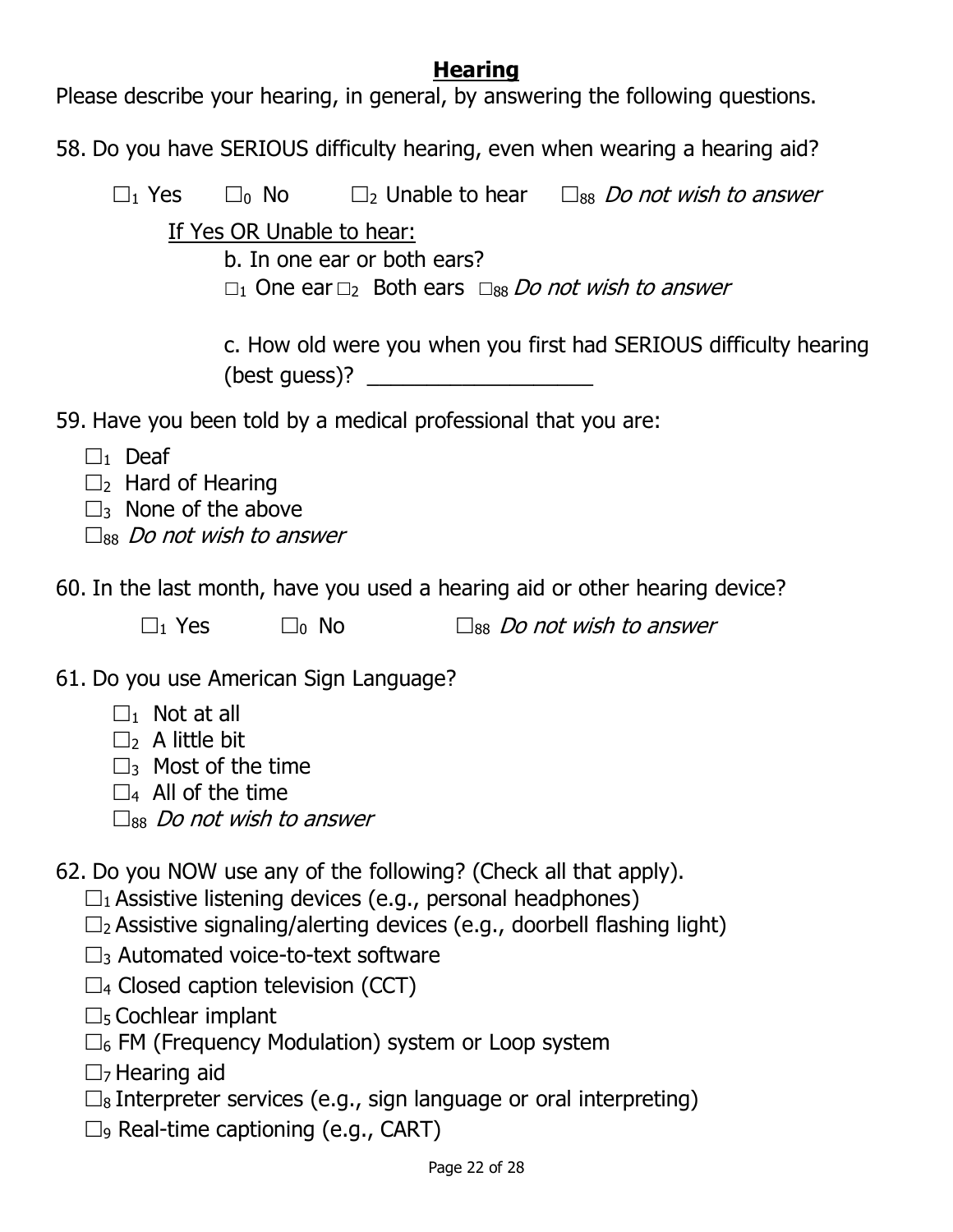- $\square_{10}$  Telecommunication relay service (TRS) (e.g., CapTel)
- $\square_{11}$  Telephone amplifier
- $\square_{12}$  TDD, TTY, or Teletype
- $\square_{13}$  Videoconference or video calling (e.g., Facetime, Skype, Zoom)
- $\square_{14}$  Video Relay Service (VRS) (e.g., Sorenson, Purple, ZVRS)
- $\square$ <sub>15</sub> Video Remote Interpreting (VRI)
- $\square_{16}$  Other, please specify \_\_\_\_\_\_\_\_\_\_\_\_\_
- $\square_0$  Do not use any
- $\square_{88}$  Do not wish to answer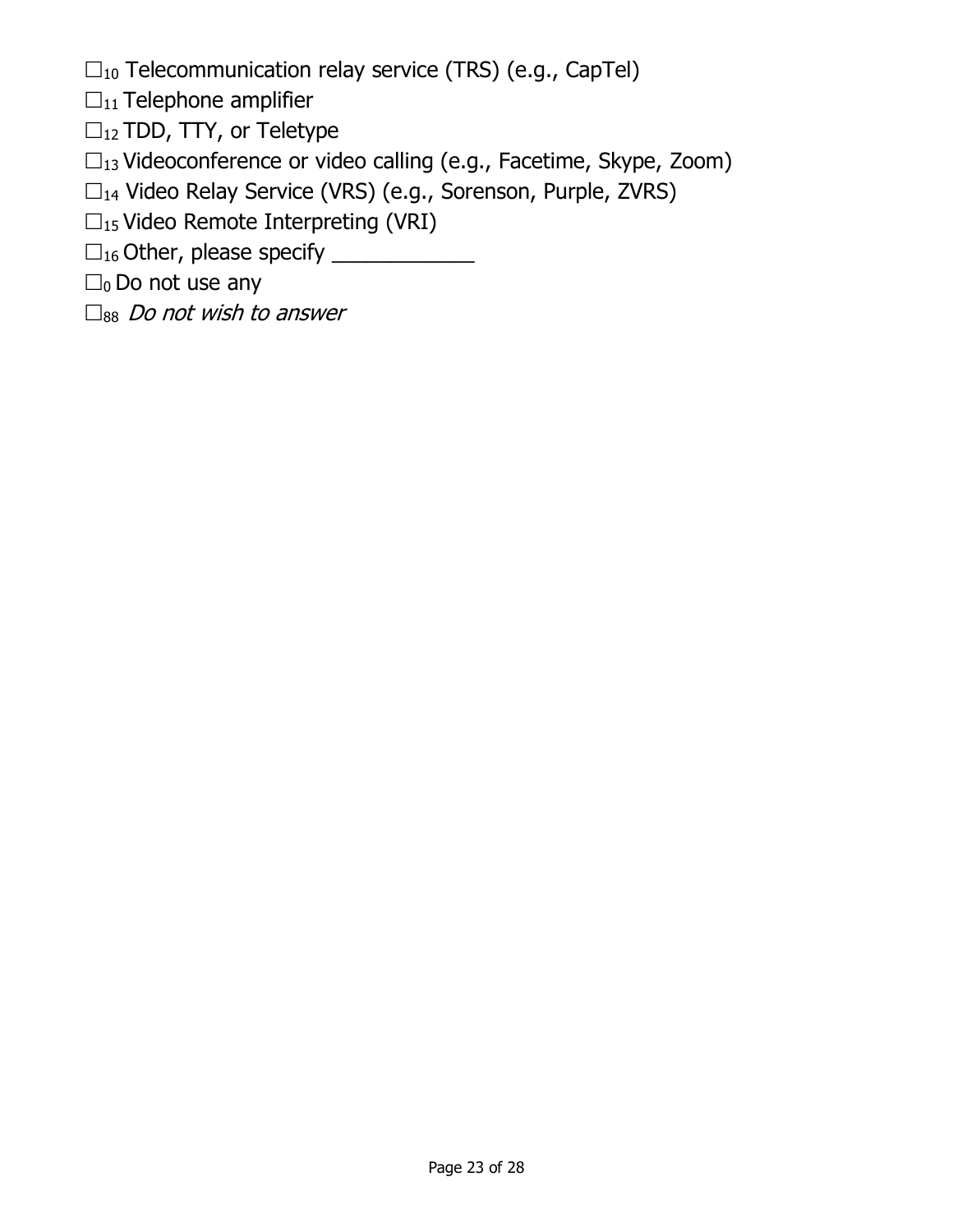## **Hearing Difficulty**

The following questions ask about your hearing in different situations on a typical day without the help of someone else. Answer each question in terms of your best hearing, that is how you hear when using any kind of assistive device that you might need (e.g., hearing aid, assistive listening device, cochlear implant).

## **For each question, please indicate how much difficulty you have (or think you would have) with each task.**

63. How much difficulty do you have carrying on a conversation **in a quiet room**?

| $\square_1$                                                                         | $\Box$   | $\square_3$ | $\square_4$ | $\square_5$ | $\square_{88}$                                                                                               |  |  |  |
|-------------------------------------------------------------------------------------|----------|-------------|-------------|-------------|--------------------------------------------------------------------------------------------------------------|--|--|--|
| <b>None</b>                                                                         | A little | Some        | Quite a lot | Cannot do   | Do not wish                                                                                                  |  |  |  |
|                                                                                     |          |             |             |             | to answer                                                                                                    |  |  |  |
| 64. How much difficulty do you have carrying on a conversation using the telephone? |          |             |             |             |                                                                                                              |  |  |  |
|                                                                                     |          |             |             |             |                                                                                                              |  |  |  |
| $\square_1$                                                                         | $\Box_2$ | $\square_3$ | $\Box_4$    | $\square_5$ | $\square_{88}$                                                                                               |  |  |  |
| <b>None</b>                                                                         | A little | Some        | Quite a lot | Cannot do   | Do not wish                                                                                                  |  |  |  |
|                                                                                     |          |             |             |             | to answer                                                                                                    |  |  |  |
|                                                                                     |          |             |             |             | 65. How much difficulty do you have carrying on a conversation while in a group while there are other people |  |  |  |
| talking?                                                                            |          |             |             |             |                                                                                                              |  |  |  |
|                                                                                     |          |             |             |             |                                                                                                              |  |  |  |
| $\Box_1$                                                                            | $\Box$   | $\square_3$ | $\Box_4$    | $\square$   | $\square_{88}$                                                                                               |  |  |  |
|                                                                                     |          |             |             |             |                                                                                                              |  |  |  |
| <b>None</b>                                                                         | A little | Some        | Quite a lot | Cannot do   | Do not wish                                                                                                  |  |  |  |
|                                                                                     |          |             |             |             | to answer                                                                                                    |  |  |  |
|                                                                                     |          |             |             |             |                                                                                                              |  |  |  |
|                                                                                     |          |             |             |             | 66. How much difficulty do you have carrying on a conversation if you cannot see the other person's face?    |  |  |  |
| $\square_1$                                                                         | $\Box_2$ | $\square_3$ | $\square_4$ | $\square$   | $\square_{88}$                                                                                               |  |  |  |
| <b>None</b>                                                                         | A little | Some        | Quite a lot | Cannot do   | Do not wish                                                                                                  |  |  |  |
|                                                                                     |          |             |             |             | to answer                                                                                                    |  |  |  |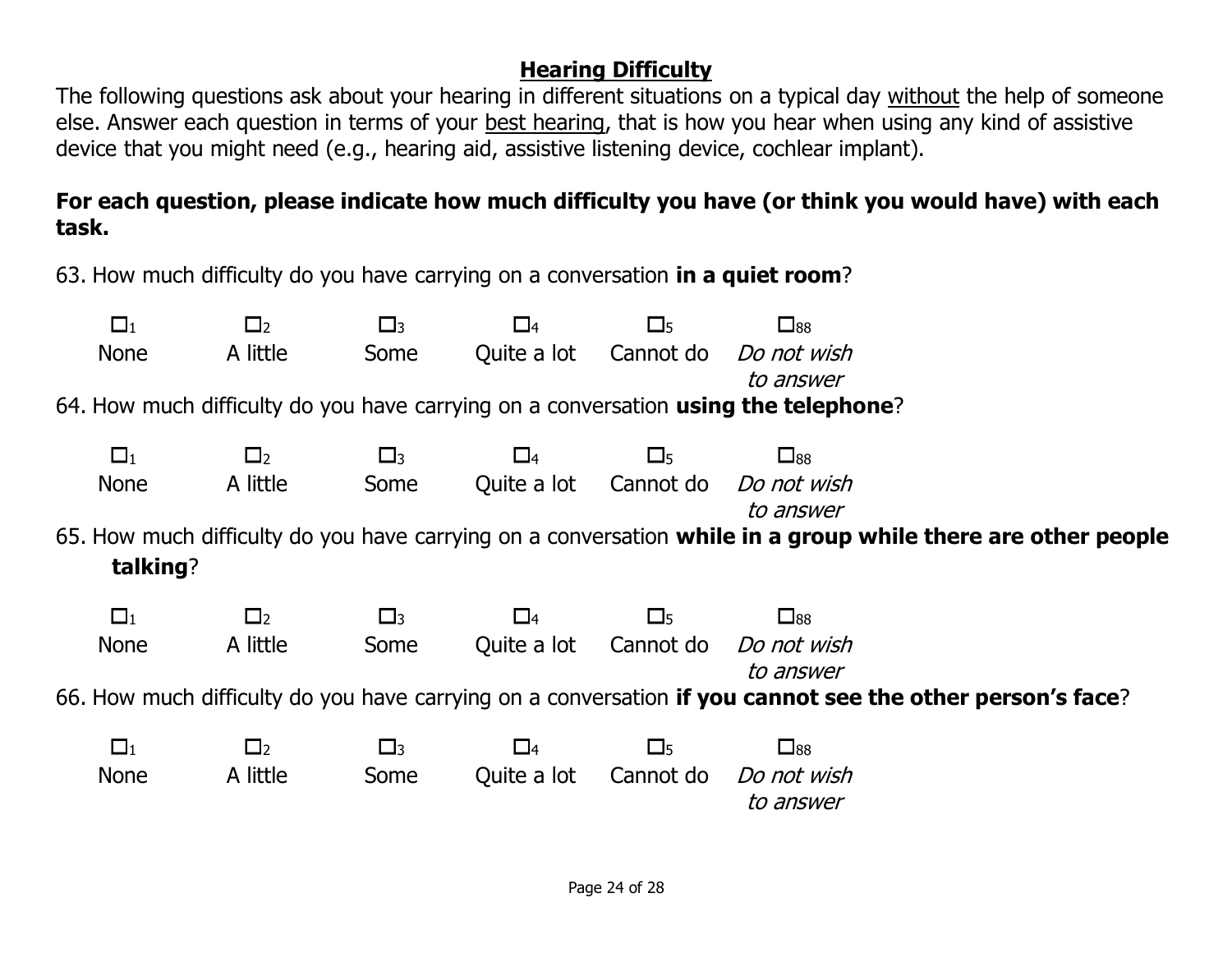## **Mobility**

Please describe your physical mobility, in general, by answering the following questions.

67. Do you have SERIOUS difficulty walking or climbing stairs?

 $\square_1$  Yes  $\square_0$  No  $\square_2$  Unable to walk  $\square_{88}$  Do not wish to answer

b. If Yes or Unable to walk: how old were you when you first had difficulty walking (best quess)?

68. Are you able to walk independently without using a walking aid (e.g., cane, walker, crutches)?

 $\square_1$  Yes  $\square_0$  No  $\square_{88}$  Do not wish to answer

69. Do you NOW use any of the following? (Check all that apply).

| $\Box_1$ Cane or walking stick |  |  |
|--------------------------------|--|--|
|--------------------------------|--|--|

- $\Box$  Crutches
- $\Box$ 3 Grab bars
- $\Box_4$  Grabber/Reacher
- $\square$ <sub>5</sub> Knee walker
- $\square$ 6 Lift chair
- $\Box$ <sub>7</sub> Manual wheelchair
- $\square_8$  Orthotic device (e.g., braces)
- $\square$ <sub>9</sub> Power/Electric wheelchair
- $\square_{10}$  Prosthetic device (e.g., artificial limb)
- $\square_{11}$  Scooter
- $\square_{12}$  Service dog
- $\square_{13}$  Walker or rollator
- $\square_{14}$  Other (please specify)
- $\square_0$  Do not use any
- $\square_{88}$  Do not wish to answer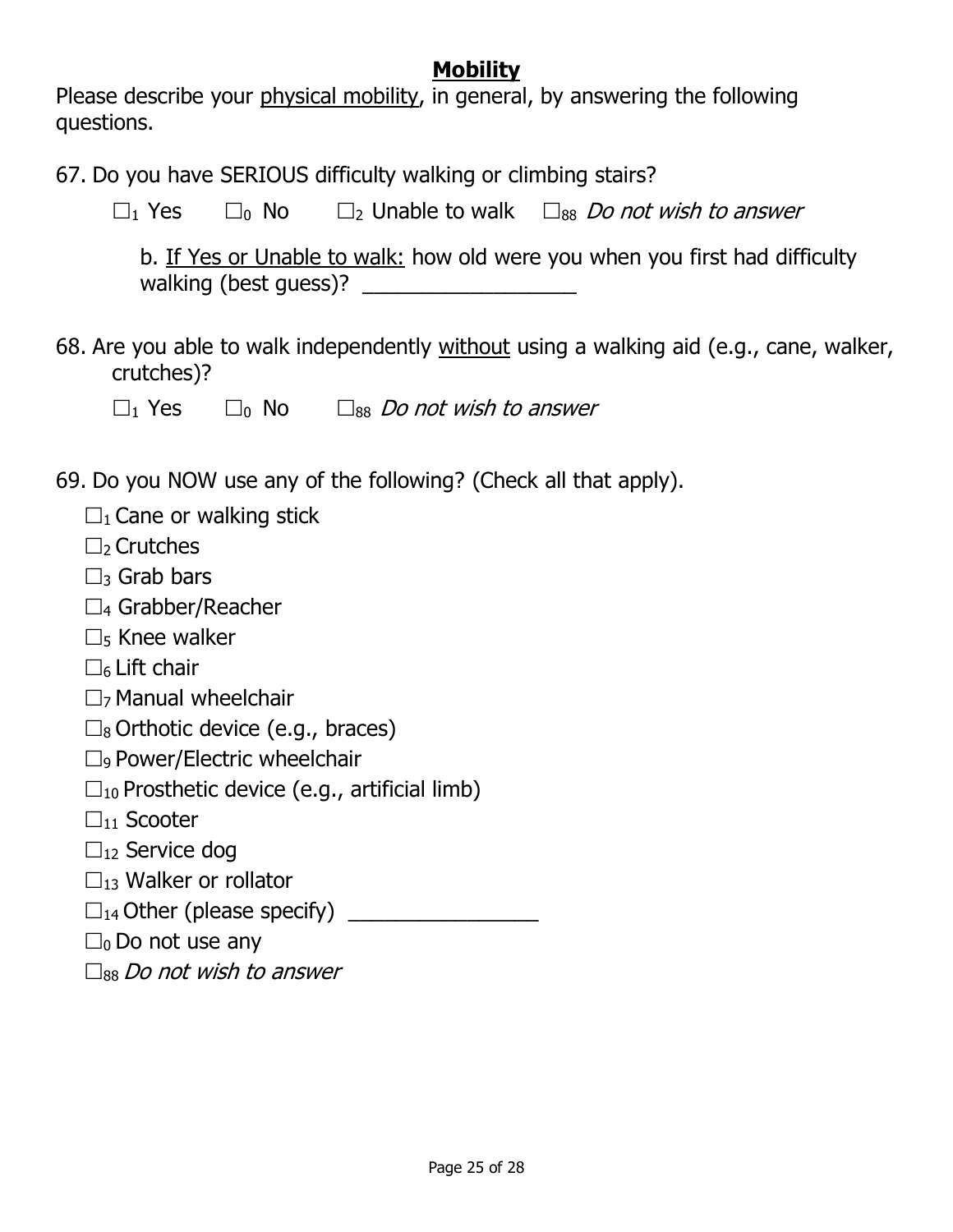## **Mobility Difficulty**

The following questions ask about your mobility and strength in different situations on a typical day without the help of someone else. Answer each question in terms of your best mobility and strength, that is how you do these tasks when using any kind of assistive device that you might need (e.g., cane, walker, wheelchair, grab bars, scooter, prosthesis, knee walker, grabber/reacher, rubber jar gripper).

## **For each question, please indicate how much difficulty you have (or think you would have) with each task.**

70. How much difficulty do you have **bending over from a standing position to pick up something** 

**from the floor**?

| $\Box_1$    | $\Box_2$                                                       | $\square_3$ | $\square_4$ | $\square_5$ | $\square_{88}$                                                                            |
|-------------|----------------------------------------------------------------|-------------|-------------|-------------|-------------------------------------------------------------------------------------------|
| <b>None</b> | A little                                                       | Some        | Quite a lot | Cannot do   | Do not wish<br>to answer                                                                  |
|             | 71. How much difficulty do you have getting up from the floor? |             |             |             |                                                                                           |
| $\square_1$ | $\Box_2$                                                       | $\square_3$ | $\square_4$ | $\square_5$ | $\square_{88}$                                                                            |
| <b>None</b> | A little                                                       | Some        | Quite a lot | Cannot do   | Do not wish<br>to answer                                                                  |
|             |                                                                |             |             |             | 72. How much difficulty do you have going up & down a flight of stairs, using a handrail? |
| $\square_1$ | $\Box_2$                                                       | $\square_3$ | $\square_4$ | $\square_5$ | $\square_{88}$                                                                            |
| <b>None</b> | A little                                                       | Some        | Ouite a lot | Cannot do   | Do not wish<br>to answer                                                                  |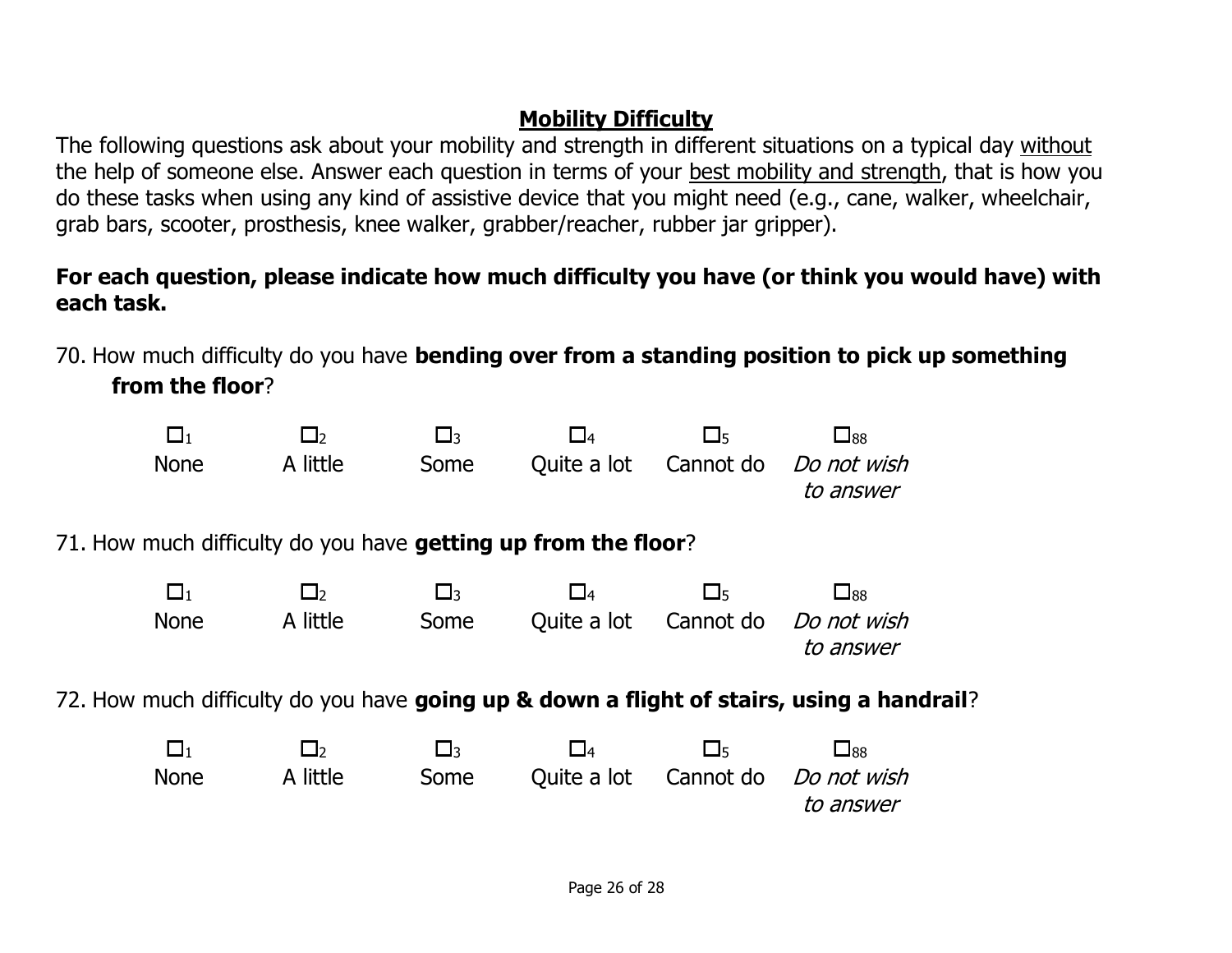73. How much difficulty do you have **opening a heavy, outside door**?